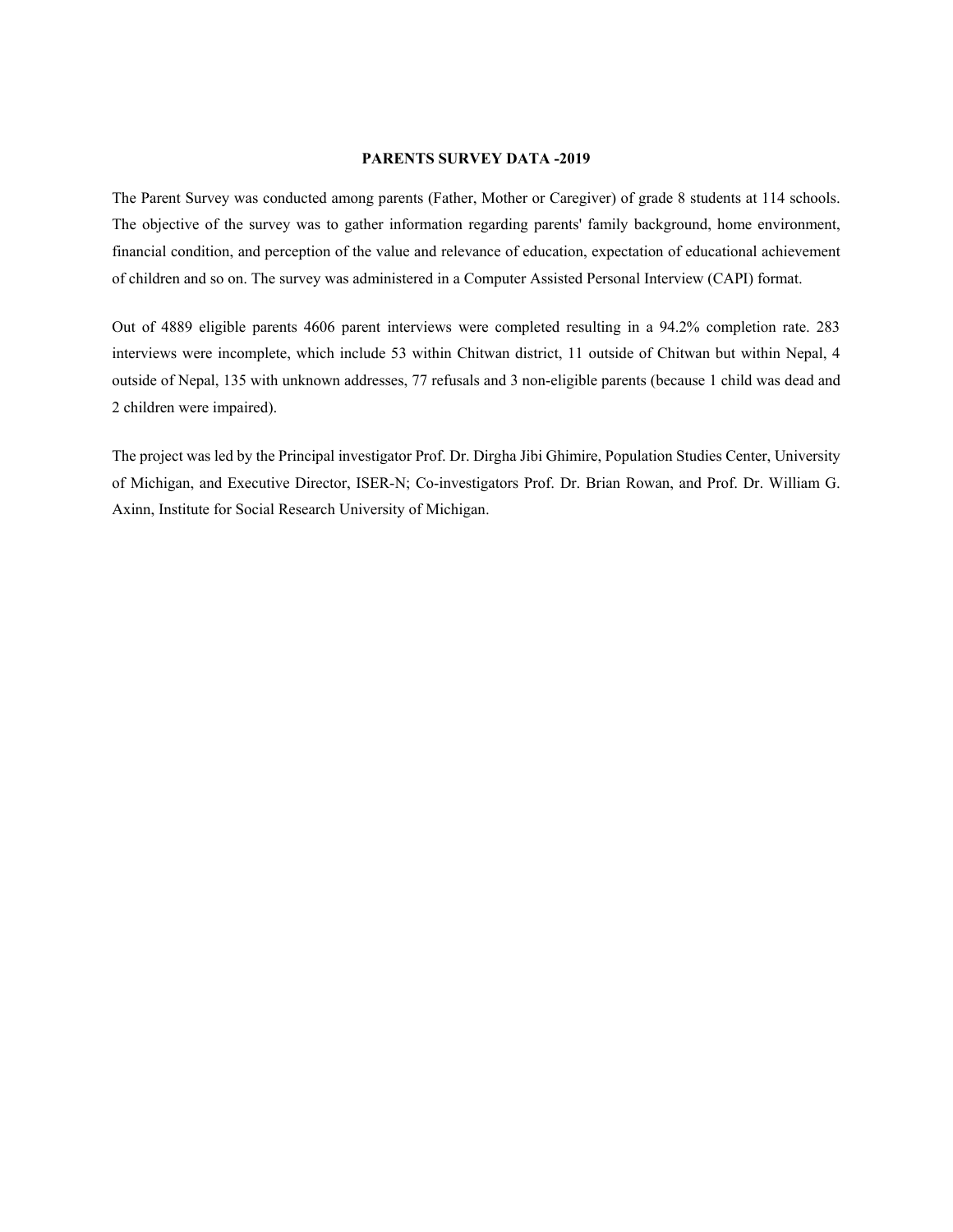#### **PARENTS SURVEY DATA -2019**

| <b>Data Description</b>        |                    |                                              |                                                                                                                      |               |                  |
|--------------------------------|--------------------|----------------------------------------------|----------------------------------------------------------------------------------------------------------------------|---------------|------------------|
| Data Set Name:                 |                    |                                              | ParentSurvey.public.px.dta                                                                                           |               |                  |
| <b>Number of observations:</b> |                    | 4606                                         |                                                                                                                      |               |                  |
| <b>Number of variables:</b>    |                    | 286                                          |                                                                                                                      |               |                  |
| Unique identifier:             |                    | <b>RespIDpx</b>                              |                                                                                                                      |               |                  |
| Data format:                   |                    | <b>Stata</b>                                 |                                                                                                                      |               |                  |
| Data collection:               |                    | 2019                                         |                                                                                                                      | <b>Number</b> | Percent          |
| <b>HHID</b>                    |                    |                                              | Household ID created using student serial number from census                                                         |               |                  |
|                                |                    | Removed from public dataset                  |                                                                                                                      |               |                  |
| ParnID                         |                    |                                              | Parent ID created by using a combination of HHID and parent serial number from census                                |               |                  |
|                                |                    | Removed from public dataset                  |                                                                                                                      |               |                  |
| RespIDpx                       |                    |                                              | Respondent ID created by using a combination of the four digit HHID, two digit parent serial number from census, two |               |                  |
|                                |                    |                                              | digit student serial number from census, three digit school ID and three digit student ID from assessment            |               |                  |
|                                |                    | Recoded in public dataset<br>10000032333824- |                                                                                                                      |               |                  |
|                                |                    | 19997170597888                               | Parent ID                                                                                                            | 4606          | 100.00%          |
| SchID                          |                    |                                              | Three digit school identifier from Chitwan Valley Family Study                                                       |               |                  |
|                                |                    |                                              |                                                                                                                      |               |                  |
|                                |                    | Removed from public dataset                  |                                                                                                                      |               |                  |
| SchlType                       | School Type        |                                              |                                                                                                                      |               |                  |
|                                |                    | $\overline{2}$                               | Community School<br><b>Institutional School</b>                                                                      | 2234<br>2372  | 48.50%<br>51.50% |
|                                |                    |                                              | <b>Total</b>                                                                                                         | 4606          | 100.00%          |
| Page                           | Respondent's Age   |                                              |                                                                                                                      |               |                  |
|                                |                    | Recoded in public dataset                    |                                                                                                                      |               |                  |
|                                |                    | 30                                           | 30 and younger                                                                                                       | 290           | $6.30\%$         |
|                                |                    | $31 - 54$<br>55                              | Age in years<br>55 and older                                                                                         | 4067<br>249   | 88.30%<br>5.41%  |
|                                |                    |                                              | <b>Total</b>                                                                                                         | 4606          | 100.00%          |
| Pgender                        |                    | Respondent's Gender                          |                                                                                                                      |               |                  |
|                                |                    | $\theta$                                     | Male                                                                                                                 | 1614          | 35.04%           |
|                                |                    | 1                                            | Female                                                                                                               | 2992          | 64.96%           |
| PIwerID                        | Interviewer ID     |                                              | <b>Total</b>                                                                                                         | 4606          | 100.00%          |
|                                |                    | 242-460                                      | Interviewer ID number                                                                                                | 4606          | 100.00%          |
|                                |                    |                                              |                                                                                                                      |               |                  |
| PIwtime                        |                    | Total interview time (in minutes)            |                                                                                                                      |               |                  |
|                                |                    |                                              | 39-124 Minutes                                                                                                       | 4606          | 100.00%          |
| PConsent                       | Respondent consent |                                              |                                                                                                                      |               |                  |
|                                |                    | 1                                            | Consent granted                                                                                                      | 4606          | 100.00%          |
| PH Loc                         | Household Location |                                              |                                                                                                                      |               |                  |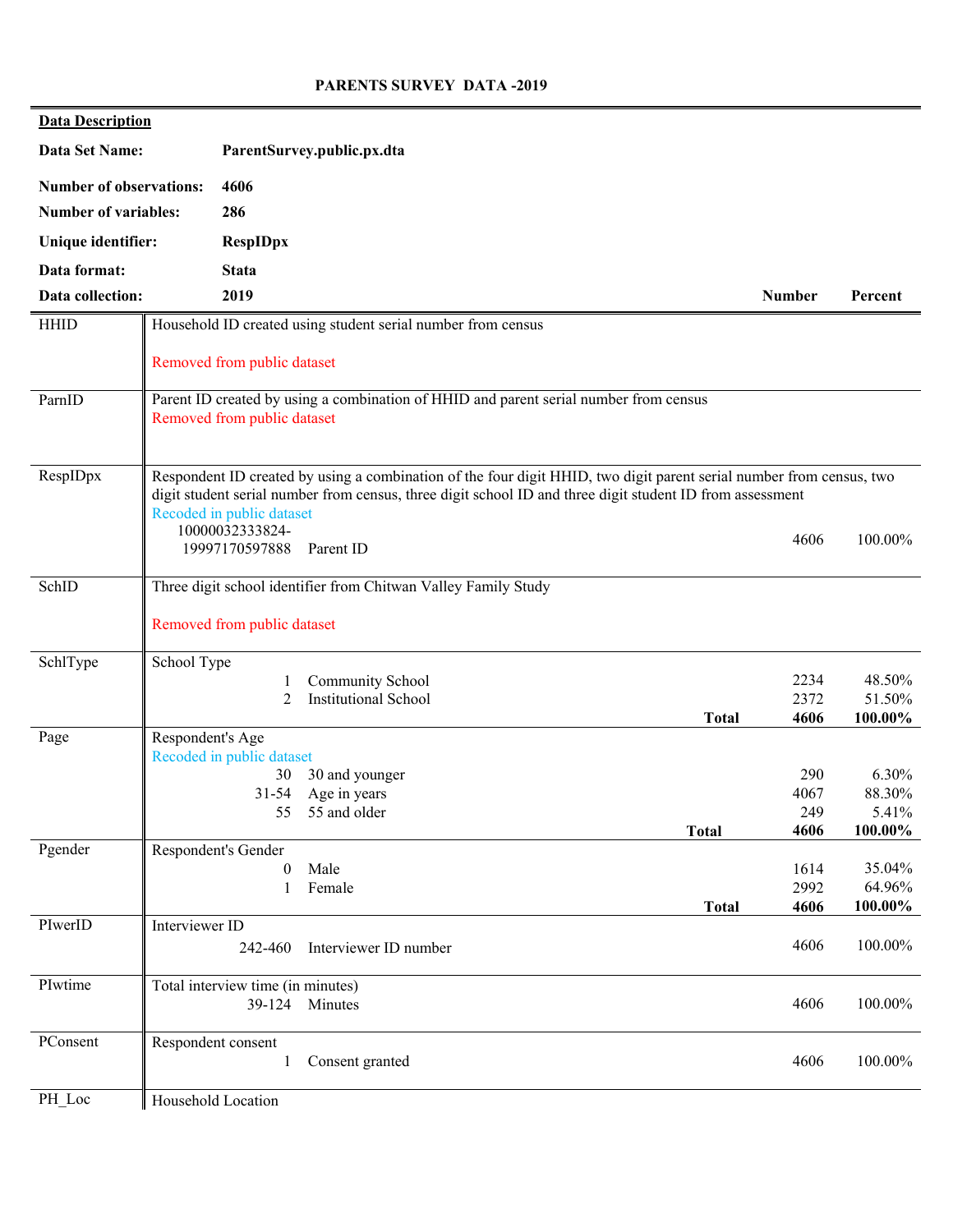|             |                                           | Strata 1                                                    |              | 2196 | 47.68%  |
|-------------|-------------------------------------------|-------------------------------------------------------------|--------------|------|---------|
|             | 2                                         | Strata 2                                                    |              | 1267 | 27.51%  |
|             | 3                                         | Strata 3                                                    |              | 922  | 20.02%  |
|             | 4                                         | Other (Out of CVFS study Area)                              |              | 221  | 4.80%   |
|             |                                           |                                                             | <b>Total</b> | 4606 | 100.00% |
| PStd_Age    | Student's Age                             |                                                             |              |      |         |
|             | Recoded in public dataset                 |                                                             |              |      |         |
|             | 14                                        | 14 and younger                                              |              | 2136 | 46.37%  |
|             | 15                                        | 15 and older                                                |              | 2470 | 53.63%  |
|             |                                           |                                                             | <b>Total</b> | 4606 | 100.00% |
| PStd_Gender | Student's Gender                          |                                                             |              |      |         |
|             | $\theta$                                  | Male                                                        |              | 2363 | 51.30%  |
|             |                                           | Female                                                      |              | 2243 | 48.70%  |
|             |                                           |                                                             | <b>Total</b> | 4606 | 100.00% |
| PStd Rel    | Respondent's relationship to student      |                                                             |              |      |         |
|             | Recoded in public dataset                 |                                                             |              |      |         |
|             |                                           | Father                                                      |              | 1420 | 30.83%  |
|             | 2                                         | Mother                                                      |              | 2652 | 57.58%  |
|             | 4                                         | Relatives                                                   |              | 462  | 10.03%  |
|             | 5                                         | Non relatives (foster parent, maid, hostel, group quarters) |              | 72   | 1.56%   |
|             |                                           |                                                             | <b>Total</b> | 4606 | 100.00% |
| PIwMode     | Interview Mode (Face to face / Telephone) |                                                             |              |      |         |
|             |                                           | Face to face                                                |              | 4590 | 99.65%  |
|             | 2                                         | Telephone                                                   |              | 16   | 0.35%   |
|             |                                           |                                                             | <b>Total</b> | 4606 | 100.00% |
| PIwdate     | Interview Date (YYYY/MM/DD)               |                                                             |              |      |         |
|             | 2075/12/24-2076/10/8                      | Interview Date in Nepali                                    |              | 4606 | 100.00% |
|             |                                           |                                                             |              |      |         |

# **SECTION A: HOUSEHOLD WEALTH AND ASSETS**

| PA <sub>1</sub> | People earn and manage their livelihood in different ways. In some households all family members work on a farm; in<br>other households, some family members work on a farm, some have their own business, others work in salary jobs within<br>Nepal and some even go to foreign countries to work. Similarly, others work as wage laborers, some have earned a<br>pension, some have received an elderly allowance, some get interest from loans or investments, and some have sold their<br>property or taken loans. |                                                               |              |              |                  |
|-----------------|-------------------------------------------------------------------------------------------------------------------------------------------------------------------------------------------------------------------------------------------------------------------------------------------------------------------------------------------------------------------------------------------------------------------------------------------------------------------------------------------------------------------------|---------------------------------------------------------------|--------------|--------------|------------------|
|                 | Mark all that apply                                                                                                                                                                                                                                                                                                                                                                                                                                                                                                     | How are you earning / managing your household livelihood now? |              |              |                  |
| PA 1 1          | Farming                                                                                                                                                                                                                                                                                                                                                                                                                                                                                                                 |                                                               |              |              |                  |
|                 | 0                                                                                                                                                                                                                                                                                                                                                                                                                                                                                                                       | N <sub>0</sub><br>Yes                                         |              | 1829<br>2777 | 39.71%<br>60.29% |
|                 |                                                                                                                                                                                                                                                                                                                                                                                                                                                                                                                         |                                                               | <b>Total</b> | 4606         | 100.00%          |
| PA 1 2          | <b>Business</b>                                                                                                                                                                                                                                                                                                                                                                                                                                                                                                         |                                                               |              |              |                  |
|                 |                                                                                                                                                                                                                                                                                                                                                                                                                                                                                                                         | N <sub>o</sub>                                                |              | 3037         | 65.94%           |
|                 |                                                                                                                                                                                                                                                                                                                                                                                                                                                                                                                         | Yes                                                           |              | 1569         | 34.06%           |
|                 |                                                                                                                                                                                                                                                                                                                                                                                                                                                                                                                         |                                                               | Total        | 4606         | 100.00%          |
| PA 1 3          | Salary Jobs                                                                                                                                                                                                                                                                                                                                                                                                                                                                                                             |                                                               |              |              |                  |
|                 | $\theta$                                                                                                                                                                                                                                                                                                                                                                                                                                                                                                                | N <sub>o</sub>                                                |              | 3097         | 67.24%           |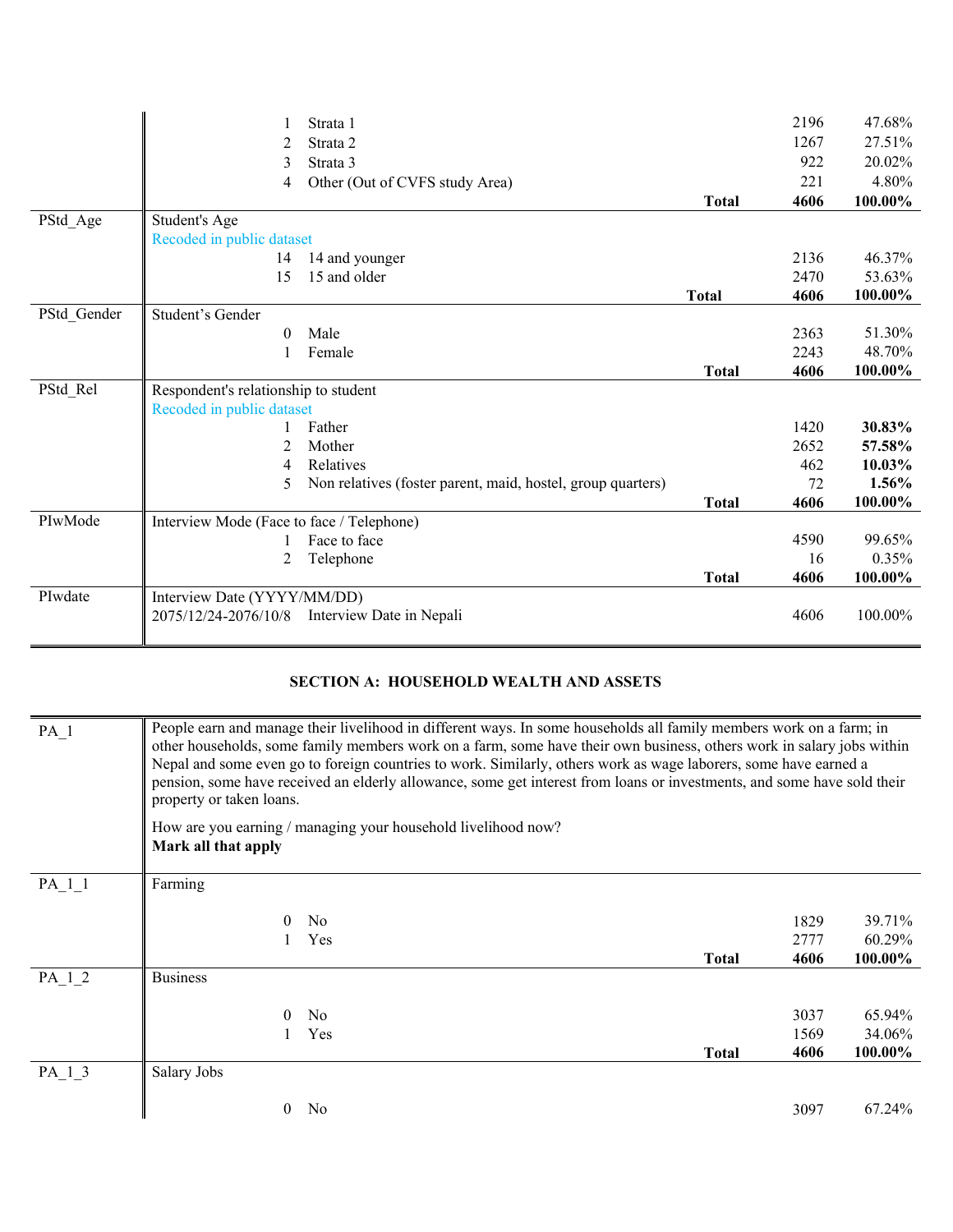|                       | 1 Yes                                         | <b>Total</b> | 1509<br>4606             | 32.76%<br>100.00%      |
|-----------------------|-----------------------------------------------|--------------|--------------------------|------------------------|
| $PA_{-}1_{-}4$        | Go to Foreign Countries to Work               |              |                          |                        |
|                       | No<br>$\boldsymbol{0}$                        |              | 3051                     | 66.24%                 |
|                       | Yes<br>$\mathbf{1}$                           |              | 1555                     | 33.76%                 |
| $PA$ <sup>1</sup> _5  | Wage Labor                                    | <b>Total</b> | 4606                     | 100.00%                |
|                       |                                               |              |                          |                        |
|                       | No<br>$\boldsymbol{0}$<br>Yes<br>$\mathbf{1}$ |              | 3864<br>742              | 83.89%<br>16.11%       |
|                       |                                               | <b>Total</b> | 4606                     | $100.00\%$             |
| $PA_{-}1_{-}6$        | Pension                                       |              |                          |                        |
|                       | No<br>$\boldsymbol{0}$                        |              | 4210                     | 91.40%                 |
|                       | Yes<br>$\mathbf 1$                            | <b>Total</b> | 396<br>4606              | $8.60\%$<br>$100.00\%$ |
| $PA_1_7$              | Elderly allowance                             |              |                          |                        |
|                       | No<br>$\boldsymbol{0}$                        |              | 4016                     | 87.19%                 |
|                       | Yes<br>$\mathbf{1}$                           |              | 590                      | 12.81%                 |
| $PA_{-}1_{-}8$        | Sold Property or Take Loans                   | <b>Total</b> | 4606                     | $100.00\%$             |
|                       |                                               |              |                          |                        |
|                       | $\boldsymbol{0}$<br>No<br>Yes<br>$\mathbf{1}$ |              | 3912<br>694              | 84.93%<br>15.07%       |
|                       |                                               | <b>Total</b> | 4606                     | 100.00%                |
| $PA$ <sup>1</sup> _97 | Other                                         |              |                          |                        |
|                       | No<br>$\boldsymbol{0}$                        |              | 4295                     | 93.25%                 |
|                       | Yes<br>$\mathbf{1}$                           | <b>Total</b> | 311<br>4606              | 6.75%<br>100.00%       |
| $PA_1_97_1$           | Specify                                       |              |                          |                        |
|                       | Removed from public dataset                   |              |                          |                        |
|                       |                                               |              |                          |                        |
|                       |                                               |              |                          |                        |
| PA_1_98               | Don't know                                    |              |                          |                        |
|                       | Removed from public dataset                   |              |                          |                        |
|                       |                                               |              |                          |                        |
| PA_1_99               | Refused<br>Removed from public dataset        |              |                          |                        |
|                       |                                               |              |                          |                        |
| $PA_2$                | Do you or your household own land?            |              |                          |                        |
|                       |                                               |              |                          |                        |
|                       | Go to PA_4<br>$No \rightarrow$<br>$\bf{0}$    |              | 333                      | 7.23%                  |
|                       | Yes<br>1<br>Don't know<br>98                  |              | 4273<br>$\boldsymbol{0}$ | 92.77%<br>$0.00\%$     |
|                       | Refused<br>99                                 |              | $\boldsymbol{0}$         | $0.00\%$               |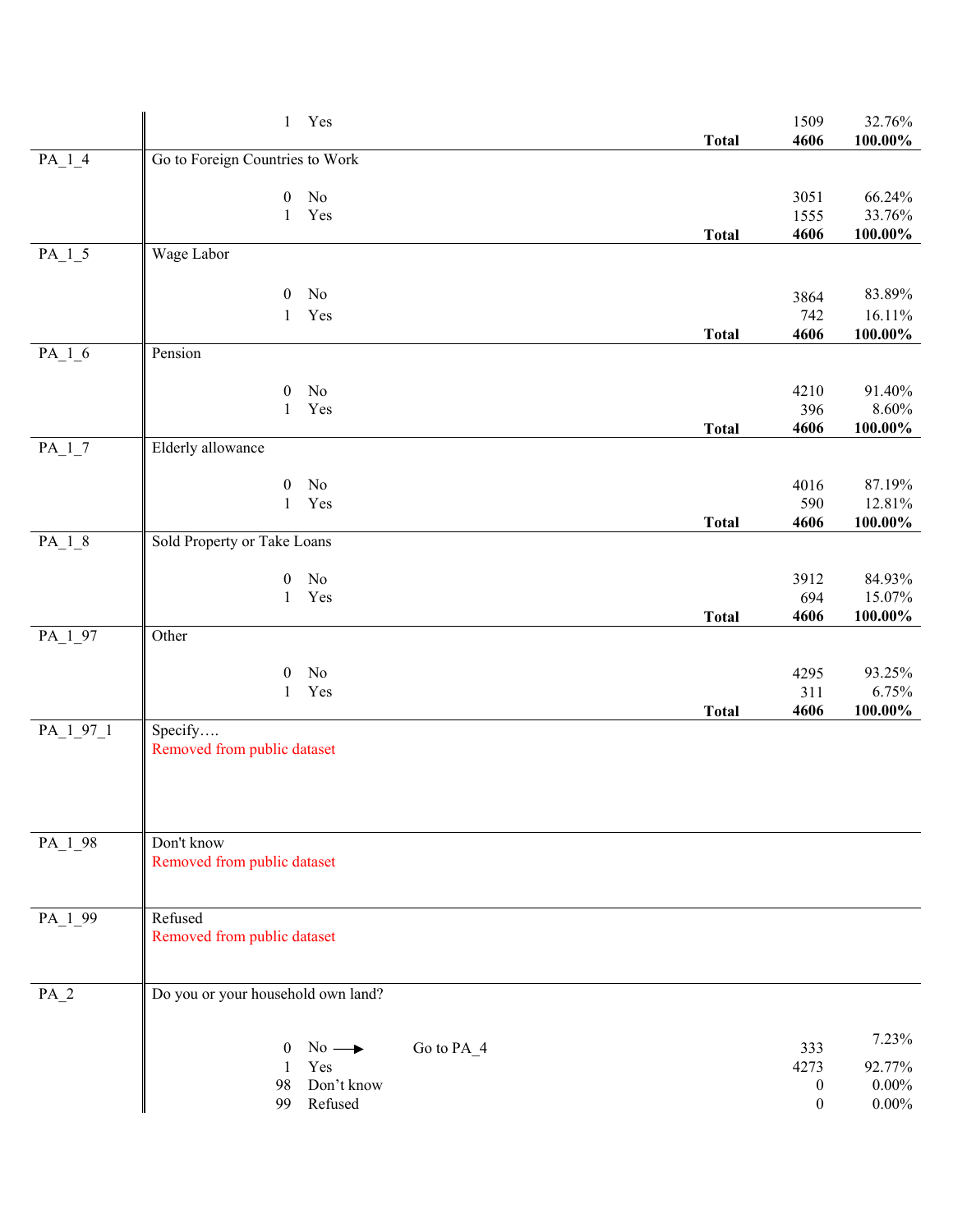|                 |                                                                      | <b>Total</b> | 4606             | 100.00%  |
|-----------------|----------------------------------------------------------------------|--------------|------------------|----------|
| $PA_3$          | How much land do(es) you or your household own? Land area in "Katha" |              |                  |          |
|                 | Recoded in public dataset                                            |              |                  |          |
|                 | Inappropriate<br>$-1$                                                |              | 333              | 7.23%    |
|                 | 20 or less<br>20                                                     |              | 3856             | 83.72%   |
|                 | 21 or more<br>21                                                     |              | 417              | 9.05%    |
|                 | Don't know<br>98                                                     |              | 0                | $0.00\%$ |
|                 | Refused<br>99                                                        |              | $\theta$         | $0.00\%$ |
|                 |                                                                      | <b>Total</b> | 4606             | 100.00%  |
| $PA_4$          | Is your household currently farming?                                 |              |                  |          |
|                 |                                                                      |              |                  |          |
|                 | No<br>$\boldsymbol{0}$                                               |              | 1829             | 39.71%   |
|                 | Yes<br>1                                                             |              | 2777             | 60.29%   |
|                 | Don't know<br>98                                                     |              | 0                | $0.00\%$ |
|                 | Refused<br>99                                                        |              | $\theta$         | $0.00\%$ |
|                 |                                                                      | <b>Total</b> | 4606             | 100.00%  |
| PA_5            | What is the ownership status of the household where you reside?      |              |                  |          |
|                 | Recoded in public dataset                                            |              |                  |          |
|                 | Own house<br>1                                                       |              | 3532             | 76.68%   |
|                 | 3<br>Rented                                                          |              | 745              | 16.17%   |
|                 | Others<br>97                                                         |              | 329              | 7.14%    |
|                 | Don't know<br>98                                                     |              | $\boldsymbol{0}$ | $0.00\%$ |
|                 | Refused<br>99                                                        |              | $\theta$         | $0.00\%$ |
|                 |                                                                      | <b>Total</b> | 4606             | 100.00%  |
| $PA_6$          | What is the main source of lighting for your household?              |              |                  |          |
|                 | Recoded in public dataset                                            |              |                  |          |
|                 | Electricity<br>1                                                     |              | 4450             | 96.61%   |
|                 | 3<br><b>Biogas</b>                                                   |              | 0                | $0.00\%$ |
|                 | LP Gas<br>4                                                          |              | $\boldsymbol{0}$ | $0.00\%$ |
|                 | Oil<br>6                                                             |              | $\theta$         | $0.00\%$ |
|                 | Othe<br>97                                                           |              | 156              | 3.39%    |
|                 | Don't know<br>98                                                     |              | $\boldsymbol{0}$ | $0.00\%$ |
|                 | Refused<br>99                                                        |              | $\theta$         | $0.00\%$ |
|                 |                                                                      | <b>Total</b> | 4606             | 100.00%  |
| $PA_7$          | What is the main source of energy for cooking?                       |              |                  |          |
|                 | Recoded in public dataset                                            |              |                  |          |
|                 | 1 Electricity                                                        |              | 32               | 0.69%    |
|                 | 3<br>Wood                                                            |              | 537              | 11.66%   |
|                 | LP Gas<br>5                                                          |              | 3816             | 82.85%   |
|                 | Kerosene<br>7                                                        |              | $\boldsymbol{0}$ | $0.00\%$ |
|                 | 8<br><b>Biogas</b>                                                   |              | 215              | 4.67%    |
|                 | Others<br>97                                                         |              | 6                | 0.13%    |
|                 | Don't know<br>98                                                     |              | 0                | $0.00\%$ |
|                 | Refused<br>99                                                        |              | 0                | $0.00\%$ |
|                 |                                                                      | <b>Total</b> | 4606             | 100.00%  |
| PA <sub>8</sub> | How long does it take to reach the nearest bus stop/road?            |              |                  |          |
|                 |                                                                      |              |                  |          |
|                 | Within 15 minutes' walk<br>1                                         |              | 4449             | 96.59%   |
|                 | Within half an hour walk<br>2                                        |              | 157              | 3.41%    |
|                 | Within one hour walk<br>3                                            |              | 0                | $0.00\%$ |
|                 | More than one hour<br>4                                              |              | $\boldsymbol{0}$ | $0.00\%$ |
|                 | More than one day of walk<br>5                                       |              | $\boldsymbol{0}$ | $0.00\%$ |
|                 | Don't know<br>98                                                     |              | $\boldsymbol{0}$ | $0.00\%$ |
|                 |                                                                      |              |                  |          |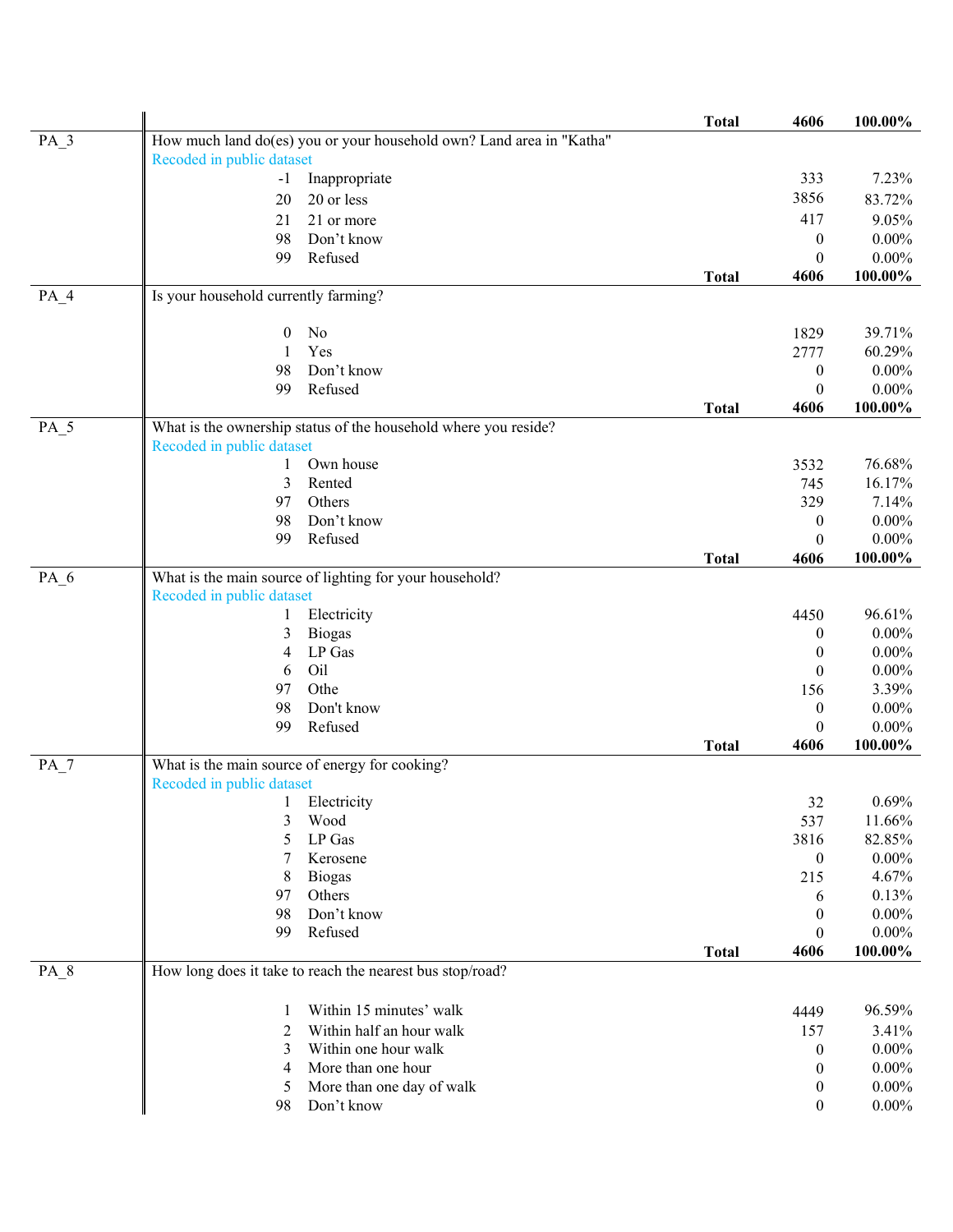|                    | 99                                              | Refused                                                                                                  |              | $\boldsymbol{0}$ | $0.00\%$               |
|--------------------|-------------------------------------------------|----------------------------------------------------------------------------------------------------------|--------------|------------------|------------------------|
| $PA_9$             | Does your household have a television?          |                                                                                                          | <b>Total</b> | 4606             | $100.00\%$             |
|                    |                                                 |                                                                                                          |              |                  |                        |
|                    | $\boldsymbol{0}$                                | No                                                                                                       |              | 877              | 19.04%                 |
|                    | 1                                               | Yes                                                                                                      |              | 3729             | 80.96%                 |
|                    | 98                                              | Don't know                                                                                               |              | $\boldsymbol{0}$ | $0.00\%$               |
|                    | 99                                              | Refused                                                                                                  |              | $\boldsymbol{0}$ | $0.00\%$               |
| $PA$ <sub>10</sub> | Does your household have a mobile phone?        |                                                                                                          | <b>Total</b> | 4606             | 100.00%                |
|                    |                                                 |                                                                                                          |              |                  |                        |
|                    | $\mathbf{0}$                                    | No                                                                                                       |              | 31               | 0.67%                  |
|                    | 1                                               | Yes                                                                                                      |              | 4575             | 99.33%                 |
|                    | 98                                              | Don't know                                                                                               |              | $\boldsymbol{0}$ | $0.00\%$               |
|                    | 99                                              | Refused                                                                                                  |              | $\boldsymbol{0}$ | $0.00\%$               |
| $PA$ <sup>11</sup> | Does your household have a refrigerator?        |                                                                                                          | <b>Total</b> | 4606             | 100.00%                |
|                    |                                                 |                                                                                                          |              |                  |                        |
|                    | $\mathbf{0}$                                    | No                                                                                                       |              | 1545             | 33.54%                 |
|                    | 1                                               | Yes                                                                                                      |              | 3061             | 66.46%                 |
|                    | 98                                              | Don't know                                                                                               |              | $\boldsymbol{0}$ | $0.00\%$               |
|                    | 99                                              | Refused                                                                                                  |              | $\theta$         | $0.00\%$               |
|                    |                                                 |                                                                                                          | <b>Total</b> | 4606             | $100.00\%$             |
| PA_12              |                                                 | Does your household have a motorcycle or scooter?                                                        |              |                  |                        |
|                    | $\boldsymbol{0}$                                | No                                                                                                       |              | 2616             | 56.80%                 |
|                    | 1                                               | Yes                                                                                                      |              | 1990             | 43.20%                 |
|                    | 98                                              | Don't know                                                                                               |              | $\boldsymbol{0}$ | $0.00\%$               |
|                    | 99                                              | Refused                                                                                                  |              | $\theta$         | $0.00\%$               |
|                    |                                                 |                                                                                                          | <b>Total</b> | 4606             | $100.00\%$             |
| PA_13              |                                                 | Does your household have a car, taxi, truck or bus?                                                      |              |                  |                        |
|                    | $\boldsymbol{0}$                                | No                                                                                                       |              | 4220             | 91.62%                 |
|                    | 1                                               | Yes                                                                                                      |              | 386              | 8.38%                  |
|                    | 98                                              | Don't know                                                                                               |              | $\boldsymbol{0}$ | $0.00\%$               |
|                    | 99                                              | Refused                                                                                                  |              | $\boldsymbol{0}$ | $0.00\%$               |
|                    |                                                 |                                                                                                          | <b>Total</b> | 4606             | $100.00\%$             |
| $PA$ <sup>14</sup> |                                                 | Let us talk about animals. Does this household own any livestock, herds, other farm animals, or poultry? |              |                  |                        |
|                    |                                                 |                                                                                                          |              |                  |                        |
|                    |                                                 |                                                                                                          |              |                  |                        |
|                    | $\boldsymbol{0}$                                | Go to PA_16<br>No $\longrightarrow$                                                                      |              | 1815             | 39.41%                 |
|                    | 1                                               | Yes                                                                                                      |              | 2791             | 60.59%                 |
|                    | 98                                              | Don't know                                                                                               |              | $\bf{0}$         | $0.00\%$               |
|                    | 99                                              | Refused                                                                                                  |              | $\boldsymbol{0}$ | $0.00\%$<br>$100.00\%$ |
| $PA$ <sub>15</sub> |                                                 | How many of the following animals does this household own?                                               | <b>Total</b> | 4606             |                        |
|                    |                                                 |                                                                                                          |              |                  |                        |
|                    |                                                 |                                                                                                          |              |                  |                        |
|                    | <b>Numbers</b>                                  |                                                                                                          |              |                  |                        |
| $PA_15_1a$         | Milk cows or bulls<br>Recoded in public dataset |                                                                                                          |              |                  |                        |
|                    |                                                 | -1 Inappropriate                                                                                         |              | 1815             | 39.41%                 |
|                    |                                                 |                                                                                                          |              |                  |                        |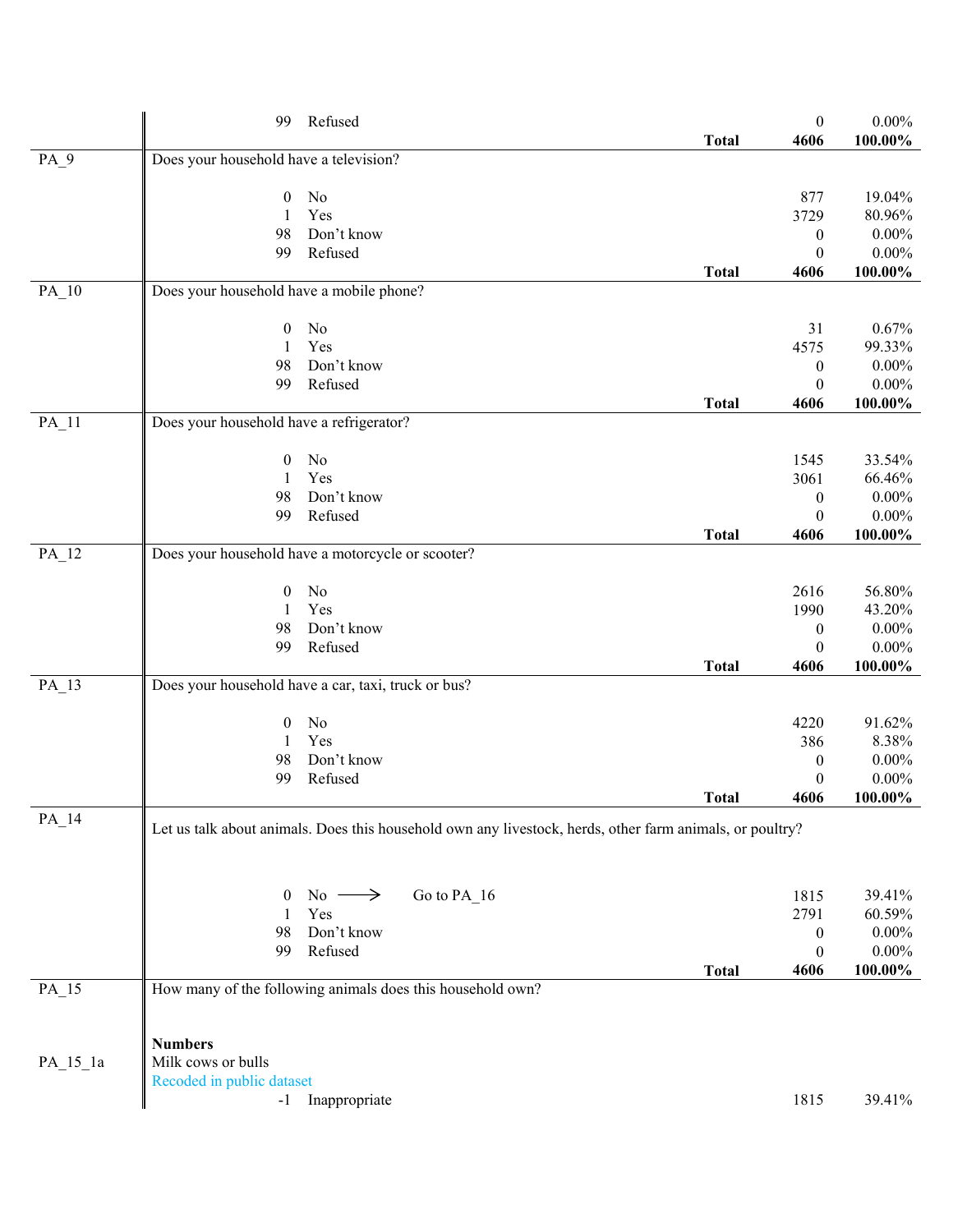|            | No<br>$\boldsymbol{0}$             |               |              | 2005 | 43.53%     |
|------------|------------------------------------|---------------|--------------|------|------------|
|            |                                    | Number        |              | 249  | 5.41%      |
|            | $\overline{2}$                     | 2 or more     |              | 537  | 11.66%     |
|            |                                    |               | <b>Total</b> | 4606 | $100.00\%$ |
| PA_15_2a   | Water Buffalos                     |               |              |      |            |
|            | Recoded in public dataset          |               |              |      |            |
|            | $-1$                               | Inappropriate |              | 1815 | 39.41%     |
|            | $\rm No$<br>$\boldsymbol{0}$       |               |              | 1902 | 41.29%     |
|            | 1                                  | Number        |              | 395  | 8.58%      |
|            | $\overline{2}$                     | 2 or more     |              | 494  | 10.73%     |
|            |                                    |               | <b>Total</b> | 4606 | $100.00\%$ |
| $PA_15_3a$ | Horses, donkeys, or mules          |               |              |      |            |
|            | $-1$                               | Inappropriate |              | 1815 | 39.41%     |
|            | No<br>$\boldsymbol{0}$             |               |              | 2791 | 60.59%     |
|            |                                    |               | <b>Total</b> | 4606 | 100.00%    |
| PA_15_4a   | Goats                              |               |              |      |            |
|            | Recoded in public dataset          |               |              |      |            |
|            | $-1$                               | Inappropriate |              | 1815 | 39.41%     |
|            | $\rm No$<br>$\boldsymbol{0}$       |               |              | 1385 | 30.07%     |
|            | $1-4$                              | Number        |              | 977  | 21.21%     |
|            | 5                                  | 5 or more     |              | 429  | 9.31%      |
|            |                                    |               | <b>Total</b> | 4606 | 100.00%    |
| PA_15_5a   | Sheep                              |               |              |      |            |
|            | Removed from public dataset        |               |              |      |            |
|            |                                    |               |              |      |            |
|            |                                    |               |              |      |            |
| PA_15_6a   | Pigs                               |               |              |      |            |
|            | Removed from public dataset        |               |              |      |            |
|            |                                    |               |              |      |            |
|            |                                    |               |              |      |            |
| PA_15_7a   | Ducks or Chickens                  |               |              |      |            |
|            | Recoded in public dataset          |               |              |      |            |
|            | $-1$                               | Inappropriate |              | 1815 | 39.41%     |
|            | $\boldsymbol{0}$<br>N <sub>o</sub> |               |              | 1150 | 24.97%     |
|            | $1 - 19$                           | Number        |              | 1341 | 29.11%     |
|            | 20                                 | 20 or more    |              | 300  | 6.51%      |
|            |                                    |               | <b>Total</b> | 4606 | 100.00%    |
| $PA_15_8a$ | <b>Poultry Farming</b>             |               |              |      |            |
|            | Removed from public dataset        |               |              |      |            |
|            |                                    |               |              |      |            |
|            |                                    |               |              |      |            |
|            |                                    |               |              |      |            |
| PA_15_9a   | Other                              |               |              |      |            |
|            | Removed from public dataset        |               |              |      |            |
|            |                                    |               |              |      |            |
|            |                                    |               |              |      |            |
|            |                                    |               |              |      |            |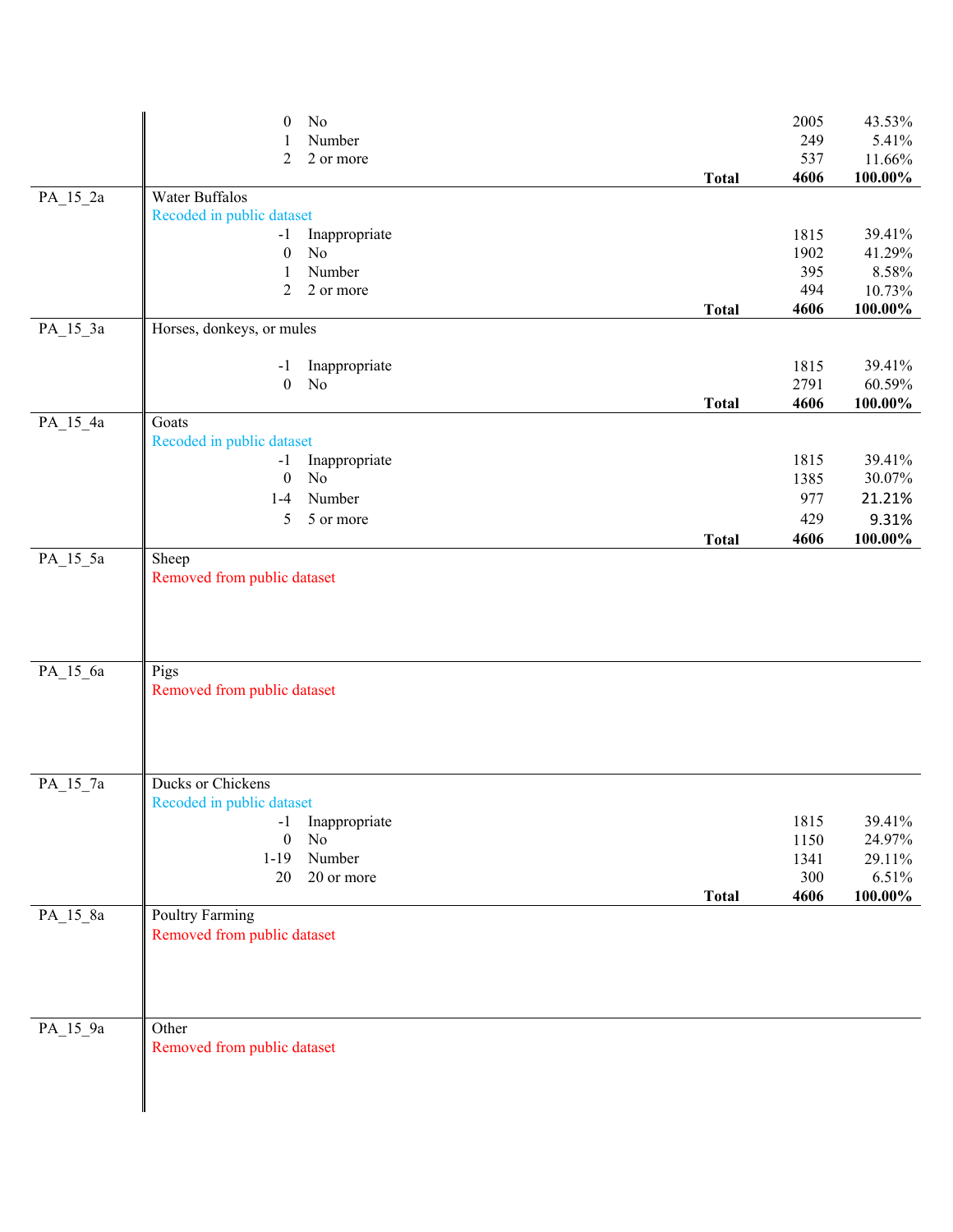| PA_15_9b           | Specify if any                                                                                                                        |             |                                                                                                                        |                  |                 |  |  |
|--------------------|---------------------------------------------------------------------------------------------------------------------------------------|-------------|------------------------------------------------------------------------------------------------------------------------|------------------|-----------------|--|--|
|                    | Removed from public dataset                                                                                                           |             |                                                                                                                        |                  |                 |  |  |
|                    |                                                                                                                                       |             |                                                                                                                        |                  |                 |  |  |
|                    |                                                                                                                                       |             |                                                                                                                        |                  |                 |  |  |
|                    |                                                                                                                                       |             |                                                                                                                        |                  |                 |  |  |
|                    |                                                                                                                                       |             |                                                                                                                        |                  |                 |  |  |
|                    |                                                                                                                                       |             | Now I would like to ask you some questions about your family's regular access to food.                                 |                  |                 |  |  |
|                    |                                                                                                                                       |             | In the past 12 months, how frequently did you worry that your household would not have enough food? You never got      |                  |                 |  |  |
| $PA$ <sub>16</sub> |                                                                                                                                       |             | worried, you sometimes got worried, you often got worried or you got worried very often?                               |                  |                 |  |  |
|                    |                                                                                                                                       |             |                                                                                                                        |                  |                 |  |  |
|                    |                                                                                                                                       |             |                                                                                                                        |                  |                 |  |  |
|                    | 1                                                                                                                                     | Never       |                                                                                                                        | 2893             | 62.81%          |  |  |
|                    | $\overline{c}$                                                                                                                        | Sometimes   |                                                                                                                        | 1437             | 31.20%          |  |  |
|                    | 3                                                                                                                                     | Often       |                                                                                                                        | 201              | 4.36%           |  |  |
|                    | 4                                                                                                                                     | Very Often  |                                                                                                                        | 75               | 1.63%           |  |  |
|                    | 98                                                                                                                                    | Don't know  |                                                                                                                        | $\boldsymbol{0}$ | $0.00\%$        |  |  |
|                    | 99                                                                                                                                    | Refused     |                                                                                                                        | 0                | $0.00\%$        |  |  |
|                    |                                                                                                                                       |             | <b>Total</b>                                                                                                           | 4606             | 100.00%         |  |  |
| $PA$ <sub>17</sub> |                                                                                                                                       |             | In the past 12 months, how often did any household member have to eat a smaller meal than they felt they needed due to |                  |                 |  |  |
|                    | lack of food?                                                                                                                         |             |                                                                                                                        |                  |                 |  |  |
|                    | Recoded in public dataset                                                                                                             | Never       |                                                                                                                        | 4430             | 96.18%          |  |  |
|                    | $\overline{c}$                                                                                                                        | Sometimes   |                                                                                                                        | 165              | 3.58%           |  |  |
|                    | 3                                                                                                                                     | Often       |                                                                                                                        | 11               | 0.24%           |  |  |
|                    | 98                                                                                                                                    | Don't know  |                                                                                                                        | $\boldsymbol{0}$ | $0.00\%$        |  |  |
|                    | 99                                                                                                                                    | Refused     |                                                                                                                        | 0                | $0.00\%$        |  |  |
|                    |                                                                                                                                       |             | <b>Total</b>                                                                                                           | 4606             | 100.00%         |  |  |
| PA_18              |                                                                                                                                       |             | In the past 12 months, how often were there days when a member of your household did not eat food due to lack of       |                  |                 |  |  |
|                    | resources to get food?                                                                                                                |             |                                                                                                                        |                  |                 |  |  |
|                    | Recoded in public dataset                                                                                                             |             |                                                                                                                        |                  |                 |  |  |
|                    | $\mathbf{I}$                                                                                                                          | Never       |                                                                                                                        | 4143             | 89.95%          |  |  |
|                    | 2                                                                                                                                     | Sometimes   |                                                                                                                        | 440              | 9.55%           |  |  |
|                    | 3                                                                                                                                     | Often       |                                                                                                                        | 23               | 0.50%           |  |  |
|                    | 98                                                                                                                                    | Don't know  |                                                                                                                        | $\theta$         | $0.00\%$        |  |  |
|                    | 99                                                                                                                                    | Refused     |                                                                                                                        | 0                | $0.00\%$        |  |  |
|                    |                                                                                                                                       |             | <b>Total</b>                                                                                                           | 4606             | 100.00%         |  |  |
| PA_19              | In the past 12 months, how often were there days when (child's name) did not eat enough food due to lack of resources<br>to get food? |             |                                                                                                                        |                  |                 |  |  |
|                    | Recoded in public dataset                                                                                                             |             |                                                                                                                        |                  |                 |  |  |
|                    | 1                                                                                                                                     | Never       |                                                                                                                        | 4114             | 89.32%          |  |  |
|                    | 2                                                                                                                                     | Sometimes   |                                                                                                                        | 466              | 10.12%          |  |  |
|                    | 3                                                                                                                                     | Often       |                                                                                                                        | 26               | 0.56%           |  |  |
|                    | 98                                                                                                                                    | Don't know  |                                                                                                                        | $\boldsymbol{0}$ | $0.00\%$        |  |  |
|                    | 99                                                                                                                                    | Refused     |                                                                                                                        | $\boldsymbol{0}$ | $0.00\%$        |  |  |
|                    |                                                                                                                                       |             | <b>Total</b>                                                                                                           | 4606             | 100.00%         |  |  |
| PA_20              | What is the main source of drinking water in your house?                                                                              |             |                                                                                                                        |                  |                 |  |  |
|                    |                                                                                                                                       |             |                                                                                                                        |                  |                 |  |  |
|                    | 1                                                                                                                                     | Tube well   |                                                                                                                        | 2651             | 57.56%          |  |  |
|                    | 2                                                                                                                                     | Boring well |                                                                                                                        | 72               | 1.56%           |  |  |
|                    | 3                                                                                                                                     | Metered tap |                                                                                                                        | 1825             | 39.62%<br>0.20% |  |  |
|                    | 4                                                                                                                                     | Open well   |                                                                                                                        | 9                |                 |  |  |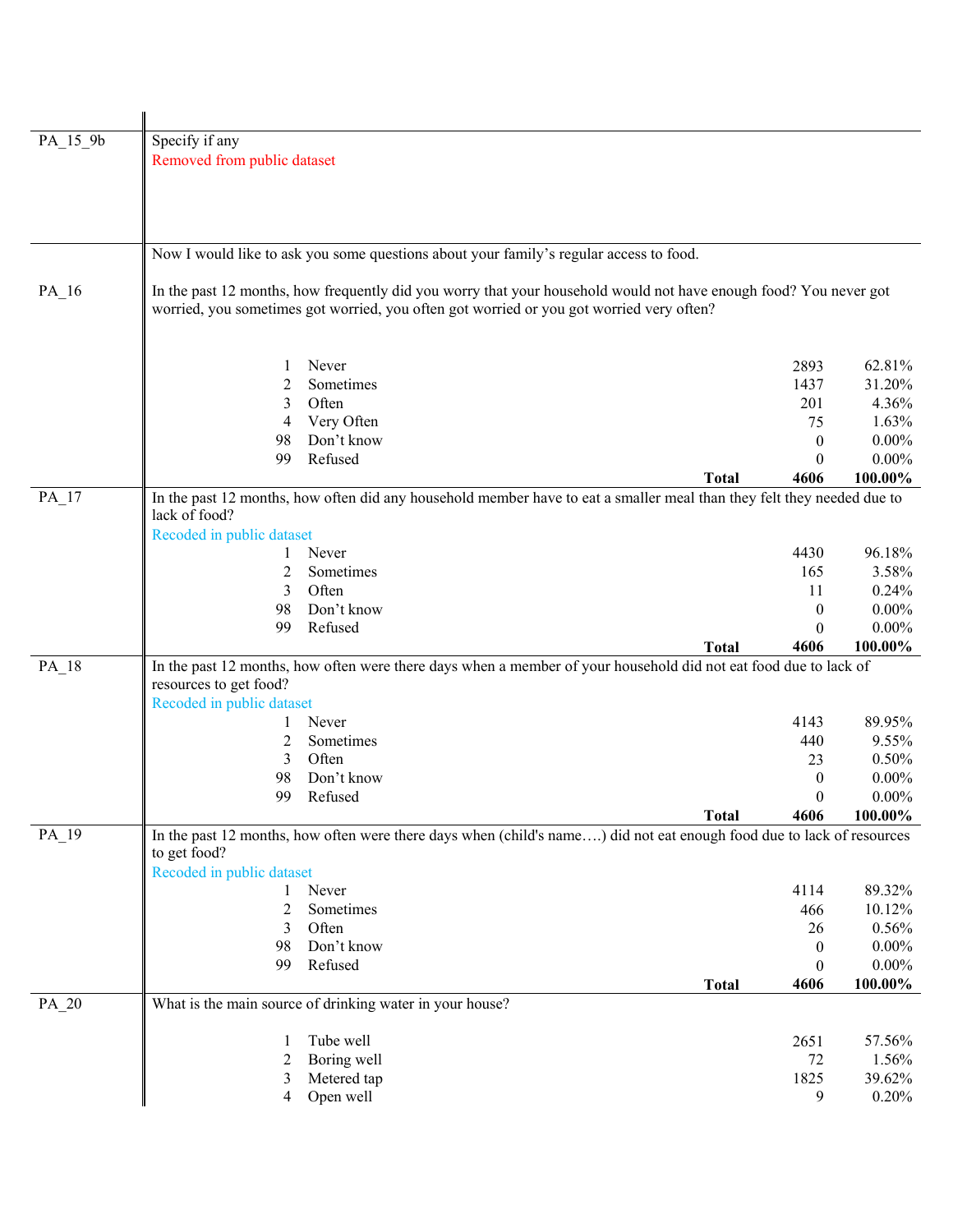|           | Stream<br>5                                                    |                           | $\boldsymbol{0}$         | $0.00\%$   |
|-----------|----------------------------------------------------------------|---------------------------|--------------------------|------------|
|           | Well and joint motor<br>6                                      |                           | 37                       | 0.80%      |
|           | Jar water<br>7                                                 |                           | 12                       | 0.26%      |
|           | Others (Specify)<br>97                                         |                           | $\boldsymbol{0}$         | $0.00\%$   |
|           |                                                                |                           |                          |            |
|           | Don't know<br>98                                               |                           | $\boldsymbol{0}$         | $0.00\%$   |
|           | 99<br>Refused                                                  |                           | $\boldsymbol{0}$         | $0.00\%$   |
|           |                                                                | <b>Total</b>              | 4606                     | $100.00\%$ |
| $PA_21$   | Does your household have a toilet?                             |                           |                          |            |
|           |                                                                |                           |                          |            |
|           |                                                                |                           |                          |            |
|           | No<br>0                                                        | $\rightarrow$ Go to PA_22 | 48                       | 1.04%      |
|           | Yes<br>1                                                       |                           | 4558                     | 98.96%     |
|           | 98<br>Don't know                                               |                           | 0                        | $0.00\%$   |
|           | Refused<br>99                                                  |                           | $\boldsymbol{0}$         | $0.00\%$   |
|           |                                                                | <b>Total</b>              | 4606                     | 100.00%    |
| $PA_21_a$ | Is the toilet inside or outside your house?                    |                           |                          |            |
|           |                                                                |                           |                          |            |
|           | Inappropriate                                                  |                           | 48                       | 1.04%      |
|           | -1                                                             |                           |                          |            |
|           | Inside<br>1                                                    |                           | 1179                     | 25.60%     |
|           | $\overline{c}$<br>Outside                                      |                           | 2539                     | 55.12%     |
|           | 3<br>Both                                                      |                           | 840                      | 18.24%     |
|           | 98<br>Don't know                                               |                           | $\boldsymbol{0}$         | $0.00\%$   |
|           | Refused<br>99                                                  |                           | $\boldsymbol{0}$         | $0.00\%$   |
|           |                                                                | <b>Total</b>              | 4606                     | $100.00\%$ |
| $PA_21_b$ | Is the toilet a permanent or temporary structure?              |                           |                          |            |
|           |                                                                |                           |                          |            |
|           | Inappropriate<br>$-1$                                          |                           | 48                       | 1.04%      |
|           | Permanent<br>1                                                 |                           | 4455                     | 96.72%     |
|           | Temporary<br>2                                                 |                           | 103                      | 2.24%      |
|           | Don't know<br>98                                               |                           | $\boldsymbol{0}$         | $0.00\%$   |
|           | Refused<br>99                                                  |                           |                          | $0.00\%$   |
|           |                                                                | <b>Total</b>              | $\boldsymbol{0}$<br>4606 | 100.00%    |
|           | Since how many years has your household had a toilet?          |                           |                          |            |
| $PA_21_c$ |                                                                |                           |                          |            |
|           |                                                                |                           |                          | 1.04%      |
|           | Inappropriate<br>$-1$                                          |                           | 48                       |            |
|           | Year<br>$1 - 55$                                               |                           | 4552                     | 98.83%     |
|           | 98<br>Don't know                                               |                           | 6                        | 0.13%      |
|           | Refused<br>99                                                  |                           | $\boldsymbol{0}$         | $0.00\%$   |
|           |                                                                | <b>Total</b>              | 4606                     | 100.00%    |
| PA_22     | Did your family receive any remittances in the last 12 months? |                           |                          |            |
|           |                                                                |                           |                          |            |
|           | $\boldsymbol{0}$<br>No                                         | Go to PA_24               | 2868                     | 62.27%     |
|           | Yes<br>1                                                       |                           | 1738                     | 37.73%     |
|           | Don't know<br>98                                               |                           | $\boldsymbol{0}$         | $0.00\%$   |
|           |                                                                | Go to PA_24               |                          |            |
|           | Refused<br>99                                                  |                           | $\boldsymbol{0}$         | $0.00\%$   |
|           |                                                                | <b>Total</b>              | 4606                     | $100.00\%$ |
| PA_23     | How much money did you receive?                                |                           |                          |            |
|           | Recoded in public dataset                                      |                           |                          |            |
|           | Inappropriate<br>$-1$                                          |                           | 2868                     | 62.27%     |
|           | Below 4 lakh<br>1                                              |                           | 1010                     | 21.93%     |
|           | 4 lakh or more<br>2                                            |                           | 719                      | 15.61%     |
|           | Don't know<br>98                                               |                           | 2                        | 0.04%      |
|           | Refused<br>99                                                  |                           | 7                        | 0.15%      |
|           |                                                                |                           |                          |            |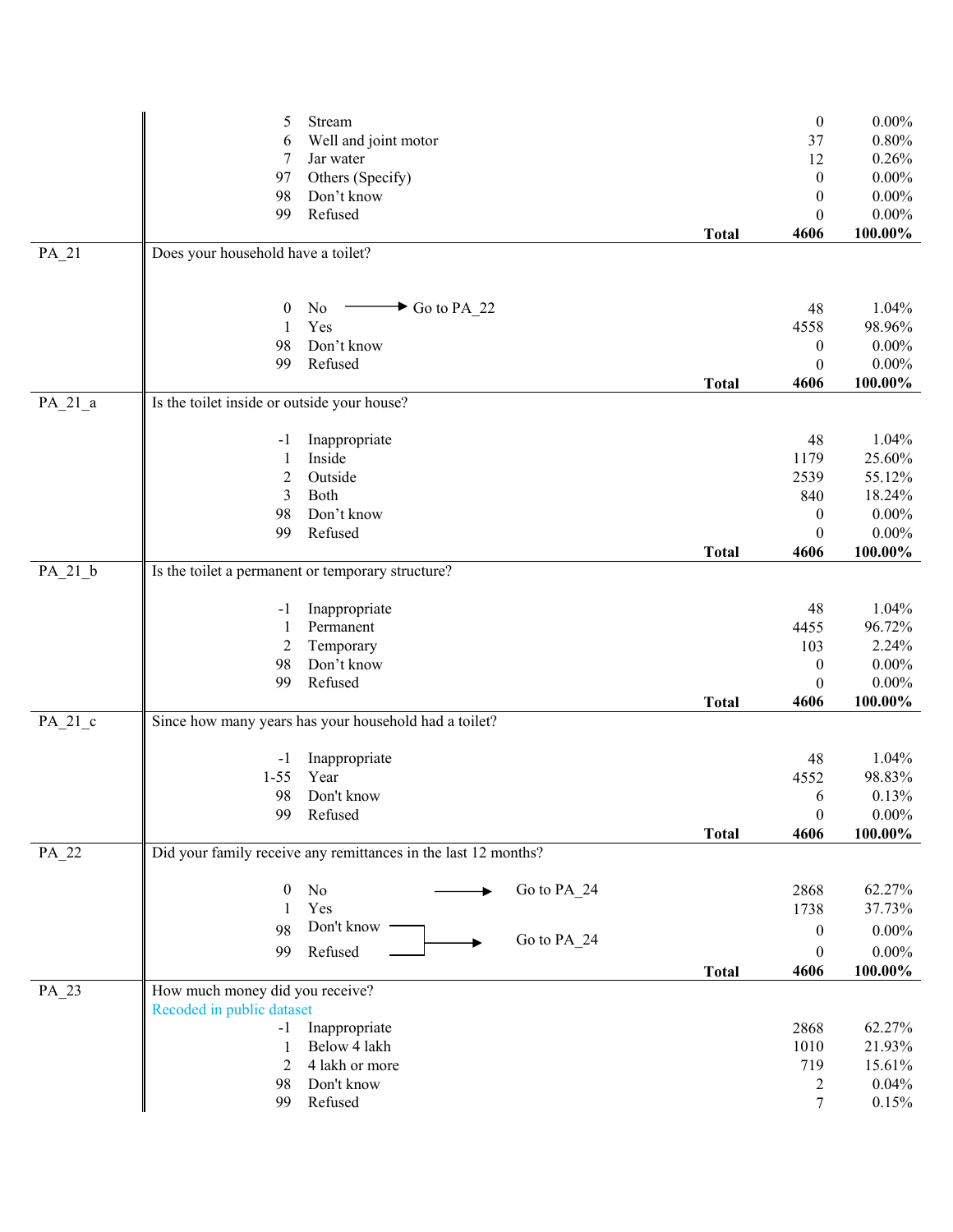|       | <b>Total</b>                                                                                                                                                                                                                                                  | 4606 | 100.00%  |
|-------|---------------------------------------------------------------------------------------------------------------------------------------------------------------------------------------------------------------------------------------------------------------|------|----------|
|       | Now we would like to ask you a few questions about your household income in the last 12 months. These questions are a<br>bit longer, so we would like to ask you to listen carefully.                                                                         |      |          |
| PA_24 | Thinking about your total household income from all sources, including wages, salaries, pensions, income from selling<br>crops, animals, or goods, income from renting houses, land or equipment, business income, or income from gifts or other<br>payments. |      |          |
|       | Since (month) last year till now, would you say that the total income you received from all sources was fifty thousand<br>rupees or less, or more than fifty thousand rupees?                                                                                 |      |          |
|       | Recoded in public dataset                                                                                                                                                                                                                                     |      |          |
|       | Fifty thousand rupees or less<br>Go to PA_30                                                                                                                                                                                                                  | 222  | 4.82%    |
|       | More than fifty thousand<br>Go to PA_27<br>2<br>rupees                                                                                                                                                                                                        | 4382 | 95.14%   |
|       | Don't know<br>98                                                                                                                                                                                                                                              | 0    | $0.00\%$ |
|       | Refused<br>99                                                                                                                                                                                                                                                 | 2    | 0.04%    |
| PA_25 | <b>Total</b>                                                                                                                                                                                                                                                  | 4606 | 100.00%  |
|       | Since (month) last year till now, would you say that the total income you received from all sources was twenty-five<br>thousand rupees or less, or more than twenty-five thousand rupees?<br>Removed from public dataset                                      |      |          |
| PA 26 | Since  (month) last year till now, would you say that the total income you received from all sources was ten thousand                                                                                                                                         |      |          |
|       | rupees or less, or more than ten thousand rupees?<br>Removed from public dataset                                                                                                                                                                              |      |          |
| PA_27 | Since (month) last year till now, would you say that the total income you received from all sources was one hundred<br>thousand rupees or less, or more than one hundred thousand rupees?                                                                     |      |          |
|       | Inappropriate<br>-1                                                                                                                                                                                                                                           | 222  | 4.82%    |
|       | One hundred thousand rupees or less<br>$\blacktriangleright$ Go to PA_30                                                                                                                                                                                      | 455  | 9.88%    |
|       | More than one hundred thousand rupees<br>2                                                                                                                                                                                                                    | 3926 | 85.24%   |
|       | 98<br>Don't know                                                                                                                                                                                                                                              | 0    | $0.00\%$ |
|       | Refused<br>99                                                                                                                                                                                                                                                 | 3    | 0.07%    |
|       | <b>Total</b>                                                                                                                                                                                                                                                  | 4606 | 100.00%  |
| PA_28 | Since (month) last year till now, would you say that the total income you received from all sources was two hundred<br>fifty thousand rupees or less, or more than two hundred fifty thousand rupees?                                                         |      |          |
|       | Inappropriate<br>-1                                                                                                                                                                                                                                           | 677  | 14.70%   |
|       | Go to<br>Two hundred fifty thousand rupees or less<br>-1<br>PA_30                                                                                                                                                                                             | 1123 | 24.38%   |
|       | More than two hundred fifty thousand rupees<br>2                                                                                                                                                                                                              | 2802 | 60.83%   |
|       | Don't know<br>98                                                                                                                                                                                                                                              | 0    | $0.00\%$ |
|       | Refused<br>99                                                                                                                                                                                                                                                 | 4    | 0.09%    |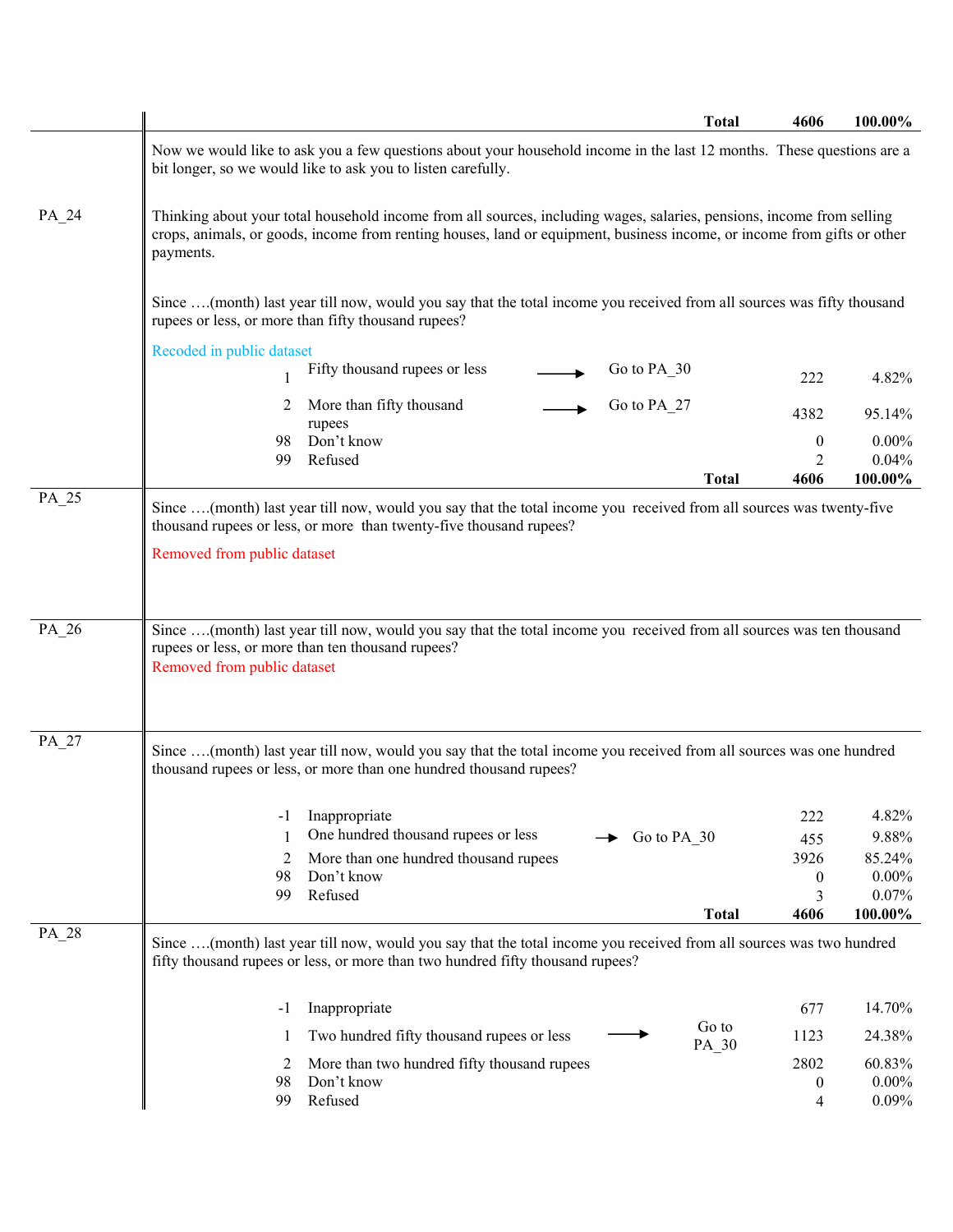|       |                                                                                                                                                                                             |                                                                                                                     | <b>Total</b> | 4606     | 100.00%  |
|-------|---------------------------------------------------------------------------------------------------------------------------------------------------------------------------------------------|---------------------------------------------------------------------------------------------------------------------|--------------|----------|----------|
| PA_29 | Since (month) last year till now, would you say that the total income you received from all sources was five hundred<br>thousand rupees or less, or more than five hundred thousand rupees? |                                                                                                                     |              |          |          |
|       | -1                                                                                                                                                                                          | Inappropriate                                                                                                       |              | 1800     | 39.08%   |
|       |                                                                                                                                                                                             | Five hundred thousand rupees or less                                                                                |              | 1465     | 31.81%   |
|       | 2                                                                                                                                                                                           | More than five hundred thousand rupees                                                                              |              | 1336     | 29.01%   |
|       | 98                                                                                                                                                                                          | Don't know                                                                                                          |              | $\bf{0}$ | $0.00\%$ |
|       | 99                                                                                                                                                                                          | Refused                                                                                                             |              | 5        | 0.11%    |
|       |                                                                                                                                                                                             |                                                                                                                     | <b>Total</b> | 4606     | 100.00%  |
| PA_30 | institutions?                                                                                                                                                                               | Do you or any adult in your household have any savings in banks, finance companies, cooperatives or other financial |              |          |          |
|       | $\theta$                                                                                                                                                                                    | N <sub>0</sub>                                                                                                      |              | 1340     | 29.09%   |
|       |                                                                                                                                                                                             | Yes                                                                                                                 |              | 3266     | 70.91%   |
|       | 98                                                                                                                                                                                          | Don't know                                                                                                          |              | 0        | $0.00\%$ |
|       | 99                                                                                                                                                                                          | Refused                                                                                                             |              | $\Omega$ | $0.00\%$ |
|       |                                                                                                                                                                                             |                                                                                                                     | <b>Total</b> | 4606     | 100.00%  |
| PA_31 | Do you or any other adult in your household have money or assets set aside for (child's name  to attend college<br>or other future schooling?                                               |                                                                                                                     |              |          |          |
|       | $\theta$                                                                                                                                                                                    | No                                                                                                                  |              | 4130     | 89.67%   |
|       |                                                                                                                                                                                             | Yes                                                                                                                 |              | 476      | 10.33%   |
|       | 98                                                                                                                                                                                          | Don't know                                                                                                          |              | $\theta$ | $0.00\%$ |
|       | 99                                                                                                                                                                                          | Refused                                                                                                             |              | $\theta$ | $0.00\%$ |
|       |                                                                                                                                                                                             |                                                                                                                     | <b>Total</b> | 4606     | 100.00%  |

### **SECTION B: PARENT/GUARDIAN AND FAMILY EXPERIENCE**

| $PB_0$ | Interviewer checkpoint: (From census)    |                |                                                            |            |                                                   |                  |          |
|--------|------------------------------------------|----------------|------------------------------------------------------------|------------|---------------------------------------------------|------------------|----------|
|        | $\mathbf{I}$                             |                | Respondent highest grade of schooling is less than 5 grade |            |                                                   | 1295             | 28.12%   |
|        |                                          | $\overline{2}$ | or more than 5 grade                                       |            | Respondent highest grade of schooling is equal to | 3311             | 71.88%   |
|        |                                          |                |                                                            |            | Go to PB 3                                        |                  |          |
|        |                                          |                |                                                            |            | <b>Total</b>                                      | 4606             | 100.00%  |
| $PB_1$ | Can you read a letter written in Nepali? |                |                                                            |            |                                                   |                  |          |
|        | $-1$                                     | Inappropriate  |                                                            |            |                                                   | 3311             | 71.88%   |
|        |                                          | Yes            |                                                            |            |                                                   | 604              | 13.11%   |
|        | $\mathbf{0}$                             | No             |                                                            |            |                                                   | 691              | 15.00%   |
|        | 98                                       | Don't Know     |                                                            | Go to PB 4 |                                                   | $\boldsymbol{0}$ | $0.00\%$ |
|        | 99                                       | Refused        |                                                            |            |                                                   | $\boldsymbol{0}$ | $0.00\%$ |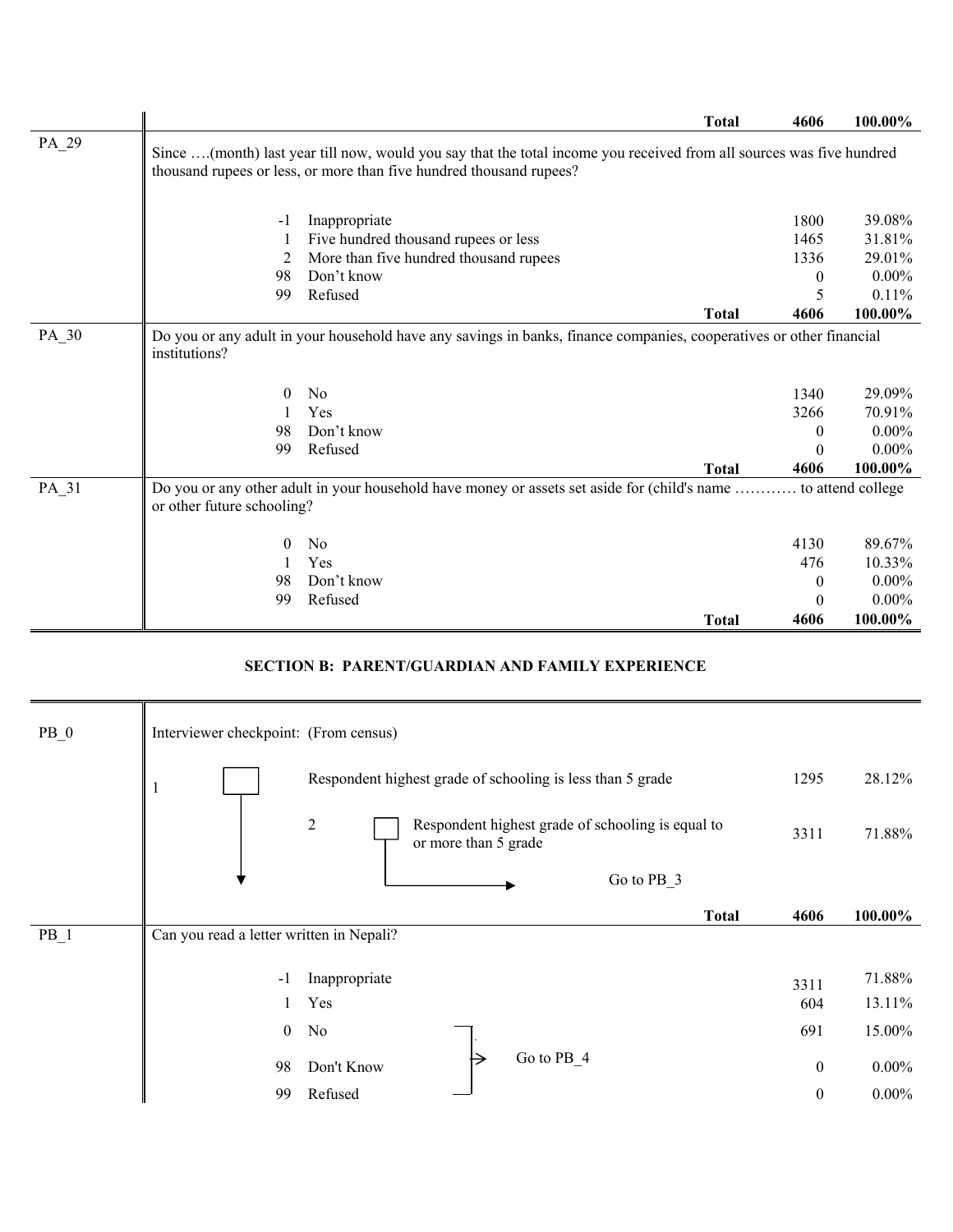|          |                                                               |                                                                                                                                                                           | <b>Total</b> | 4606             | 100.00%         |
|----------|---------------------------------------------------------------|---------------------------------------------------------------------------------------------------------------------------------------------------------------------------|--------------|------------------|-----------------|
| $PB_2$   | Can you write a letter in Nepali?                             |                                                                                                                                                                           |              |                  |                 |
|          | $-1$                                                          | Inappropriate                                                                                                                                                             |              | 4002             | 86.89%          |
|          | $\mathbf{0}$                                                  | No                                                                                                                                                                        |              | 187              | 4.06%           |
|          | 1                                                             | Yes                                                                                                                                                                       |              | 417              | 9.05%           |
|          | 98                                                            | Don't know                                                                                                                                                                |              | $\boldsymbol{0}$ | $0.00\%$        |
|          | 99                                                            | Refused                                                                                                                                                                   |              | $\boldsymbol{0}$ | $0.00\%$        |
|          |                                                               |                                                                                                                                                                           | <b>Total</b> | 4606             | 100.00%         |
| $PB_3$   |                                                               | In the last 12 months how often did you read newspapers? Would you say that you read newspapers less than once a<br>month, once a month, more than once a month or never? |              |                  |                 |
|          |                                                               |                                                                                                                                                                           |              |                  |                 |
|          | $-1$                                                          | Inappropriate<br>Less than once a month                                                                                                                                   |              | 691              | 15.00%          |
|          | 1<br>$\overline{c}$                                           | Once a month                                                                                                                                                              |              | 376<br>564       | 8.16%<br>12.24% |
|          | 3                                                             | More than once a month                                                                                                                                                    |              | 1150             | 24.97%          |
|          | 4                                                             | Never                                                                                                                                                                     |              | 1825             | 39.62%          |
|          | 98                                                            | Don't know                                                                                                                                                                |              | $\boldsymbol{0}$ | $0.00\%$        |
|          | 99                                                            | Refused                                                                                                                                                                   |              | $\boldsymbol{0}$ | $0.00\%$        |
|          |                                                               |                                                                                                                                                                           | <b>Total</b> | 4606             | 100.00%         |
| $PB_4$   | What languages can you speak?<br>(Please mark all that apply) |                                                                                                                                                                           |              |                  |                 |
| $PB_4_1$ | Nepali                                                        |                                                                                                                                                                           |              |                  |                 |
|          | $\theta$                                                      | No                                                                                                                                                                        |              | $\boldsymbol{0}$ | $0.00\%$        |
|          | 1                                                             | Yes                                                                                                                                                                       |              | 4606             | $100.00\%$      |
|          |                                                               |                                                                                                                                                                           | <b>Total</b> | 4606             | 100.00%         |
| $PB_4_2$ | Hindi                                                         |                                                                                                                                                                           |              |                  |                 |
|          | 0                                                             | No                                                                                                                                                                        |              | 2959             | 64.24%          |
|          | 1                                                             | Yes                                                                                                                                                                       |              | 1647             | 35.76%          |
|          |                                                               |                                                                                                                                                                           | <b>Total</b> | 4606             | 100.00%         |
| $PB_4_3$ | Tamang                                                        |                                                                                                                                                                           |              |                  |                 |
|          | $\boldsymbol{0}$                                              | No                                                                                                                                                                        |              | 4360             | 94.66%          |
|          | $\mathbf{1}$                                                  | Yes                                                                                                                                                                       |              | 246              | 5.34%           |
|          |                                                               |                                                                                                                                                                           | <b>Total</b> | 4606             | 100.00%         |
| $PB_4_4$ | Gurung                                                        |                                                                                                                                                                           |              |                  |                 |
|          | $\boldsymbol{0}$                                              | No                                                                                                                                                                        |              | 4194             | 91.06%          |
|          | $\mathbf{1}$                                                  | Yes                                                                                                                                                                       |              | 412              | 8.94%           |
|          |                                                               |                                                                                                                                                                           | <b>Total</b> | 4606             | $100.00\%$      |
| $PB_4_5$ | Newar<br>Removed from public dataset                          |                                                                                                                                                                           |              |                  |                 |
| $PB_4_6$ | Tharu                                                         |                                                                                                                                                                           |              |                  |                 |
|          |                                                               | $0$ No                                                                                                                                                                    |              | 4231             | 91.86%          |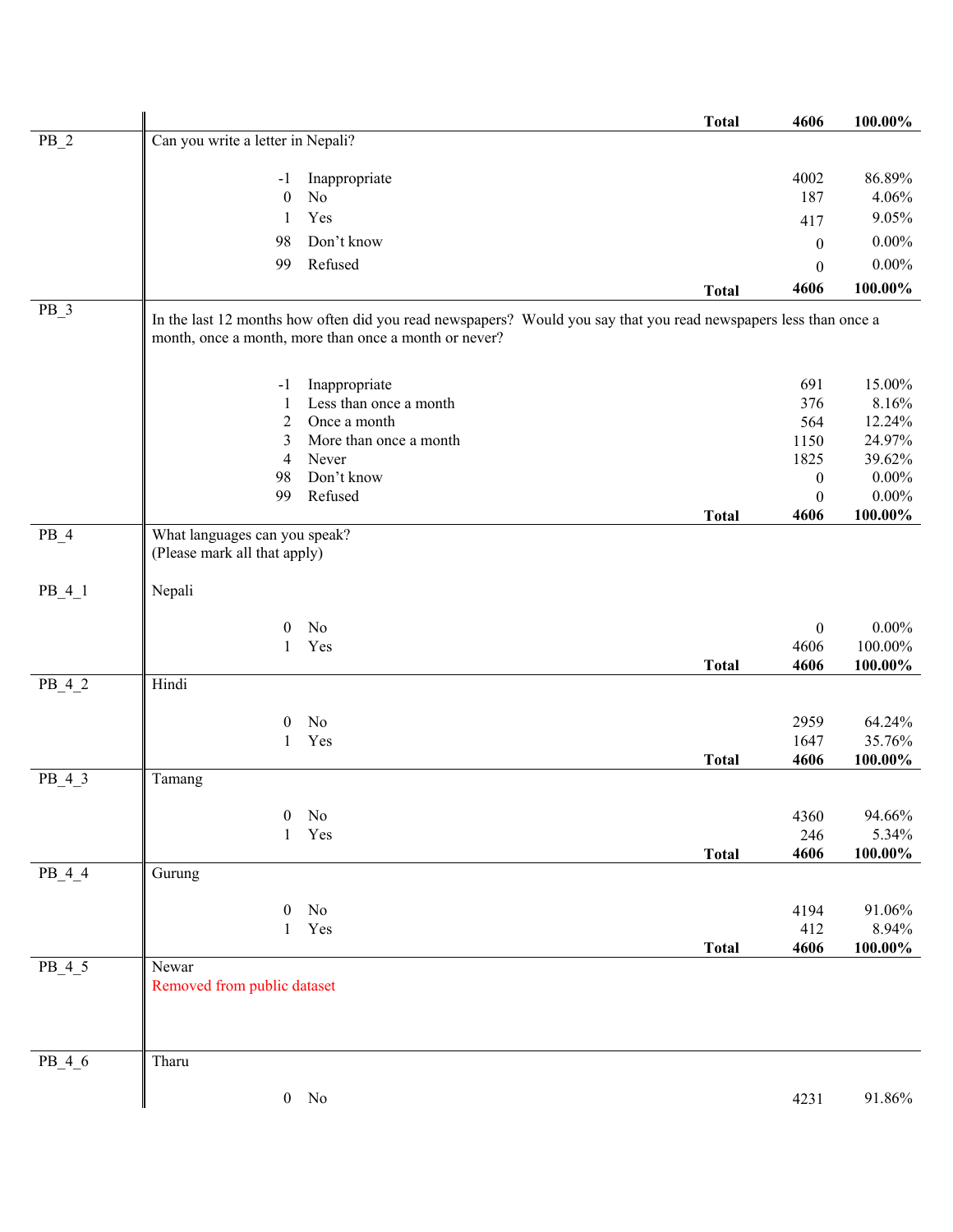|          | $\mathbf{1}$                          | Yes                                                                                                                                                                                          |              | 375              | 8.14%           |
|----------|---------------------------------------|----------------------------------------------------------------------------------------------------------------------------------------------------------------------------------------------|--------------|------------------|-----------------|
|          | English                               |                                                                                                                                                                                              | <b>Total</b> | 4606             | 100.00%         |
| $PB_4_7$ |                                       |                                                                                                                                                                                              |              |                  |                 |
|          | $\theta$                              | No                                                                                                                                                                                           |              | 3626             | 78.72%          |
|          | 1                                     | Yes                                                                                                                                                                                          |              | 980              | 21.28%          |
|          |                                       |                                                                                                                                                                                              | <b>Total</b> | 4606             | 100.00%         |
| PB_4_97  | Others                                |                                                                                                                                                                                              |              |                  |                 |
|          | Recoded in public dataset             | $0$ No                                                                                                                                                                                       |              | 3790             | 82.28%          |
|          | 1                                     | Yes                                                                                                                                                                                          |              | 816              | 17.72%          |
|          |                                       |                                                                                                                                                                                              | <b>Total</b> | 4606             | $100.00\%$      |
| PB_4_97A | Please Specify                        |                                                                                                                                                                                              |              |                  |                 |
|          | Removed from public dataset           |                                                                                                                                                                                              |              |                  |                 |
|          |                                       |                                                                                                                                                                                              |              |                  |                 |
|          |                                       |                                                                                                                                                                                              |              |                  |                 |
| PB_4_97B | Please Specify                        |                                                                                                                                                                                              |              |                  |                 |
|          | Removed from public dataset           |                                                                                                                                                                                              |              |                  |                 |
|          |                                       |                                                                                                                                                                                              |              |                  |                 |
|          |                                       |                                                                                                                                                                                              |              |                  |                 |
| PB_4_98  | Don't Know                            |                                                                                                                                                                                              |              |                  |                 |
|          | Removed from public dataset           |                                                                                                                                                                                              |              |                  |                 |
|          |                                       |                                                                                                                                                                                              |              |                  |                 |
|          |                                       |                                                                                                                                                                                              |              |                  |                 |
| PB_4_99  | Refused                               |                                                                                                                                                                                              |              |                  |                 |
|          | Removed from public dataset           |                                                                                                                                                                                              |              |                  |                 |
|          |                                       |                                                                                                                                                                                              |              |                  |                 |
| $PB_5$   |                                       |                                                                                                                                                                                              |              |                  |                 |
|          |                                       | In the last 12 months how often did you watch television? Did you watch it every day, four to five days a week, two to<br>three days a week, or less than two to three days a week or never? |              |                  |                 |
|          |                                       |                                                                                                                                                                                              |              |                  |                 |
|          |                                       |                                                                                                                                                                                              |              |                  |                 |
|          | 2                                     | Everyday<br>Four to five days a week                                                                                                                                                         |              | 2176<br>249      | 47.24%<br>5.41% |
|          | 3                                     | Two to three days a week                                                                                                                                                                     |              | 739              | 16.04%          |
|          | 4                                     | Less than two to three days a week                                                                                                                                                           |              | 637              | 13.83%          |
|          | 5                                     | Never                                                                                                                                                                                        |              | 805              | 17.48%          |
|          | 98                                    | Don't know                                                                                                                                                                                   |              | $\boldsymbol{0}$ | $0.00\%$        |
|          | 99                                    | Refused                                                                                                                                                                                      |              | $\boldsymbol{0}$ | $0.00\%$        |
|          |                                       |                                                                                                                                                                                              | <b>Total</b> | 4606             | $100.00\%$      |
| $PB_6$   | Have you ever used a computer?        |                                                                                                                                                                                              |              |                  |                 |
|          | $\boldsymbol{0}$                      | No                                                                                                                                                                                           |              | 3405             | 73.93%          |
|          | $\mathbf{1}$                          | Yes                                                                                                                                                                                          |              | 1201             | 26.07%          |
|          | 98                                    | Don't know                                                                                                                                                                                   |              | $\boldsymbol{0}$ | $0.00\%$        |
|          | 99                                    | Refused                                                                                                                                                                                      |              | $\boldsymbol{0}$ | $0.00\%$        |
|          |                                       |                                                                                                                                                                                              | <b>Total</b> | 4606             | $100.00\%$      |
| $PB_7$   | Have you ever used email or internet? |                                                                                                                                                                                              |              |                  |                 |
|          | $\boldsymbol{0}$                      | No                                                                                                                                                                                           |              | 2684             | 58.27%          |
|          | $\mathbf{1}$                          | Yes                                                                                                                                                                                          |              | 1922             | 41.73%          |
|          |                                       |                                                                                                                                                                                              |              |                  |                 |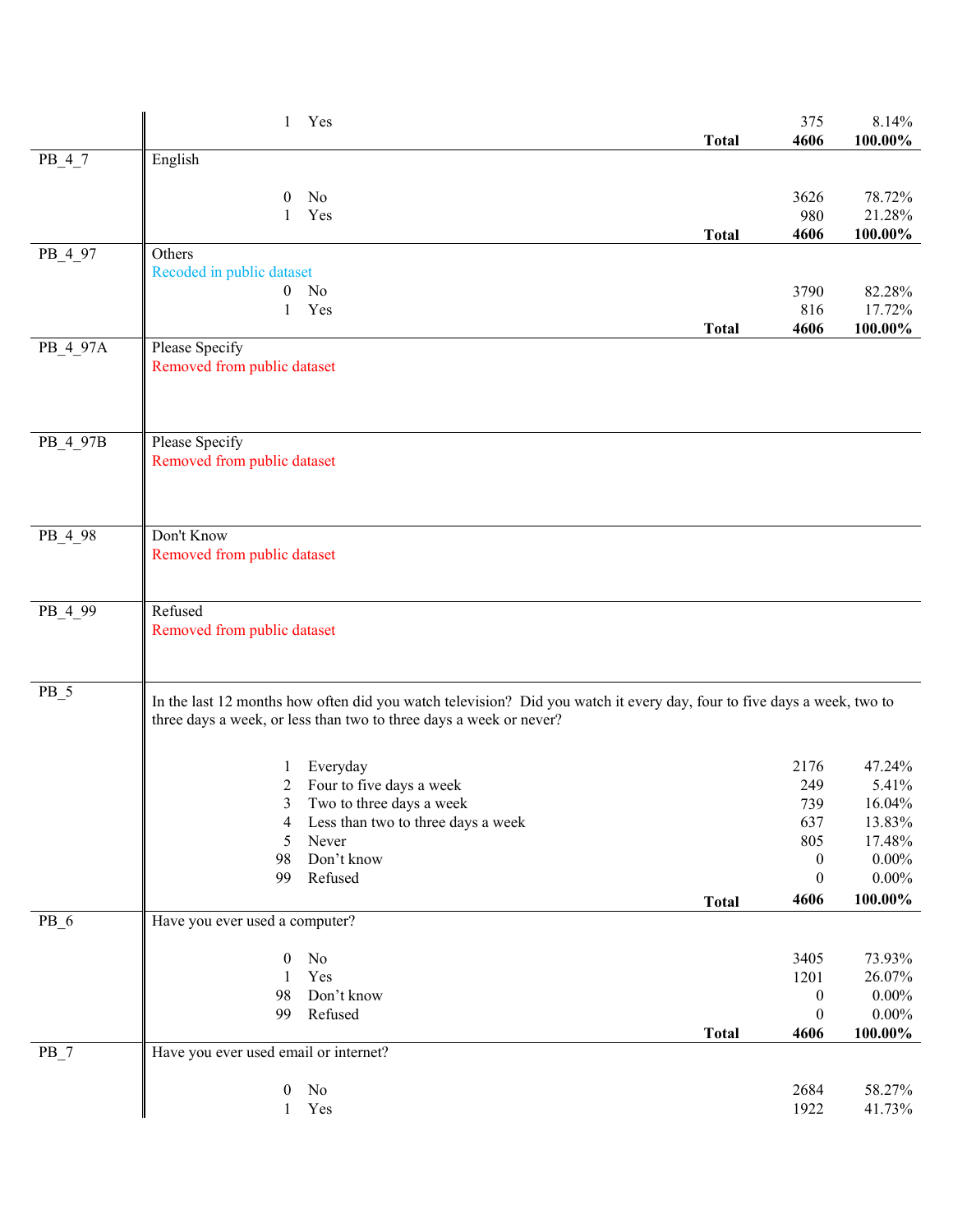|                 | 98                                                                                                           | Don't know                |   |               |              | $\boldsymbol{0}$ | $0.00\%$         |
|-----------------|--------------------------------------------------------------------------------------------------------------|---------------------------|---|---------------|--------------|------------------|------------------|
|                 | 99                                                                                                           | Refused                   |   |               |              | $\theta$         | $0.00\%$         |
| $PB_8$          | Are you currently a member of any social, political, religious or cultural group or organization?            |                           |   |               | <b>Total</b> | 4606             | 100.00%          |
|                 |                                                                                                              |                           |   |               |              |                  |                  |
|                 |                                                                                                              |                           |   |               |              |                  |                  |
|                 | $\boldsymbol{0}$<br>1                                                                                        | No<br>Yes                 | → | Go to $PB_10$ |              | 2491<br>2115     | 54.08%<br>45.92% |
|                 | 98                                                                                                           | Don't know                |   |               |              | $\boldsymbol{0}$ | $0.00\%$         |
|                 | 99                                                                                                           | Refused                   |   | Go to PB 10   |              | $\boldsymbol{0}$ | $0.00\%$         |
|                 |                                                                                                              |                           |   |               | <b>Total</b> | 4606             | 100.00%          |
| PB <sub>9</sub> | What groups or organizations are you currently a member of?<br>(For interviewer: Please mark all that apply) |                           |   |               |              |                  |                  |
| $PB_9_1$        | Social Service organizations                                                                                 |                           |   |               |              |                  |                  |
|                 |                                                                                                              |                           |   |               |              | 2491             | 54.08%           |
|                 | -1<br>$\boldsymbol{0}$                                                                                       | Inappropriate<br>$\rm No$ |   |               |              | 1337             | 29.03%           |
|                 | $\mathbf{1}$                                                                                                 | Yes                       |   |               |              | 778              | 16.89%           |
|                 |                                                                                                              |                           |   |               | <b>Total</b> | 4606             | 100.00%          |
| $PB_9_2$        | Developmental Service organizations                                                                          |                           |   |               |              |                  |                  |
|                 | -1                                                                                                           | Inappropriate             |   |               |              | 2491             | 54.08%           |
|                 | $\boldsymbol{0}$                                                                                             | N <sub>o</sub>            |   |               |              | 1761             | 38.23%           |
|                 | $\mathbf{1}$                                                                                                 | Yes                       |   |               |              | 354              | 7.69%            |
| PB_9_3          | <b>Political Parties</b>                                                                                     |                           |   |               | <b>Total</b> | 4606             | 100.00%          |
|                 | Removed from public dataset                                                                                  |                           |   |               |              |                  |                  |
|                 |                                                                                                              |                           |   |               |              |                  |                  |
|                 |                                                                                                              |                           |   |               |              |                  |                  |
| $PB_9_4$        | Mothers group/Women Groups                                                                                   |                           |   |               |              |                  |                  |
|                 | -1                                                                                                           | Inappropriate             |   |               |              | 2491             | 54.08%           |
|                 | 0                                                                                                            | No                        |   |               |              | 1040             | 22.58%           |
|                 | 1                                                                                                            | Yes                       |   |               |              | 1075             | 23.34%           |
|                 |                                                                                                              |                           |   |               | <b>Total</b> | 4606             | $100.00\%$       |
| PB 9 5 6        | Saving & Credit/Dhukuti Samuha<br>(Combined PB_9_5 and PB_9_6)                                               |                           |   |               |              |                  |                  |
|                 | $-1$                                                                                                         | Inappropriate             |   |               |              | 2491             | 54.08%           |
|                 | $\boldsymbol{0}$                                                                                             | $\rm No$                  |   |               |              | 603              | 13.09%           |
|                 | 1                                                                                                            | Yes                       |   |               |              | 1512             | 32.83%           |
|                 |                                                                                                              |                           |   |               | <b>Total</b> | 4606             | 100.00%          |
| $PB_9_7$        | Not Involved                                                                                                 |                           |   |               |              |                  |                  |
|                 | -1                                                                                                           | Inappropriate             |   |               |              | 2491             | 54.08%           |
|                 | $\boldsymbol{0}$                                                                                             | $\rm No$                  |   |               |              | 2107             | 45.74%           |
|                 | $\mathbf{1}$                                                                                                 | Yes                       |   |               |              | 8                | 0.17%            |
|                 | Other                                                                                                        |                           |   |               | <b>Total</b> | 4606             | 100.00%          |
| PB_9_97         | Recoded in public dataset                                                                                    |                           |   |               |              |                  |                  |
|                 | $-1$                                                                                                         | Inappropriate             |   |               |              | 2491             | 54.08%           |
|                 | $\mathbf{0}$                                                                                                 | N <sub>o</sub>            |   |               |              | 1808             | 39.25%           |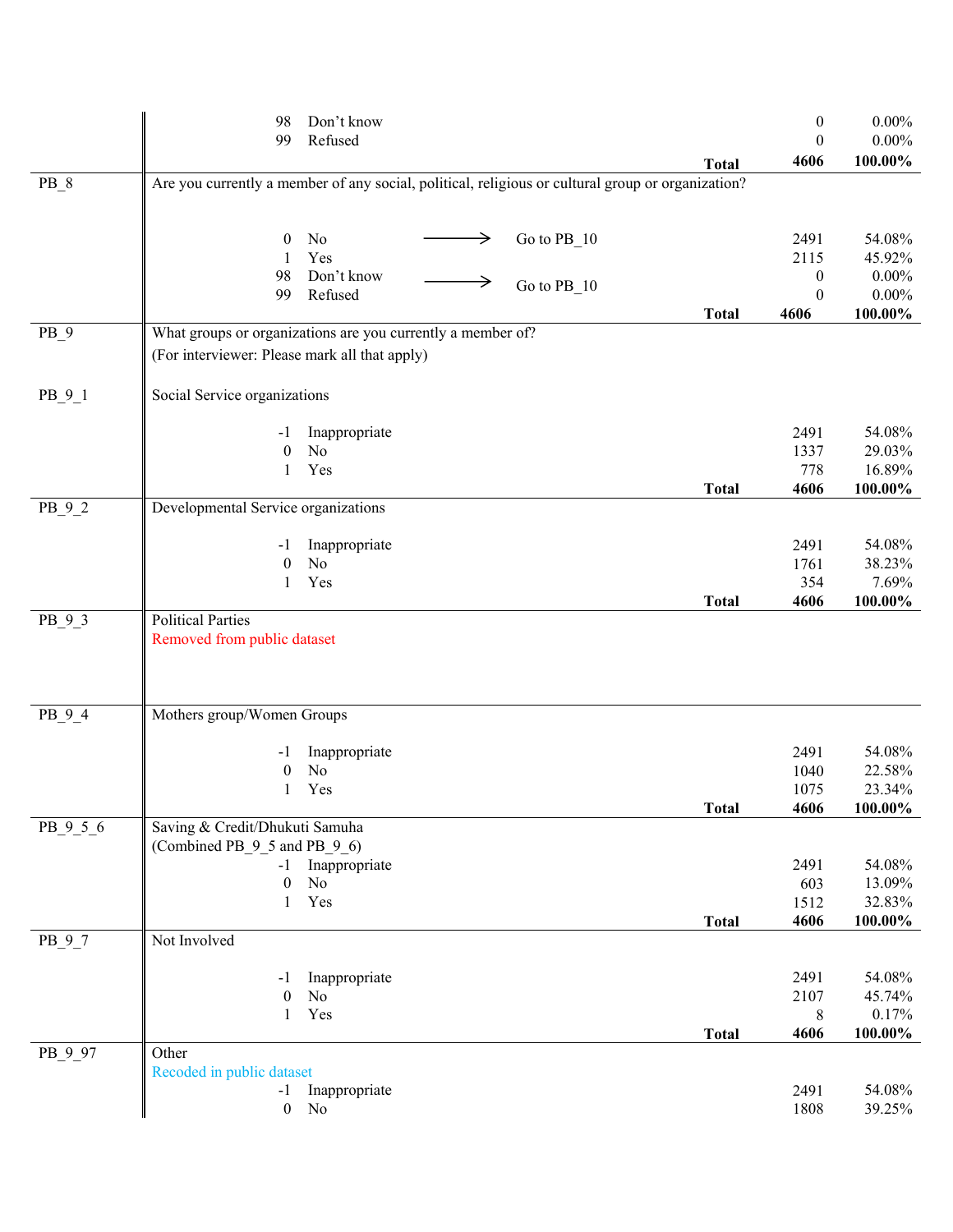|           | 1 Yes                                                                                                       | <b>Total</b> | 307<br>4606      | 6.67%<br>100.00% |
|-----------|-------------------------------------------------------------------------------------------------------------|--------------|------------------|------------------|
| PB_9_97_1 | Specify                                                                                                     |              |                  |                  |
|           | Removed from public dataset                                                                                 |              |                  |                  |
|           |                                                                                                             |              |                  |                  |
|           |                                                                                                             |              |                  |                  |
|           |                                                                                                             |              |                  |                  |
| PB_9_98   | Don't know<br>Removed from public dataset                                                                   |              |                  |                  |
|           |                                                                                                             |              |                  |                  |
|           |                                                                                                             |              |                  |                  |
|           |                                                                                                             |              |                  |                  |
| PB_9_99   | Refused                                                                                                     |              |                  |                  |
|           | Removed from public dataset                                                                                 |              |                  |                  |
|           |                                                                                                             |              |                  |                  |
|           |                                                                                                             |              |                  |                  |
| $PB_10$   | Have you or any adult in your household ever opened a bank account?                                         |              |                  |                  |
|           |                                                                                                             |              |                  |                  |
|           | No<br>$\boldsymbol{0}$                                                                                      |              | 836              | 18.15%           |
|           | Yes<br>1                                                                                                    |              | 3770             | 81.85%           |
|           | Don't know<br>98                                                                                            |              | $\boldsymbol{0}$ | $0.00\%$         |
|           | Refused<br>99                                                                                               |              | $\mathbf{0}$     | $0.00\%$         |
| $PB_11$   | Have you or any adult in your household ever had health, life or accident insurance?                        | <b>Total</b> | 4606             | 100.00%          |
|           |                                                                                                             |              |                  |                  |
|           | No<br>$\boldsymbol{0}$                                                                                      |              | 2407             | 52.26%           |
|           | Yes<br>1                                                                                                    |              | 2199             | 47.74%           |
|           | Don't know<br>98                                                                                            |              | $\boldsymbol{0}$ | $0.00\%$         |
|           | 99<br>Refused                                                                                               |              | $\boldsymbol{0}$ | $0.00\%$         |
| $PB_12$   | Have any members of your family or relatives ever been outside of Nepal and India?                          | <b>Total</b> | 4606             | 100.00%          |
|           |                                                                                                             |              |                  |                  |
|           | No<br>$\boldsymbol{0}$                                                                                      |              | 694              | 15.07%           |
|           | Yes<br>1                                                                                                    |              | 3912             | 84.93%           |
|           | Don't know<br>98                                                                                            |              | $\boldsymbol{0}$ | $0.00\%$         |
|           | 99<br>Refused                                                                                               |              | $\boldsymbol{0}$ | $0.00\%$         |
|           | Have any of your friends ever been outside of Nepal and India?                                              | <b>Total</b> | 4606             | $100.00\%$       |
| $PB_13$   |                                                                                                             |              |                  |                  |
|           | $\theta$<br>No                                                                                              |              | 1995             | 43.31%           |
|           | Yes                                                                                                         |              | 2609             | 56.64%           |
|           | 98<br>Don't know                                                                                            |              | 2                | 0.04%            |
|           | Refused<br>99                                                                                               |              | $\boldsymbol{0}$ | $0.00\%$         |
|           |                                                                                                             | <b>Total</b> | 4606             | $100.00\%$       |
| $PB_14$   | Have you ever worked for, or traveled or lived with any foreigner (other than Indian) for one week or more? |              |                  |                  |
|           |                                                                                                             |              |                  |                  |
|           | No<br>$\theta$<br>Yes<br>1                                                                                  |              | 3759<br>847      | 81.61%<br>18.39% |
|           | Don't know<br>98                                                                                            |              | $\boldsymbol{0}$ | $0.00\%$         |
|           | 99<br>Refused                                                                                               |              | $\boldsymbol{0}$ | $0.00\%$         |
|           |                                                                                                             | <b>Total</b> | 4606             | $100.00\%$       |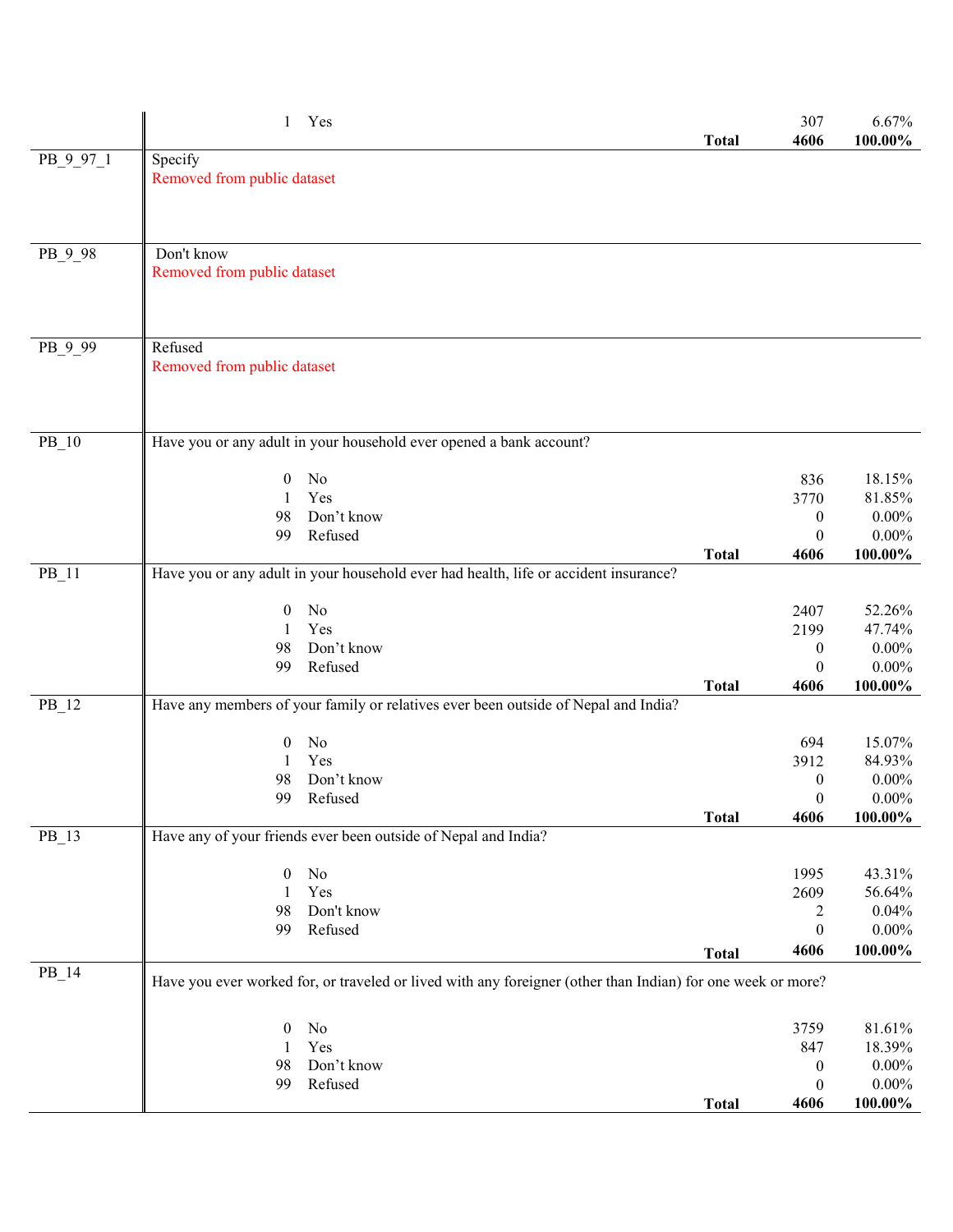| $PB_15$ | What is your father's caste? |                 |                      |          |
|---------|------------------------------|-----------------|----------------------|----------|
|         | Recoded in public dataset    |                 |                      |          |
|         |                              | Brahman/Chettri | 2112                 | 45.85%   |
|         | 2                            | Hill Janajati   | 1177                 | 25.55%   |
|         | 3.                           | Dalit caste     | 601                  | 13.05%   |
|         |                              | Terai Janajati  | 463                  | 10.05%   |
|         | 6                            | Other           | 253                  | 5.49%    |
|         | 98                           | Don't know      | 0                    | $0.00\%$ |
|         | 99                           | Refused         | $\boldsymbol{0}$     | $0.00\%$ |
|         |                              |                 | 4606<br><b>Total</b> | 100.00%  |

#### **SECTION C: PARENT'S EXPECTATION AND INTERACTION**

|        |                             | Let's talk about your expectations and interaction with your child (child's name)                                         |              |                              |          |
|--------|-----------------------------|---------------------------------------------------------------------------------------------------------------------------|--------------|------------------------------|----------|
| $PC_1$ |                             | In general, would you say (child's name)'s health is excellent, very good, good, fair, or poor?                           |              |                              |          |
|        | 1                           | Excellent                                                                                                                 |              | 176                          | 3.82%    |
|        | 2                           | Very good                                                                                                                 |              | 278                          | 6.04%    |
|        | 3                           | Good                                                                                                                      |              | 2874                         | 62.40%   |
|        | 4                           | Fair                                                                                                                      |              | 1245                         | 27.03%   |
|        | 5                           | Poor                                                                                                                      |              | 33                           | 0.72%    |
|        | 98                          | Don't know                                                                                                                |              | $\theta$                     | $0.00\%$ |
|        | 99                          | Refused                                                                                                                   |              | $\theta$                     | $0.00\%$ |
|        |                             |                                                                                                                           | <b>Total</b> | 4606                         | 100.00%  |
| $PC_2$ |                             | Does your child currently have any physical or mental condition that would limit or prevent his/her ability to do regular |              |                              |          |
|        | school work?                |                                                                                                                           |              |                              |          |
|        |                             | No                                                                                                                        |              |                              | 97.31%   |
|        | $\boldsymbol{0}$<br>1       | Yes                                                                                                                       |              | 4482<br>124                  | 2.69%    |
|        | 98                          | Don't know                                                                                                                |              |                              | $0.00\%$ |
|        | 99                          | Refused                                                                                                                   |              | $\boldsymbol{0}$<br>$\theta$ | $0.00\%$ |
|        |                             |                                                                                                                           | <b>Total</b> | 4606                         | 100.00%  |
| PC 3   |                             | In the best of all worlds, how much schooling would you like (child's name) to complete?                                  |              |                              |          |
|        |                             |                                                                                                                           |              |                              |          |
|        | 9                           | Class 8                                                                                                                   |              | $\boldsymbol{0}$             | $0.00\%$ |
|        | 10                          | Class 9                                                                                                                   |              | 3                            | 0.07%    |
|        | 11                          | Class 10 (SEE)                                                                                                            |              | 68                           | 1.48%    |
|        | 12                          | Class 11                                                                                                                  |              | 19                           | 0.41%    |
|        | 13                          | Class 12/IA or equivalent                                                                                                 |              | 857                          | 18.61%   |
|        | 14                          | Class BA or equivalent                                                                                                    |              | 848                          | 18.41%   |
|        | 15                          | Class MA or equivalent                                                                                                    |              | 1274                         | 27.66%   |
|        | 16                          | PhD or equivalent                                                                                                         |              | 1537                         | 33.37%   |
|        | 98                          | Don't know                                                                                                                |              | $\mathbf{0}$                 | $0.00\%$ |
|        | 99                          | Refused                                                                                                                   |              | $\Omega$                     | $0.00\%$ |
|        |                             |                                                                                                                           | <b>Total</b> | 4606                         | 100.00%  |
| $PC_4$ |                             | Sometimes children do not get as much education as we would like. How much schooling do you expect that (child's          |              |                              |          |
|        | name) will really complete? |                                                                                                                           |              |                              |          |
|        | 9                           | Class 8                                                                                                                   |              | 14                           | 0.30%    |
|        | 10                          | Class 9                                                                                                                   |              | 13                           | 0.28%    |
|        | 11                          | Class 10 (SEE)                                                                                                            |              | 211                          | 4.58%    |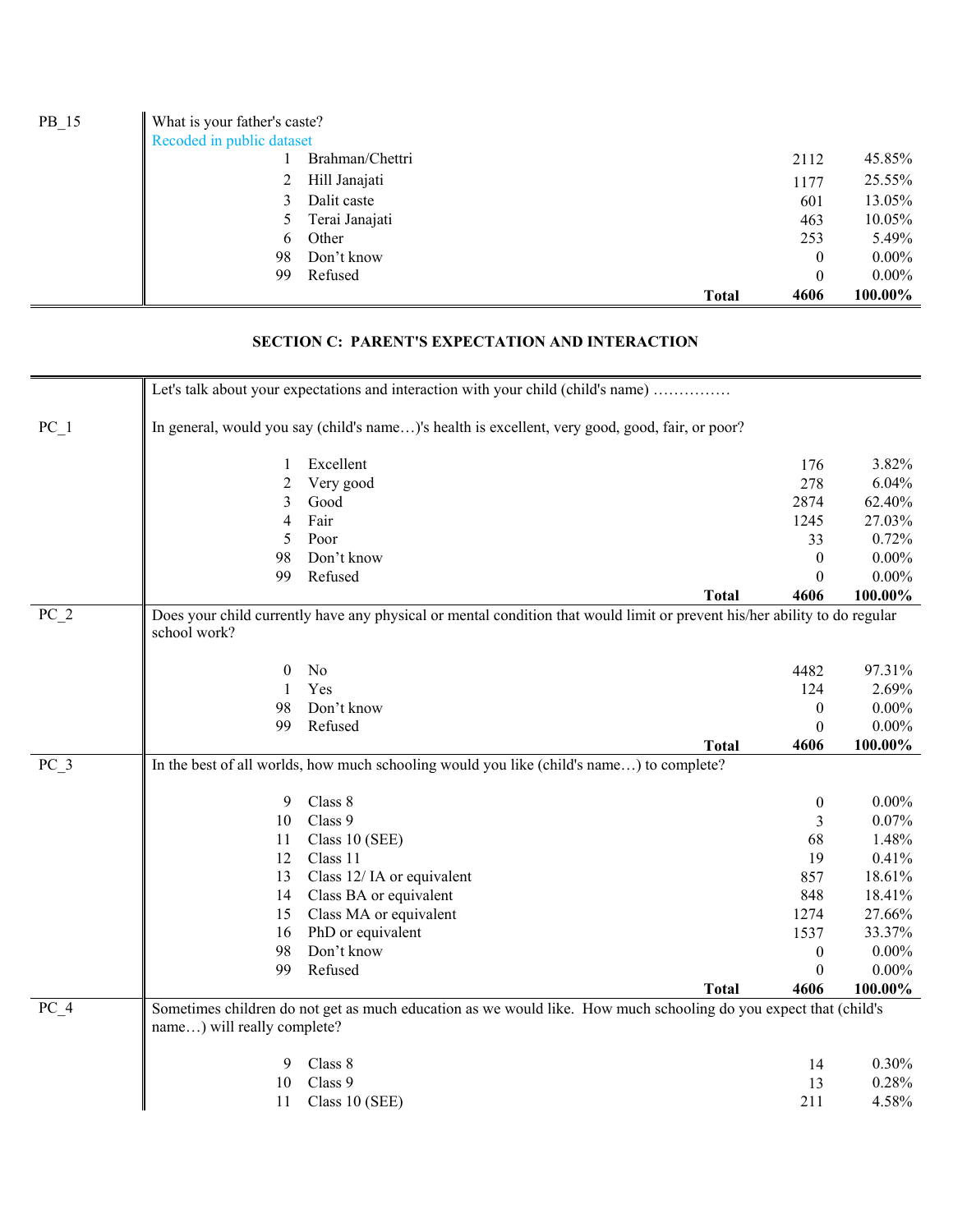|             | 12                                         | Class 11                                         |              | 61               | 1.32%      |
|-------------|--------------------------------------------|--------------------------------------------------|--------------|------------------|------------|
|             | 13                                         | Class 12/ IA or equivalent                       |              | 1549             | 33.63%     |
|             | 14                                         | Class BA or equivalent                           |              | 1047             | 22.73%     |
|             | 15                                         | Class MA or equivalent                           |              | 994              | 21.58%     |
|             | 16                                         | PhD or equivalent                                |              | 717              | 15.57%     |
|             | 98                                         | Don't know                                       |              | $\boldsymbol{0}$ | $0.00\%$   |
|             | 99                                         | Refused                                          |              | $\boldsymbol{0}$ | $0.00\%$   |
|             |                                            |                                                  | <b>Total</b> | 4606             | 100.00%    |
| $PC_5$      |                                            | Who decides which school (child's name) goes to? |              |                  |            |
|             | (Mark all that apply)<br>Child him/herself |                                                  |              |                  |            |
| $PC_5_1$    |                                            |                                                  |              |                  |            |
|             | $\boldsymbol{0}$                           | No                                               |              | 4102             | 89.06%     |
|             | 1                                          | Yes                                              |              | 504              | 10.94%     |
|             |                                            |                                                  | <b>Total</b> | 4606             | $100.00\%$ |
| $PC_5_2$    | Father                                     |                                                  |              |                  |            |
|             |                                            |                                                  |              |                  |            |
|             | $\boldsymbol{0}$                           | No                                               |              | 1022             | 22.19%     |
|             | $\mathbf{1}$                               | Yes                                              |              | 3584             | 77.81%     |
|             |                                            |                                                  | <b>Total</b> | 4606             | $100.00\%$ |
| $PC_5_3$    | Mother                                     |                                                  |              |                  |            |
|             |                                            |                                                  |              |                  |            |
|             | $\boldsymbol{0}$                           | No                                               |              | 949              | 20.60%     |
|             | $\mathbf{1}$                               | Yes                                              |              | 3657             | 79.40%     |
|             |                                            |                                                  | <b>Total</b> | 4606             | $100.00\%$ |
| $PC_5_4$    | Grandparent(s)                             |                                                  |              |                  |            |
|             | $\boldsymbol{0}$                           | No                                               |              | 4327             | 93.94%     |
|             | $\mathbf{1}$                               | Yes                                              |              | 279              | 6.06%      |
|             |                                            |                                                  | <b>Total</b> | 4606             | $100.00\%$ |
| $PC_5_5$    | Siblings                                   |                                                  |              |                  |            |
|             |                                            |                                                  |              |                  |            |
|             | $\boldsymbol{0}$                           | No                                               |              | 4330             | 94.01%     |
|             | 1                                          | Yes                                              |              | 276              | 5.99%      |
|             |                                            |                                                  | <b>Total</b> | 4606             | $100.00\%$ |
| $PC_5_6$    | Aunt/uncle                                 |                                                  |              |                  |            |
|             |                                            |                                                  |              |                  |            |
|             | $\boldsymbol{0}$                           | $\rm No$                                         |              | 4395             | 95.42%     |
|             | 1                                          | Yes                                              |              | 211              | 4.58%      |
|             | Other                                      |                                                  | <b>Total</b> | 4606             | $100.00\%$ |
| $PC_5_97$   |                                            |                                                  |              |                  |            |
|             | $\boldsymbol{0}$                           | $\rm No$                                         |              | 4547             | 98.72%     |
|             | 1                                          | Yes                                              |              | 59               | 1.28%      |
|             |                                            |                                                  | <b>Total</b> | 4606             | $100.00\%$ |
| $PC_5_97_1$ | Specify                                    |                                                  |              |                  |            |
|             |                                            |                                                  |              |                  |            |
|             | -1                                         | Inappropriate                                    |              | 4547             | 98.72%     |
|             | 7                                          | Care Giver                                       |              | 43               | 0.93%      |
|             | $8\,$                                      | Organization                                     |              | 16               | 0.35%      |
|             |                                            |                                                  | <b>Total</b> | 4606             | $100.00\%$ |
| $PC_5_98$   | Don't know                                 |                                                  |              |                  |            |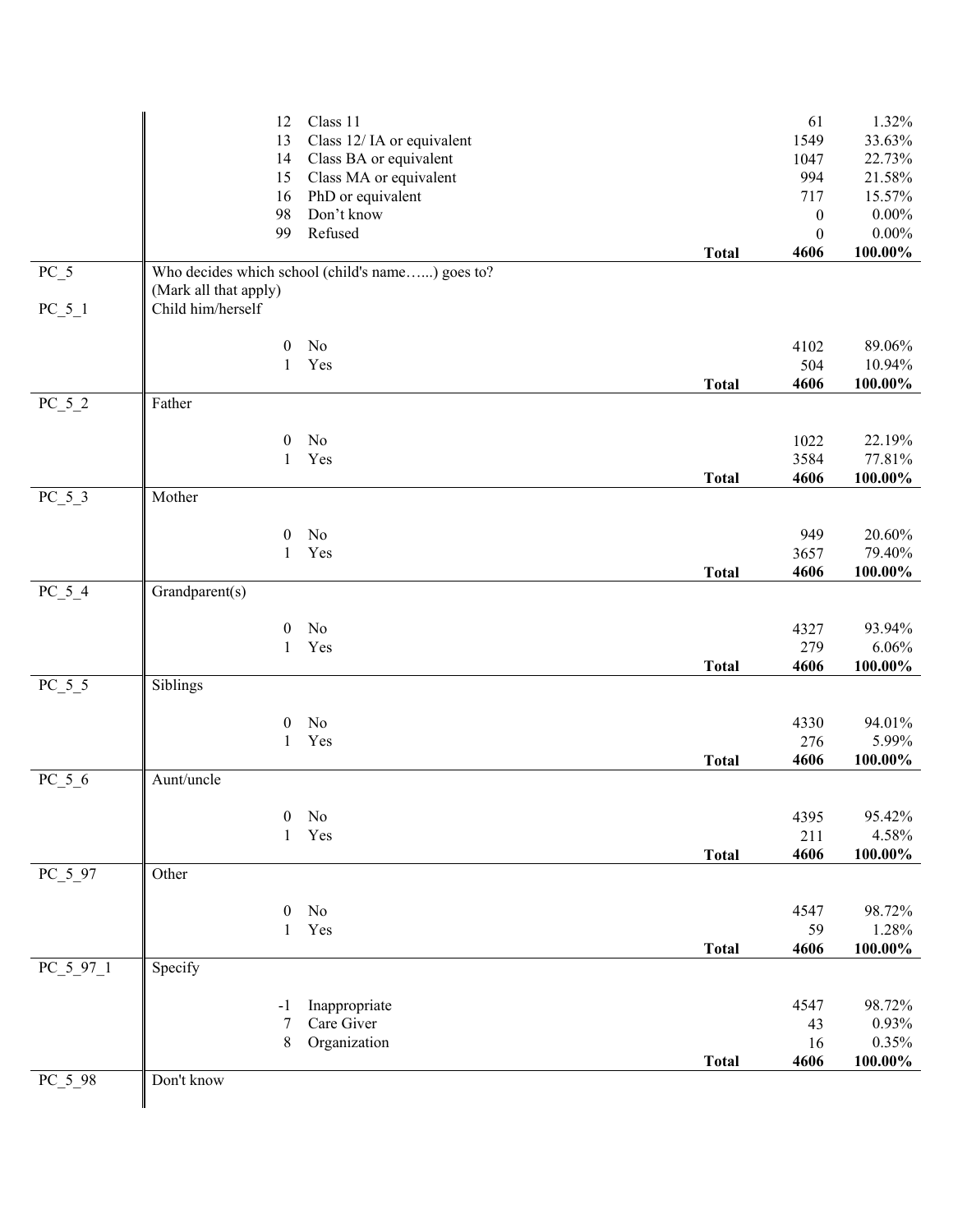|             | No<br>$\boldsymbol{0}$<br>Yes                                                                                                                                                   |              | 4606<br>$\boldsymbol{0}$ | 100.00%<br>$0.00\%$ |
|-------------|---------------------------------------------------------------------------------------------------------------------------------------------------------------------------------|--------------|--------------------------|---------------------|
| $PC_599$    | Refused                                                                                                                                                                         | <b>Total</b> | 4606                     | 100.00%             |
|             | No<br>$\mathbf{0}$<br>Yes<br>$\mathbf{1}$                                                                                                                                       |              | 4606<br>$\boldsymbol{0}$ | 100.00%<br>$0.00\%$ |
| $PC_6$      | Think about (child's name)'s schooling, including all Montessori, pre-primary program, a day care program, or have<br>paid tutoring lessons, how many years he/she went school? | <b>Total</b> | 4606                     | 100.00%             |
| $PC_6_1a$   | Number of times child repeated same grade:<br>Pre-primary/ play group<br>Removed from public dataset                                                                            |              |                          |                     |
| $PC_6_2a$   | Nursery<br>Removed from public dataset                                                                                                                                          |              |                          |                     |
| $PC_6_3a$   | <b>LKG</b><br>Removed from public dataset                                                                                                                                       |              |                          |                     |
| $PC_6_4a$   | <b>UKG</b><br>Removed from public dataset                                                                                                                                       |              |                          |                     |
| $PC_6_5a$   | Class 1<br>Removed from public dataset                                                                                                                                          |              |                          |                     |
| $PC\_6\_6a$ | Class <sub>2</sub><br>Removed from public dataset                                                                                                                               |              |                          |                     |
| $PC_6$ 7a   | Class $\overline{3}$<br>Removed from public dataset                                                                                                                             |              |                          |                     |
| $PC_6_8a$   | Class 4<br>Removed from public dataset                                                                                                                                          |              |                          |                     |
| PC_6_9a     | Class 5                                                                                                                                                                         |              |                          |                     |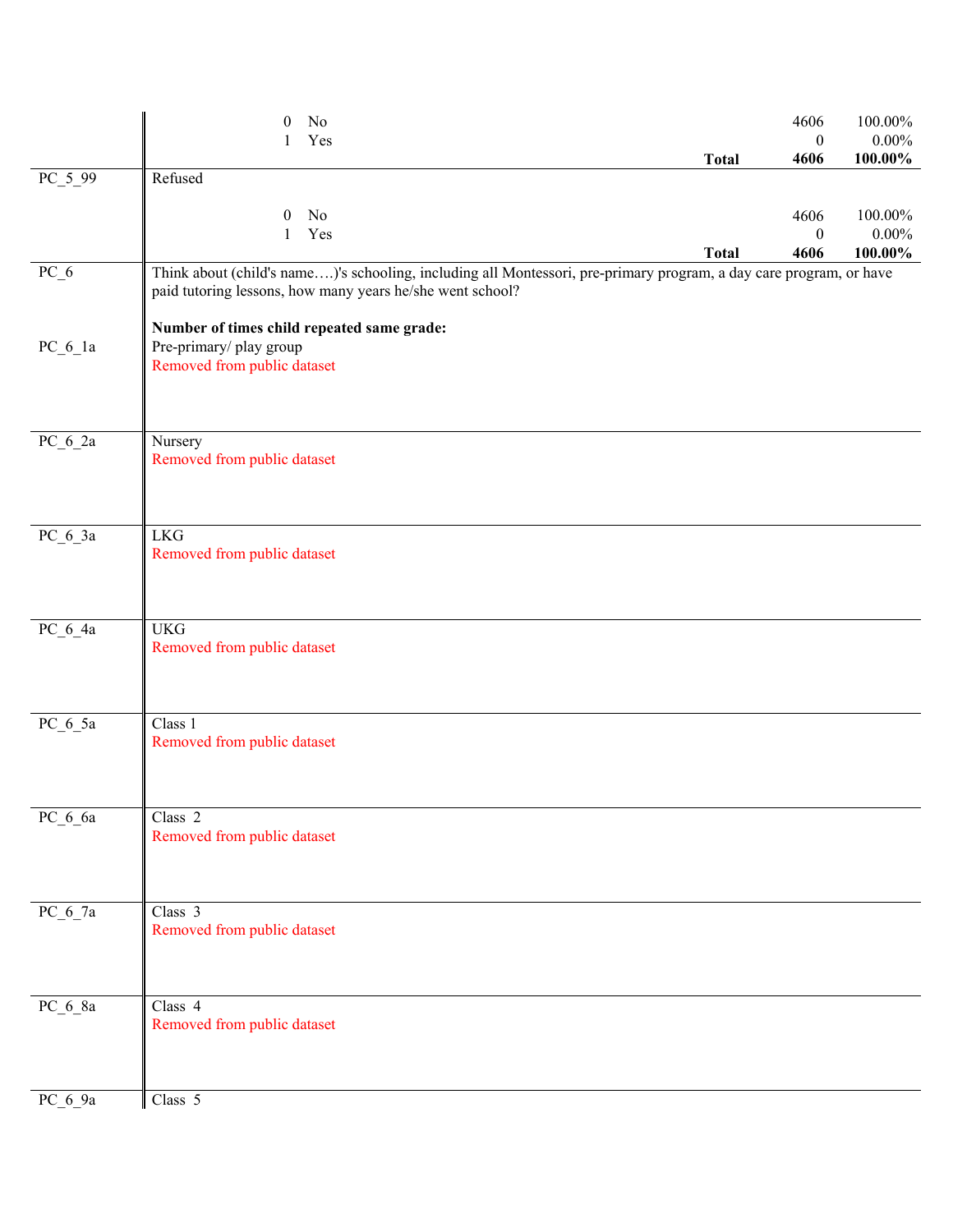|            | Removed from public dataset                                                                              |
|------------|----------------------------------------------------------------------------------------------------------|
| $PC_6_10a$ | Class 6<br>Removed from public dataset                                                                   |
| $PC_6_11a$ | Class 7<br>Removed from public dataset                                                                   |
| $PC_6_12a$ | Class 8<br>Removed from public dataset                                                                   |
| $PC_6_1b$  | Number of months child repeated the same grade:<br>Pre-primary/play group<br>Removed from public dataset |
| $PC_6_2b$  | Nursery<br>Removed from public dataset                                                                   |
| $PC_6_3b$  | <b>LKG</b><br>Removed from public dataset                                                                |
| $PC_6_4b$  | <b>UKG</b><br>Removed from public dataset                                                                |
| $PC_6_5b$  | Class 1<br>Removed from public dataset                                                                   |
| $PC_6_6$   | Class 2<br>Removed from public dataset                                                                   |
| $PC_6_7b$  | Class 3<br>Removed from public dataset                                                                   |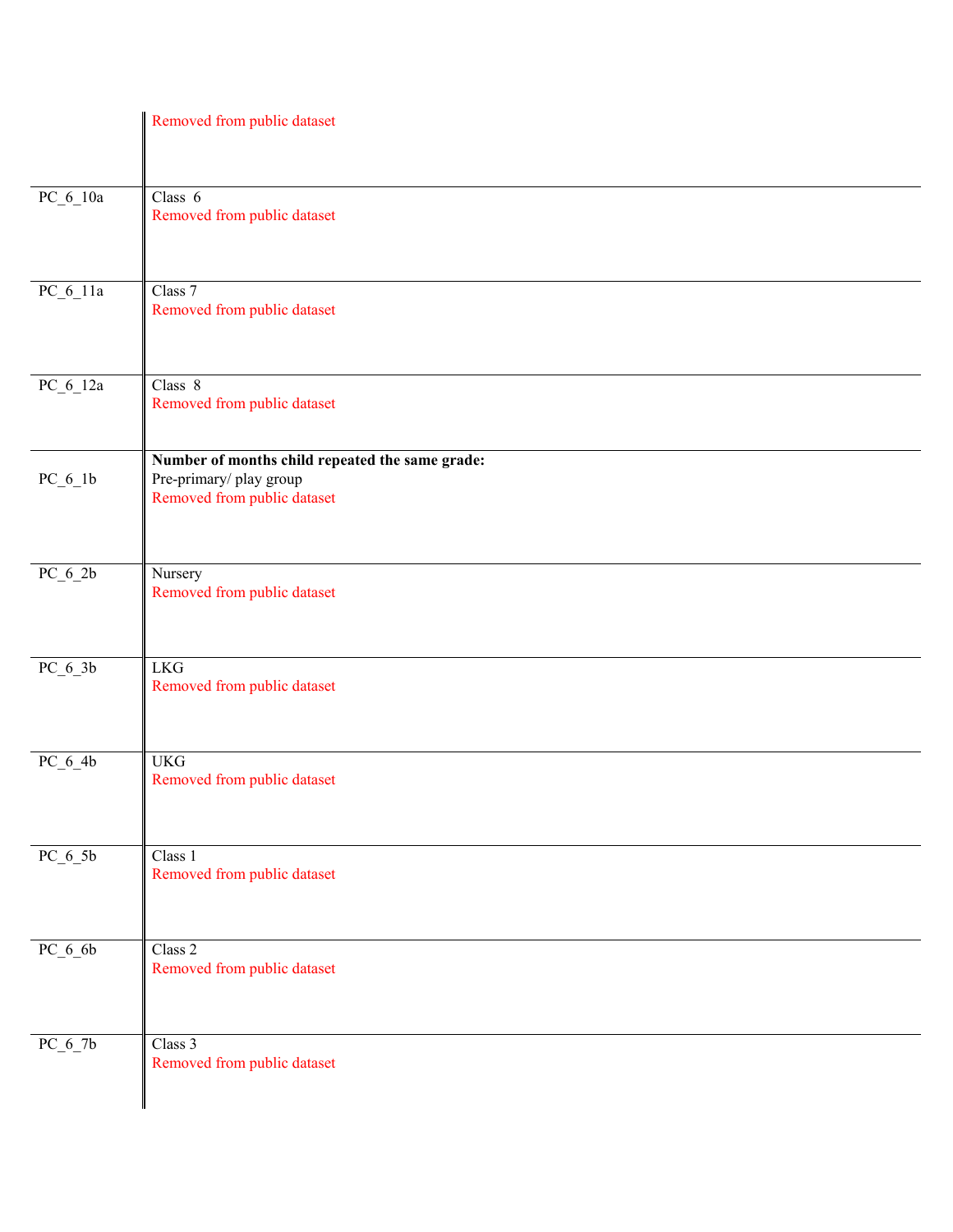| $PC_6_8b$  | Class 4                                                                                                       |                          |                      |
|------------|---------------------------------------------------------------------------------------------------------------|--------------------------|----------------------|
|            | Removed from public dataset                                                                                   |                          |                      |
|            |                                                                                                               |                          |                      |
|            |                                                                                                               |                          |                      |
| $PC_6_9b$  | Class 5                                                                                                       |                          |                      |
|            | Removed from public dataset                                                                                   |                          |                      |
|            |                                                                                                               |                          |                      |
|            |                                                                                                               |                          |                      |
|            |                                                                                                               |                          |                      |
| PC_6_10b   | Class 6                                                                                                       |                          |                      |
|            | Removed from public dataset                                                                                   |                          |                      |
|            |                                                                                                               |                          |                      |
|            |                                                                                                               |                          |                      |
| $PC_6_11b$ | Class $\overline{7}$                                                                                          |                          |                      |
|            | Removed from public dataset                                                                                   |                          |                      |
|            |                                                                                                               |                          |                      |
|            |                                                                                                               |                          |                      |
| $PC_6_12b$ | Class 8                                                                                                       |                          |                      |
|            | Removed from public dataset                                                                                   |                          |                      |
|            |                                                                                                               |                          |                      |
|            |                                                                                                               |                          |                      |
|            |                                                                                                               |                          |                      |
| $PC_7$     | How old was (child's name) at the time he/she started the program or tutoring?                                |                          |                      |
|            | In Months                                                                                                     |                          |                      |
|            | Recoded in public dataset                                                                                     |                          |                      |
|            | 36 or less<br>36                                                                                              | 1448                     | 31.44                |
|            | 37 to 48 months<br>48                                                                                         | 1602                     | 34.78                |
|            | 49 or more<br>49                                                                                              | 1556                     | 33.78                |
|            | Don't know<br>98<br>Refused<br>99                                                                             | 0<br>$\boldsymbol{0}$    | $0.00\%$<br>$0.00\%$ |
|            |                                                                                                               | 4606                     | 100.00%              |
|            | <b>Total</b>                                                                                                  |                          |                      |
| $PC_9$     | What type of school is (child's name) currently studying in? Is it a community/government school, a religious |                          |                      |
|            | private school, an institutional private school, or any other type?                                           |                          |                      |
|            |                                                                                                               |                          |                      |
|            | Community/government school<br>1                                                                              | 2234                     | 48.50%               |
|            | Religious private school<br>2<br>Institutional/private school<br>3                                            | $\boldsymbol{0}$<br>2372 | $0.00\%$<br>51.50%   |
|            | Don't know<br>98                                                                                              | $\boldsymbol{0}$         | $0.00\%$             |
|            | Refused<br>99                                                                                                 | $\boldsymbol{0}$         | $0.00\%$             |
|            | <b>Total</b>                                                                                                  | 4606                     | 100.00%              |
| $PC_9_97$  | Other (specify)                                                                                               |                          |                      |
|            | Removed from public dataset                                                                                   |                          |                      |
|            |                                                                                                               |                          |                      |
|            |                                                                                                               |                          |                      |
| $PC_1$ 0   | Which year and grade did (child's name) enroll in this school?                                                |                          |                      |
|            |                                                                                                               |                          |                      |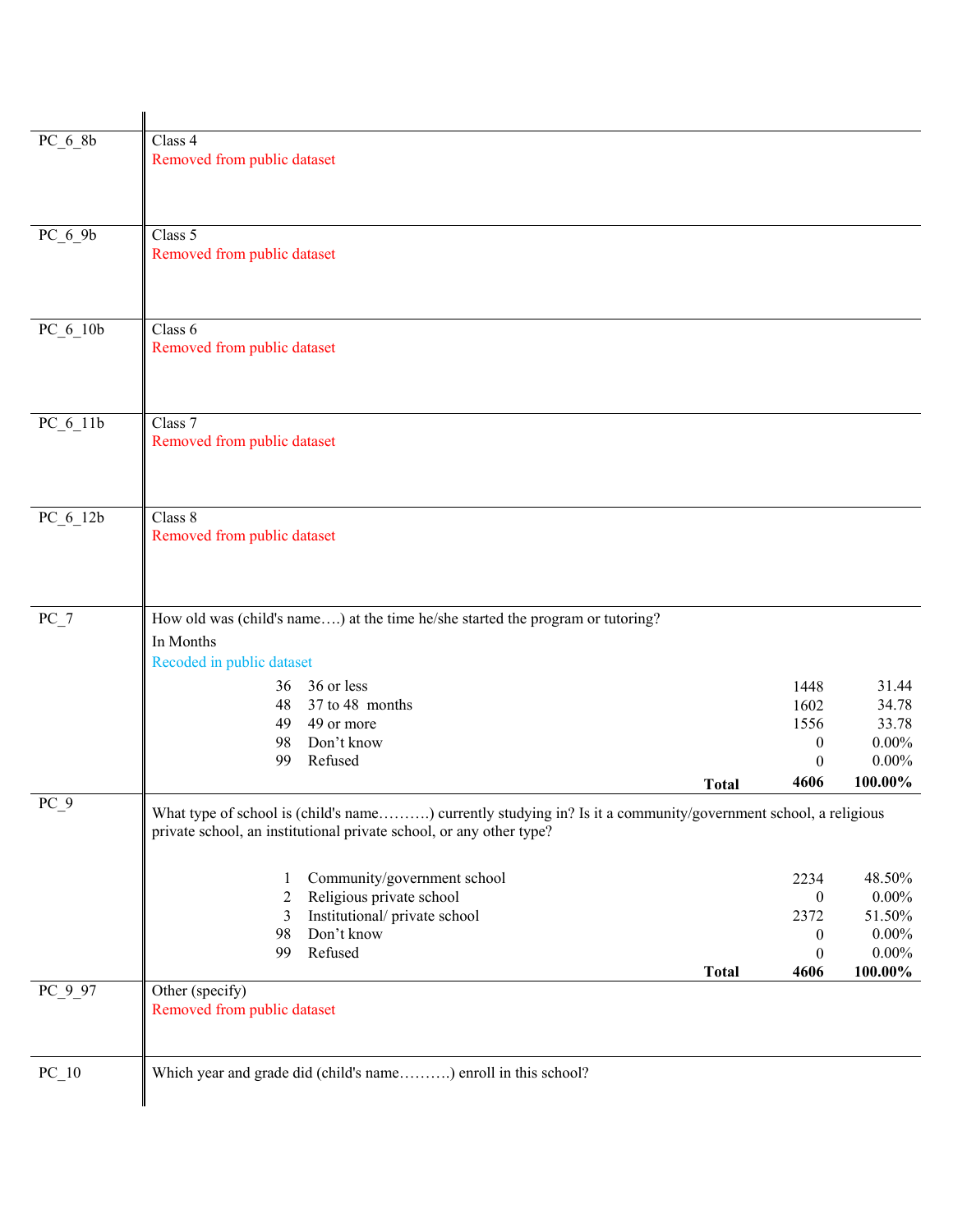| $PC_10_1$ | Year In Nepali BS<br>Recoded in public dataset |                                                                                                                                                                                                     |              |                              |                     |
|-----------|------------------------------------------------|-----------------------------------------------------------------------------------------------------------------------------------------------------------------------------------------------------|--------------|------------------------------|---------------------|
|           | 2064                                           | 2064 or earlier                                                                                                                                                                                     |              | 228                          | 4.95%               |
|           | 2065-2075                                      | Year                                                                                                                                                                                                |              | 4378                         | 95.05%              |
|           |                                                |                                                                                                                                                                                                     | <b>Total</b> | 4606                         | 100.00%             |
| $PC_10_2$ | Grade                                          |                                                                                                                                                                                                     |              |                              |                     |
|           | Recoded in public dataset                      |                                                                                                                                                                                                     |              |                              |                     |
|           | 1-8 Grade                                      |                                                                                                                                                                                                     |              | 2982                         | 64.74%              |
|           | $\overline{0}$                                 | Pre-primary                                                                                                                                                                                         |              | 1624                         | 35.26%              |
|           |                                                |                                                                                                                                                                                                     | <b>Total</b> | 4606                         | 100.00%             |
| $PC_11$   |                                                | Did (child's name) ever changed her/his school?                                                                                                                                                     |              |                              |                     |
|           |                                                |                                                                                                                                                                                                     |              |                              |                     |
|           | $\boldsymbol{0}$<br>$\mathbf{1}$               | Go to $PC_14$<br>No<br>$\rightarrow$<br>Yes                                                                                                                                                         |              | 1489                         | 32.33%<br>67.67%    |
|           | 98                                             | Don't know                                                                                                                                                                                          |              | 3117                         | $0.00\%$            |
|           | 99                                             | Refused                                                                                                                                                                                             |              | $\boldsymbol{0}$<br>$\theta$ | $0.00\%$            |
|           |                                                |                                                                                                                                                                                                     | <b>Total</b> | 4606                         | 100.00%             |
| $PC_12$   |                                                |                                                                                                                                                                                                     |              |                              |                     |
|           |                                                | What type of school did (child's name) go to before coming to this school? Was it a community/government<br>school, a religious private school, an institutional private school, or any other type? |              |                              |                     |
|           | Recoded in public dataset                      |                                                                                                                                                                                                     |              |                              |                     |
|           | -1                                             | Inappropriate                                                                                                                                                                                       |              | 1489                         | 32.33%              |
|           |                                                | Community/government school                                                                                                                                                                         |              | 1093                         | 23.73%              |
|           | 3                                              | Institutional/private school                                                                                                                                                                        |              | 2024                         | 43.94%              |
|           | 98                                             | Don't know                                                                                                                                                                                          |              | $\boldsymbol{0}$             | $0.00\%$            |
|           | 99                                             | Refused                                                                                                                                                                                             | <b>Total</b> | $\theta$<br>4606             | $0.00\%$<br>100.00% |
| PC_12_97  | Other (specify)                                |                                                                                                                                                                                                     |              |                              |                     |
|           | $-1$                                           | Inappropriate                                                                                                                                                                                       |              | 4606                         | 100.00%             |
|           |                                                |                                                                                                                                                                                                     | <b>Total</b> | 4606                         | 100.00%             |
| $PC_13$   | What was the reason for changing the school?   |                                                                                                                                                                                                     |              |                              |                     |
|           | Recoded in public dataset                      |                                                                                                                                                                                                     |              |                              |                     |
|           | -1                                             | Inappropriate                                                                                                                                                                                       |              | 1489                         | 32.33%              |
|           |                                                | 8th Grade not offered                                                                                                                                                                               |              | 293                          | 6.36%               |
|           | 2                                              | Change in residence                                                                                                                                                                                 |              | 1223                         | 26.55%              |
|           | 3 <sup>7</sup>                                 | Eligibility for scholarship                                                                                                                                                                         |              | 16                           | $0.35\%$            |
|           | 4                                              | Location of school                                                                                                                                                                                  |              | 264                          | 5.73%               |
|           | 5                                              | Fee structure                                                                                                                                                                                       |              | 295                          | 6.40%               |
|           | 6                                              | Quality of education                                                                                                                                                                                |              | 750                          | 16.28%              |
|           | 7                                              | Sibling at new school                                                                                                                                                                               |              | 62                           | 1.35%               |
|           | 8                                              | Friends at new school                                                                                                                                                                               |              | 73                           | 1.58%               |
|           | 9                                              | Marriage                                                                                                                                                                                            |              | $\boldsymbol{0}$             | $0.00\%$            |
|           | 97                                             | Other                                                                                                                                                                                               |              | 141                          | 3.06%               |
|           | 98                                             | Don't know                                                                                                                                                                                          |              | $\boldsymbol{0}$             | $0.00\%$            |
|           | 99                                             | Refused                                                                                                                                                                                             |              | $\boldsymbol{0}$             | $0.00\%$            |
|           |                                                |                                                                                                                                                                                                     | <b>Total</b> | 4606                         | 100.00%             |
| $PC_14$   |                                                | Do you have to pay a fee for (child's name) to go to this school?                                                                                                                                   |              |                              |                     |
|           | Removed from public dataset                    |                                                                                                                                                                                                     |              |                              |                     |
|           |                                                |                                                                                                                                                                                                     |              |                              |                     |
|           |                                                |                                                                                                                                                                                                     |              |                              |                     |
|           |                                                |                                                                                                                                                                                                     |              |                              |                     |
|           |                                                |                                                                                                                                                                                                     |              |                              |                     |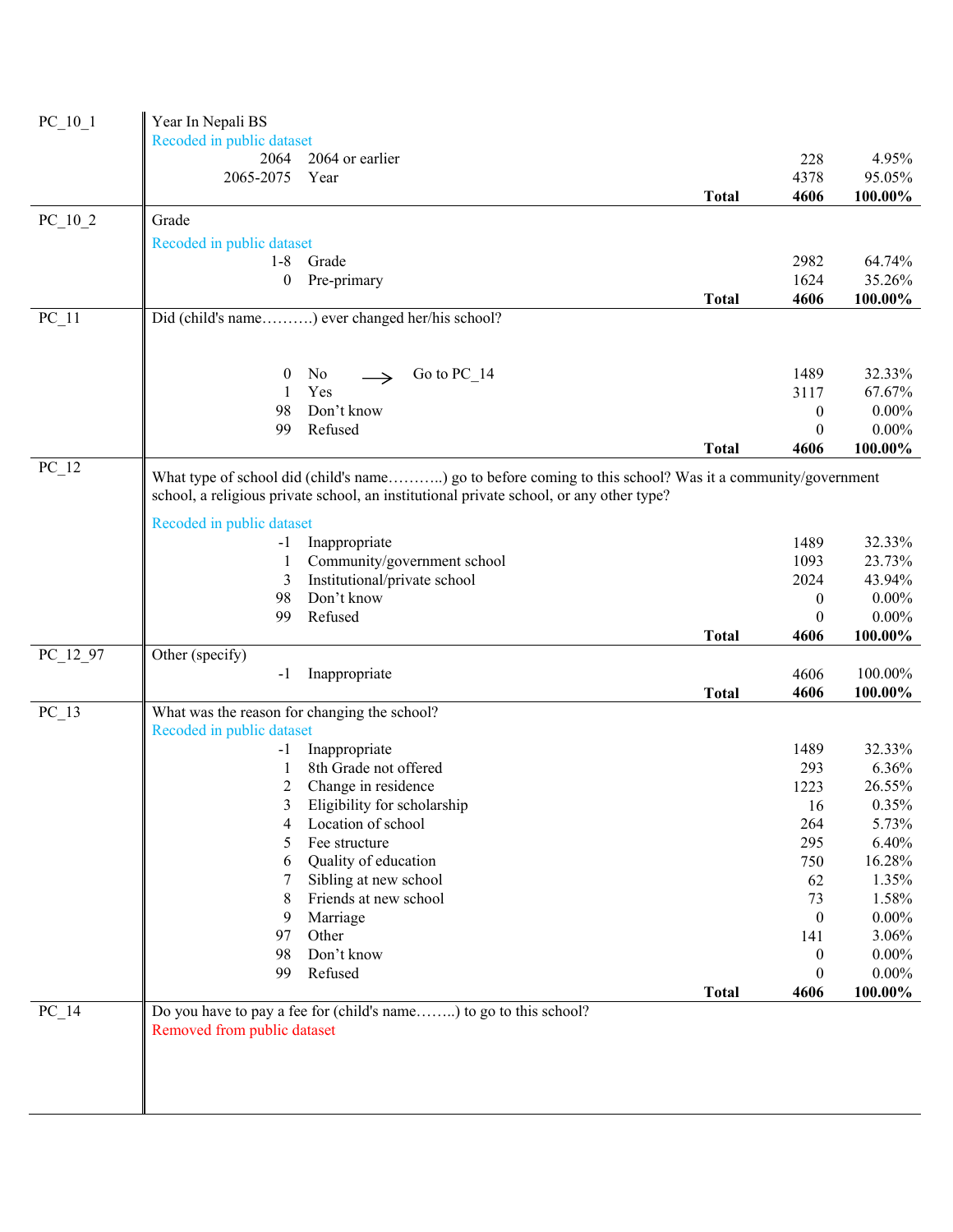| $PC_{15}$              | Who gives money to pay the fees for (child's name)'s school?<br>Mark all that apply |              |           |                 |
|------------------------|-------------------------------------------------------------------------------------|--------------|-----------|-----------------|
| $PC_{15}1$             | Child him/herself<br>Removed from public dataset                                    |              |           |                 |
| $PC_{15}2$             | Father                                                                              |              |           |                 |
|                        |                                                                                     |              |           |                 |
|                        | Inappropriate<br>$-1$<br>No<br>$\boldsymbol{0}$                                     |              | 53<br>639 | 1.15%<br>13.87% |
|                        | Yes<br>1                                                                            |              | 3914      | 84.98%          |
|                        |                                                                                     | <b>Total</b> | 4606      | 100.00%         |
| $PC_{15}$ <sup>3</sup> | Mother                                                                              |              |           |                 |
|                        | Inappropriate<br>$-1$                                                               |              | 53        | 1.15%           |
|                        | No<br>$\boldsymbol{0}$                                                              |              | 1872      | 40.64%          |
|                        | Yes<br>$\mathbf{1}$                                                                 |              | 2681      | 58.21%          |
|                        |                                                                                     | <b>Total</b> | 4606      | $100.00\%$      |
| $PC_{15\_4}$           | Grandparent(s)                                                                      |              |           |                 |
|                        | Inappropriate<br>$-1$                                                               |              | 53        | 1.15%           |
|                        | $\boldsymbol{0}$<br>No                                                              |              | 4291      | 93.16%          |
|                        | Yes<br>1                                                                            |              | 262       | 5.69%           |
|                        |                                                                                     | <b>Total</b> | 4606      | 100.00%         |
| $PC_15_5$              | Siblings                                                                            |              |           |                 |
|                        | Inappropriate<br>$-1$                                                               |              | 53        | 1.15%           |
|                        | No<br>$\boldsymbol{0}$                                                              |              | 4383      | 95.16%          |
|                        | Yes<br>$\mathbf{1}$                                                                 |              | 170       | 3.69%           |
| $PC_{15_{6}}$          | Aunt/uncle                                                                          | <b>Total</b> | 4606      | 100.00%         |
|                        |                                                                                     |              |           |                 |
|                        | Inappropriate<br>$-1$                                                               |              | 53        | 1.15%           |
|                        | No<br>$\boldsymbol{0}$                                                              |              | 4376      | 95.01%          |
|                        | Yes                                                                                 |              | 177       | 3.84%           |
|                        | Other (specify)                                                                     | <b>Total</b> | 4606      | $100.00\%$      |
| $PC_15_97$             | Removed from public dataset                                                         |              |           |                 |
|                        |                                                                                     |              |           |                 |
|                        |                                                                                     |              |           |                 |
|                        |                                                                                     |              |           |                 |
| $PC_15_98$             | Don't know                                                                          |              |           |                 |
|                        | Removed from public dataset                                                         |              |           |                 |
|                        |                                                                                     |              |           |                 |
|                        |                                                                                     |              |           |                 |
|                        |                                                                                     |              |           |                 |
| $PC_15_99$             | Refused                                                                             |              |           |                 |
|                        | Removed from public dataset                                                         |              |           |                 |
|                        |                                                                                     |              |           |                 |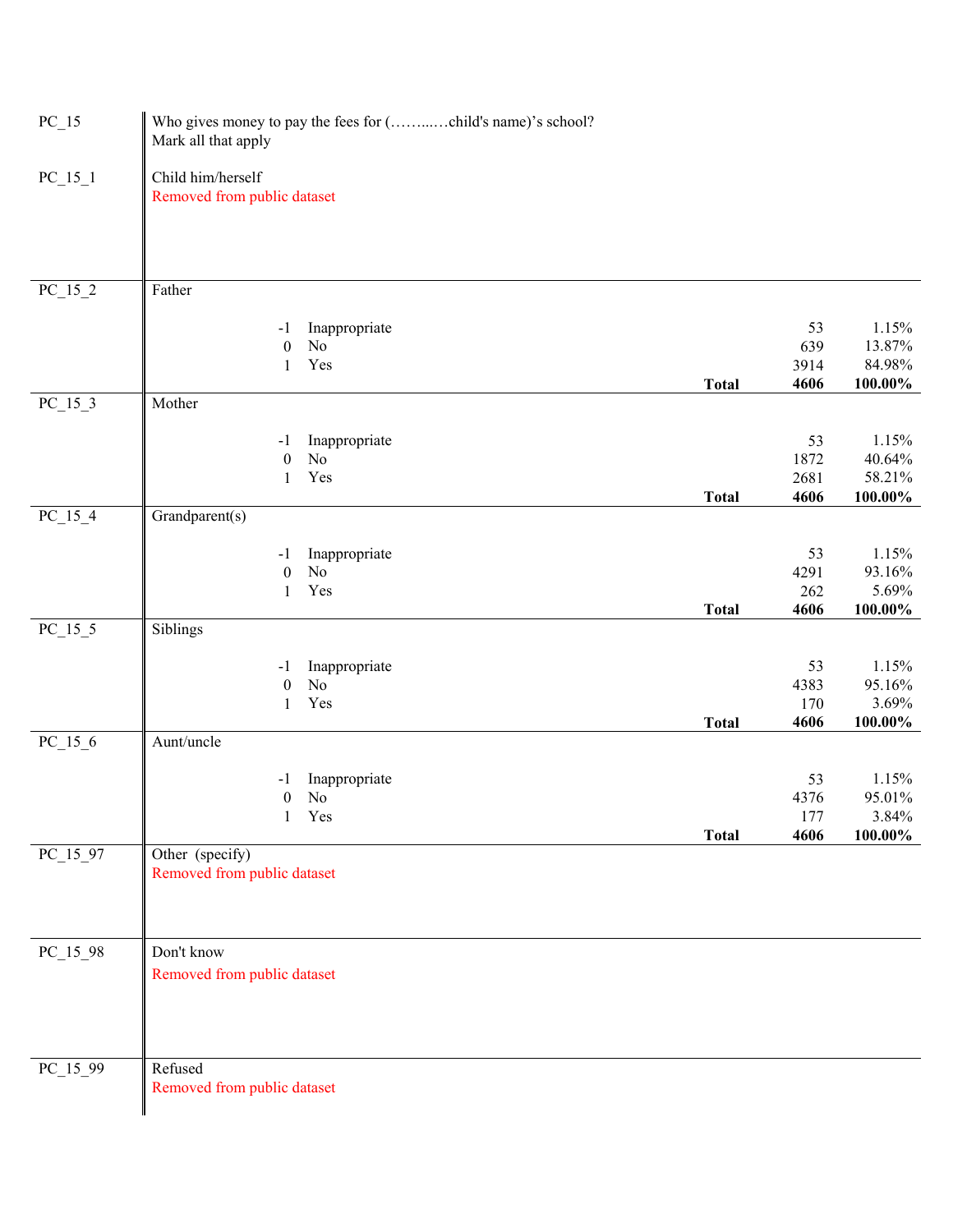| $PC_16$  |                                                                                                        |                  |                     |
|----------|--------------------------------------------------------------------------------------------------------|------------------|---------------------|
|          | Inappropriate<br>-1<br>No<br>$\mathbf{0}$                                                              | 53<br>102        | 1.15%<br>2.21%      |
|          | Yes<br>1                                                                                               | 4451             | 96.63%              |
|          | Don't know<br>98                                                                                       | $\theta$         | $0.00\%$            |
|          | Refused<br>99                                                                                          | $\theta$         | $0.00\%$            |
|          | <b>Total</b>                                                                                           | 4606             | 100.00%             |
| $PC_17$  | Altogether how much do you think you paid for  (name of Child) for the current school year or grade 8? |                  |                     |
|          | Recoded in public dataset                                                                              |                  |                     |
|          | 700<br>700 or less                                                                                     | 210              | 4.56%               |
|          | 720-58500<br>Rs.                                                                                       | 4126             | 89.58%              |
|          | 60000<br>60000 or more                                                                                 | 250              | 5.43%               |
|          | Don't know<br>98                                                                                       | 20               | 0.43%               |
|          | Refused<br>99<br><b>Total</b>                                                                          | $\theta$<br>4606 | $0.00\%$<br>100.00% |
|          |                                                                                                        |                  |                     |
| $PC_19$  | If the school was running last week, how many days did (child's name) go to school?                    |                  |                     |
|          | The school was closed last<br>Go to PC 21<br>$\overline{0}$<br>week                                    | 620              | 13.46%              |
|          | If 5 Days or more then $\longrightarrow$ Go to PC 21<br>Day<br>$1$ to $7$                              | 3964             | 86.06%              |
|          | Don't Know<br>98                                                                                       | 22               | 0.48%               |
|          | Refused<br>99                                                                                          | $\boldsymbol{0}$ | $0.00\%$            |
|          | <b>Total</b>                                                                                           | 4606             | 100.00%             |
| $PC_2$   | Why did (child's name ) miss school last week?<br>Removed from public dataset                          |                  |                     |
| PC_20_97 | Please specify                                                                                         |                  |                     |
|          | Removed from public dataset                                                                            |                  |                     |
|          |                                                                                                        |                  |                     |
|          |                                                                                                        |                  |                     |
|          |                                                                                                        |                  |                     |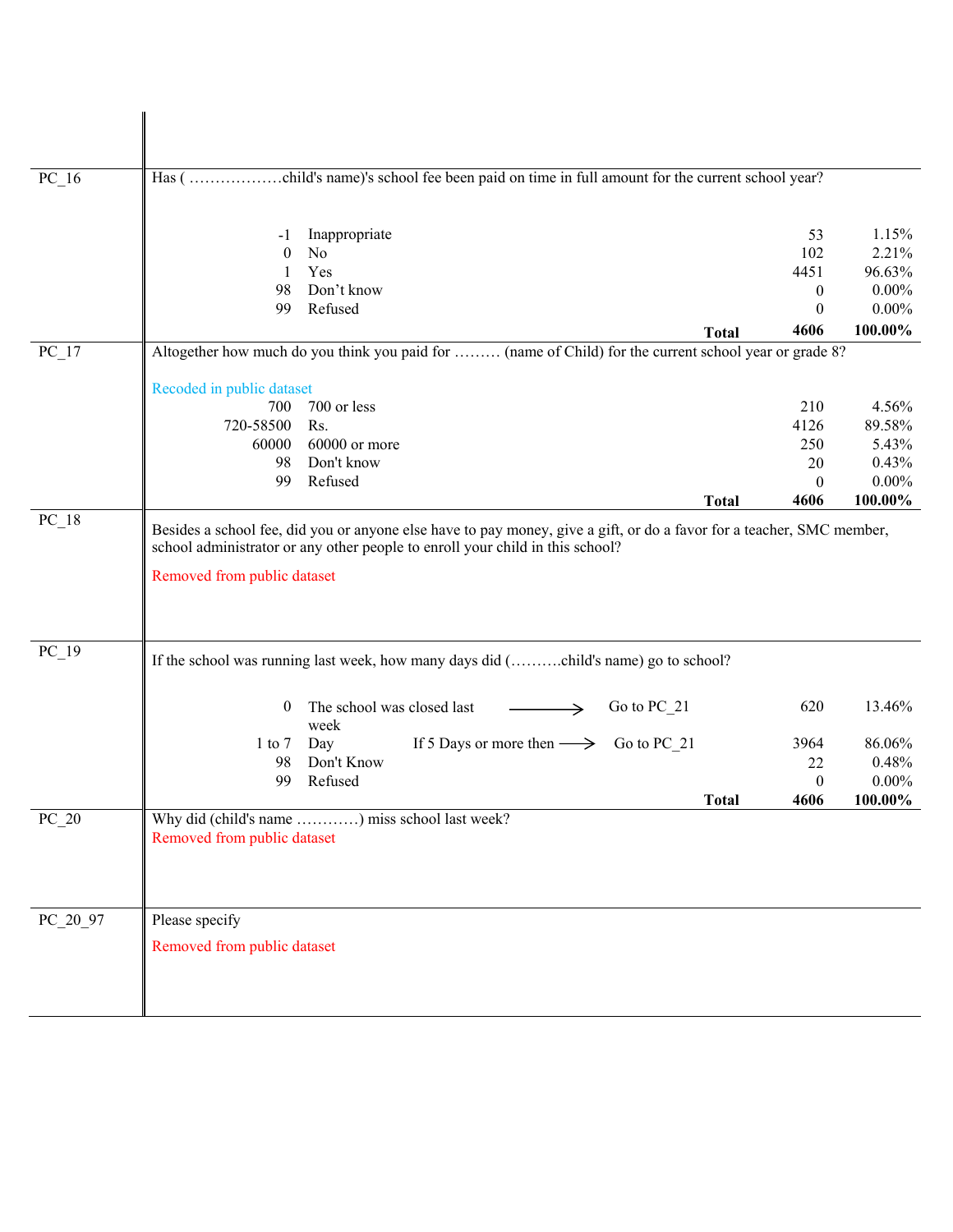| $PC_21$                         | Has (child's name) ever repeated any grade?      |              |                  |            |
|---------------------------------|--------------------------------------------------|--------------|------------------|------------|
|                                 |                                                  |              |                  |            |
|                                 |                                                  |              |                  |            |
|                                 | $\boldsymbol{0}$<br>No                           |              | 3292             | 71.47%     |
|                                 | Go to PC_24<br>$\rightarrow$<br>Don't know<br>98 |              | $\boldsymbol{0}$ | $0.00\%$   |
|                                 | Refused<br>99                                    |              | $\boldsymbol{0}$ | $0.00\%$   |
|                                 | Yes<br>$\mathbf{1}$                              |              | 1314             | 28.53%     |
|                                 |                                                  | <b>Total</b> | 4606             | 100.00%    |
| $PC_22$                         | Which grades has (child's name ) repeated?       |              |                  |            |
|                                 | (Mark all that apply)                            |              |                  |            |
|                                 |                                                  |              |                  |            |
| $PC_22_1$                       | Pre-primary/ play group                          |              |                  |            |
|                                 |                                                  |              |                  |            |
|                                 | Inappropriate<br>$-1$                            |              | 3292             | 71.47%     |
|                                 | $\rm No$<br>$\boldsymbol{0}$                     |              | 1060             | 23.01%     |
|                                 | Yes<br>$\mathbf{1}$                              |              | 254              | 5.51%      |
|                                 |                                                  | <b>Total</b> | 4606             | $100.00\%$ |
| $PC_22_2$                       | Grade 1                                          |              |                  |            |
|                                 | Inappropriate<br>$-1$                            |              | 3292             | 71.47%     |
|                                 | $\rm No$<br>$\boldsymbol{0}$                     |              | 1065             | 23.12%     |
|                                 | Yes<br>$\mathbf{1}$                              |              | 249              | 5.41%      |
|                                 |                                                  | <b>Total</b> | 4606             | 100.00%    |
| $\overline{PC}$ <sub>22</sub> 3 | Grade 2<br>Inappropriate<br>$-1$                 |              | 3292             | 71.47%     |
|                                 | $\rm No$<br>$\boldsymbol{0}$                     |              | 1060             | 23.01%     |
|                                 | Yes<br>$\mathbf{1}$                              |              | 254              | 5.51%      |
|                                 |                                                  | <b>Total</b> | 4606             | 100.00%    |
| $PC_22_4$                       | Grade 3                                          |              |                  |            |
|                                 | Removed from public dataset                      |              |                  |            |
|                                 |                                                  |              |                  |            |
|                                 |                                                  |              |                  |            |
| $PC_22_5$                       | Grade 4                                          |              |                  |            |
|                                 | Inappropriate<br>$-1$                            |              | 3292             | 71.47%     |
|                                 | No<br>$\boldsymbol{0}$                           |              | 1079             | 23.43%     |
|                                 | 1 Yes                                            |              | 235              | $5.10\%$   |
|                                 |                                                  | <b>Total</b> | 4606             | 100.00%    |
| $PC_22_6$                       | Grade 5                                          |              |                  |            |
|                                 | Removed from public dataset                      |              |                  |            |
|                                 |                                                  |              |                  |            |
|                                 |                                                  |              |                  |            |
| $PC_22_7$                       | Grade 6                                          |              |                  |            |
|                                 | Removed from public dataset                      |              |                  |            |
|                                 |                                                  |              |                  |            |
|                                 |                                                  |              |                  |            |
|                                 |                                                  |              |                  |            |
| $PC_22_8$                       | Grade 7                                          |              |                  |            |
|                                 | Removed from public dataset                      |              |                  |            |
|                                 |                                                  |              |                  |            |
|                                 |                                                  |              |                  |            |
| $PC_22_9$                       | Grade 8                                          |              |                  |            |
|                                 | Removed from public dataset                      |              |                  |            |
|                                 |                                                  |              |                  |            |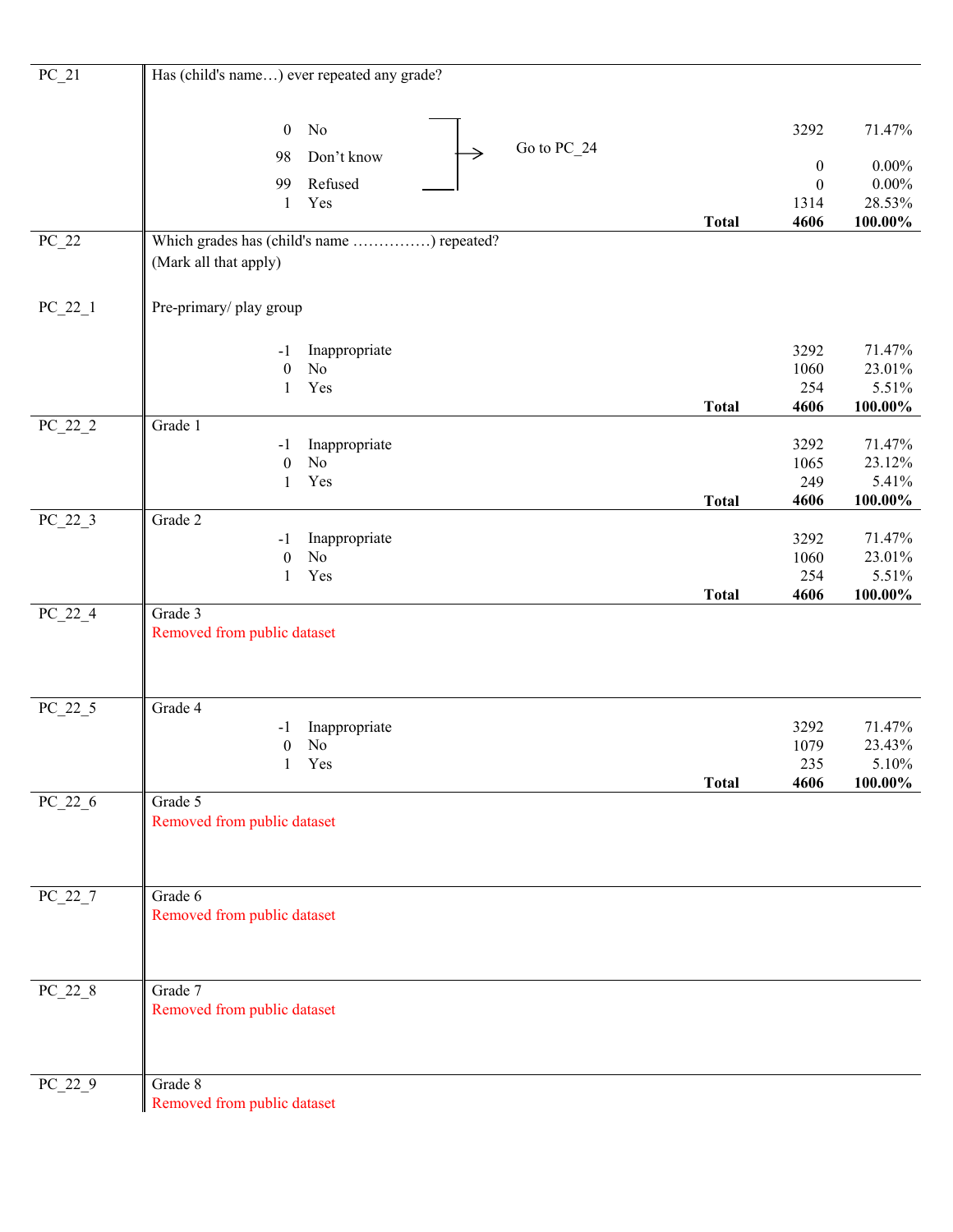| PC_22_98  | Don't know<br>Removed from public dataset                                                                                                                 |              |                                      |                              |
|-----------|-----------------------------------------------------------------------------------------------------------------------------------------------------------|--------------|--------------------------------------|------------------------------|
| PC_22_99  | Refused<br>Removed from public dataset                                                                                                                    |              |                                      |                              |
| $PC_2$ 3  | Has (child's name) repeated any grade more than once?<br>Removed from public dataset                                                                      |              |                                      |                              |
| $PC_24$   | Since starting school, has (child's name) ever been enrolled in a tutoring program or other study program outside of<br>school?                           |              |                                      |                              |
|           | Go to PC 25<br>$\mathrm{No} \longrightarrow$<br>$\theta$<br>Yes<br>1<br>Don't know<br>98<br>Refused                                                       |              | 1568<br>3038<br>$\boldsymbol{0}$     | 34.04%<br>65.96%<br>$0.00\%$ |
|           | 99                                                                                                                                                        | <b>Total</b> | $\theta$<br>4606                     | $0.00\%$<br>100.00%          |
| $PC_24_a$ | How old was (child's name) when she/he was first enrolled in a tutoring program or other study program outside of<br>school?<br>Recoded in public dataset |              |                                      |                              |
|           | Inappropriate<br>$-1$<br>Age<br>$3-14$                                                                                                                    |              | 1568<br>2758                         | 34.04%<br>59.88%             |
|           | 15 or older<br>15                                                                                                                                         |              | 280                                  | 6.08%                        |
|           | Don't know<br>98<br>Refused<br>99                                                                                                                         |              | $\boldsymbol{0}$<br>$\boldsymbol{0}$ | $0.00\%$<br>$0.00\%$         |
|           |                                                                                                                                                           | <b>Total</b> | 4606                                 | 100.00%                      |
| $PC_25$   | Let us talk about last 12 months. Was (child's name) in a tutoring program in the last 12 months?                                                         |              |                                      |                              |
|           | Go to PC_31<br>$No -$<br>$\boldsymbol{0}$<br>$\rightarrow$                                                                                                |              | 426                                  | 9.25%                        |
|           | Yes<br>$\mathbf{1}$<br>Don't know<br>98                                                                                                                   |              | 4180                                 | 90.75%                       |
|           | 99<br>Refused                                                                                                                                             |              | $\boldsymbol{0}$<br>$\boldsymbol{0}$ | $0.00\%$<br>$0.00\%$         |
|           |                                                                                                                                                           | <b>Total</b> | 4606                                 | $100.00\%$                   |
| $PC_2$ 6  | During the last 12 months, how often did (child's name) spend time being tutored?                                                                         |              |                                      |                              |
| $PC_26_1$ | Months<br>Inappropriate<br>-1                                                                                                                             |              | 426                                  | 9.25%                        |
|           | $\rm No$<br>$\boldsymbol{0}$                                                                                                                              |              | 40                                   | 0.87%                        |
|           | Months<br>$1 - 12$                                                                                                                                        | <b>Total</b> | 4140<br>4606                         | 89.88%<br>100.00%            |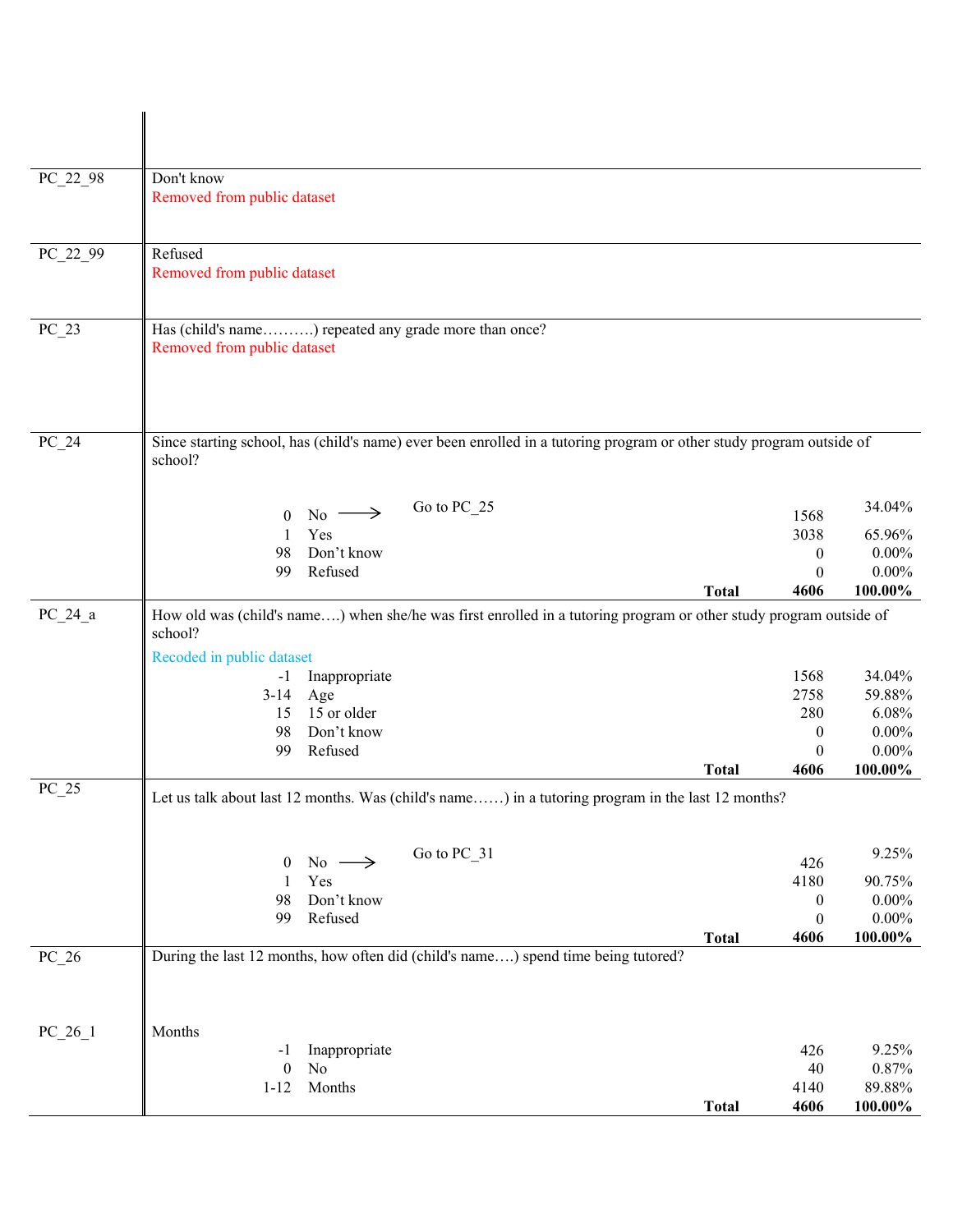| $PC_26_2$ | Weeks                                                                                                                      |              |                  |                 |
|-----------|----------------------------------------------------------------------------------------------------------------------------|--------------|------------------|-----------------|
|           | Inappropriate<br>$-1$                                                                                                      |              | 426              | 9.25%           |
|           | $\boldsymbol{0}$<br>No                                                                                                     |              | 4064             | 88.23%          |
|           | Week<br>$1 - 50$                                                                                                           |              | 116              | 2.52%           |
|           |                                                                                                                            | <b>Total</b> | 4606             | 100.00%         |
| $PC_26_3$ | Days                                                                                                                       |              |                  |                 |
|           |                                                                                                                            |              |                  |                 |
|           | Inappropriate<br>$-1$<br>$\boldsymbol{0}$<br>No                                                                            |              | 426              | 9.25%<br>89.01% |
|           | Days<br>$1 - 25$                                                                                                           |              | 4100<br>80       | 1.74%           |
|           |                                                                                                                            | <b>Total</b> | 4606             | 100.00%         |
| $PC_27$   | During the last 12 months, who was tutoring your child? Was it a teacher they have for that subject at school, a different |              |                  |                 |
|           | teacher from their school, a teacher from a different school, someone from a tutoring institute, or someone else?          |              |                  |                 |
|           |                                                                                                                            |              |                  |                 |
|           | Inappropriate<br>$-1$                                                                                                      |              | 426              | 9.25%           |
|           | Subject teacher from school                                                                                                |              | 3890             | 84.46%          |
|           | Different teacher from their school<br>2                                                                                   |              | 32               | 0.69%           |
|           | 3<br>Teacher from a different school                                                                                       |              | 142              | 3.08%           |
|           | Someone from a tutoring institute<br>4                                                                                     |              | 53               | 1.15%           |
|           | Others (specify)<br>97                                                                                                     |              | 59               | 1.28%           |
|           | Don't know<br>98                                                                                                           |              | 4                | 0.09%           |
|           | Refused<br>99                                                                                                              |              | $\boldsymbol{0}$ | $0.00\%$        |
| PC_27_97  | Specify                                                                                                                    | <b>Total</b> | 4606             | 100.00%         |
|           |                                                                                                                            |              |                  |                 |
|           | Inappropriate<br>$-1$                                                                                                      |              | 4547             | 98.72%          |
|           | Neighboring brother/sister<br>5                                                                                            |              | 49               | 1.06%           |
|           | Own family member<br>6                                                                                                     |              | 5                | 0.11%           |
|           | Both School Teacher & outside Teacher<br>7                                                                                 |              | 5                | 0.11%           |
|           |                                                                                                                            | <b>Total</b> | 4606             | 100.00%         |
| $PC_28$   | Did you or anyone from your household pay a fee for that tutoring program?                                                 |              |                  |                 |
|           | Inappropriate<br>-1                                                                                                        |              | 426              | 9.25%           |
|           | Go to PC 31<br>$0$ No                                                                                                      |              | 203              | 4.41%           |
|           | 1<br>Yes                                                                                                                   |              | 3977             | 86.34%          |
|           | 98<br>Don't know                                                                                                           |              | $\boldsymbol{0}$ | $0.00\%$        |
|           | Refused<br>99                                                                                                              |              | $\boldsymbol{0}$ | $0.00\%$        |
|           |                                                                                                                            | <b>Total</b> | 4606             | 100.00%         |
| $PC_29$   | During the last 12 months, how much did it cost in total for (child's name) to be in tutoring programs?                    |              |                  |                 |
|           | Recoded in public dataset                                                                                                  |              |                  |                 |
|           | Inappropriate<br>$-1$                                                                                                      |              | 629              | 13.66%          |
|           | 4999 or less<br>1                                                                                                          |              | 2336             | 50.72%          |
|           | 5000-9999<br>2                                                                                                             |              | 865              | 18.78%          |
|           | 10000-14999<br>3                                                                                                           |              | 285              | 6.19%           |
|           | 15000-19999<br>4                                                                                                           |              | 193              | 4.19%           |
|           | 20000 or more<br>5                                                                                                         |              | 261              | 5.67%           |
|           | Don't know<br>98                                                                                                           |              | 37               | 0.80%           |
|           | Refused<br>99                                                                                                              |              | $\boldsymbol{0}$ | $0.00\%$        |
|           |                                                                                                                            |              |                  |                 |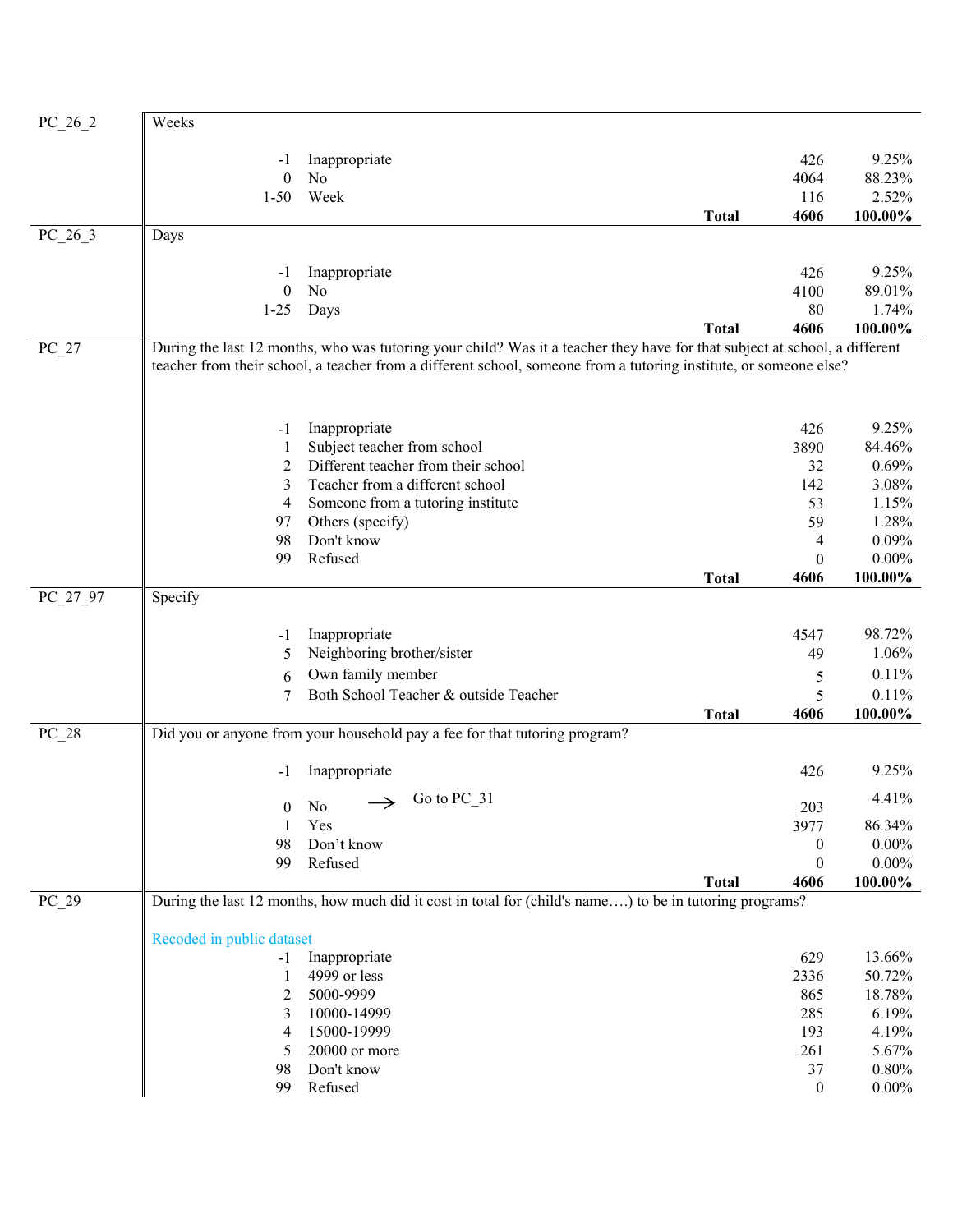|              |                                    |                                                                                                               | <b>Total</b> | 4606         | 100.00%                 |
|--------------|------------------------------------|---------------------------------------------------------------------------------------------------------------|--------------|--------------|-------------------------|
| $PC_30$      |                                    | Who paid for (child's name)'s tutoring programs? Include contributions from anyone else, such as other family |              |              |                         |
|              | members.                           |                                                                                                               |              |              |                         |
|              | (Mark all that apply)              |                                                                                                               |              |              |                         |
| $PC_30_1$    | Child him/herself                  |                                                                                                               |              |              |                         |
|              |                                    |                                                                                                               |              |              |                         |
|              | -1                                 | Inappropriate                                                                                                 |              | 629          | 13.66%                  |
|              | N <sub>o</sub><br>$\boldsymbol{0}$ |                                                                                                               |              | 3969         | 86.17%                  |
|              | $\mathbf{1}$                       | Yes                                                                                                           |              | 8            | 0.17%                   |
|              |                                    |                                                                                                               | <b>Total</b> | 4606         | 100.00%                 |
| $PC_30_2$    | Father                             |                                                                                                               |              |              |                         |
|              |                                    |                                                                                                               |              |              |                         |
|              | $-1$                               | Inappropriate                                                                                                 |              | 629          | 13.66%                  |
|              | $\rm No$<br>$\boldsymbol{0}$       |                                                                                                               |              | 753          | 16.35%                  |
|              | 1                                  | Yes                                                                                                           |              | 3224<br>4606 | $70.00\%$<br>$100.00\%$ |
| $PC_30_3$    | Mother                             |                                                                                                               | <b>Total</b> |              |                         |
|              |                                    |                                                                                                               |              |              |                         |
|              | -1                                 | Inappropriate                                                                                                 |              | 629          | 13.66%                  |
|              | $\rm No$<br>$\boldsymbol{0}$       |                                                                                                               |              | 1702         | 36.95%                  |
|              | 1                                  | Yes                                                                                                           |              | 2275         | 49.39%                  |
|              |                                    |                                                                                                               | <b>Total</b> | 4606         | $100.00\%$              |
| $PC_30_4$    | $\overline{G}$ randparent(s)       |                                                                                                               |              |              |                         |
|              | -1                                 | Inappropriate                                                                                                 |              | 629          | 13.66%                  |
|              | No<br>$\boldsymbol{0}$             |                                                                                                               |              | 3776         | 81.98%                  |
|              | 1                                  | Yes                                                                                                           |              | 201          | 4.36%                   |
|              |                                    |                                                                                                               | <b>Total</b> | 4606         | 100.00%                 |
| $PC_30_5$    | Siblings                           |                                                                                                               |              |              |                         |
|              |                                    |                                                                                                               |              |              |                         |
|              | -1                                 | Inappropriate                                                                                                 |              | 629          | 13.66%                  |
|              | $\rm No$<br>$\boldsymbol{0}$       |                                                                                                               |              | 3842         | 83.41%                  |
|              | 1                                  | Yes                                                                                                           | <b>Total</b> | 135<br>4606  | 2.93%<br>100.00%        |
| $PC_30_6$    | Aunt/uncle                         |                                                                                                               |              |              |                         |
|              |                                    |                                                                                                               |              |              |                         |
|              | -1                                 | Inappropriate                                                                                                 |              | 629          | 13.66%                  |
|              | No<br>$\theta$                     |                                                                                                               |              | 3840         | 83.37%                  |
|              | 1                                  | Yes                                                                                                           |              | 137          | 2.97%                   |
|              |                                    |                                                                                                               | <b>Total</b> | 4606         | $100.00\%$              |
| PC_30_97     | Other (specify)                    |                                                                                                               |              |              |                         |
|              | -1                                 | Inappropriate                                                                                                 |              | 629          | 13.66%                  |
|              | No<br>$\mathbf{0}$                 |                                                                                                               |              | 3911         | 84.91%                  |
|              | 1                                  | Yes                                                                                                           |              | 66           | 1.43%                   |
|              |                                    |                                                                                                               | <b>Total</b> | 4606         | 100.00%                 |
| $PC_30_97_1$ | Specify                            |                                                                                                               |              |              |                         |
|              |                                    |                                                                                                               |              |              |                         |
|              | -1                                 | Inappropriate                                                                                                 |              | 4540         | 98.57%                  |
|              | 7                                  | Care taker                                                                                                    |              | 29           | 0.63%                   |
|              | 8                                  | Organization                                                                                                  |              | 37           | $0.80\%$                |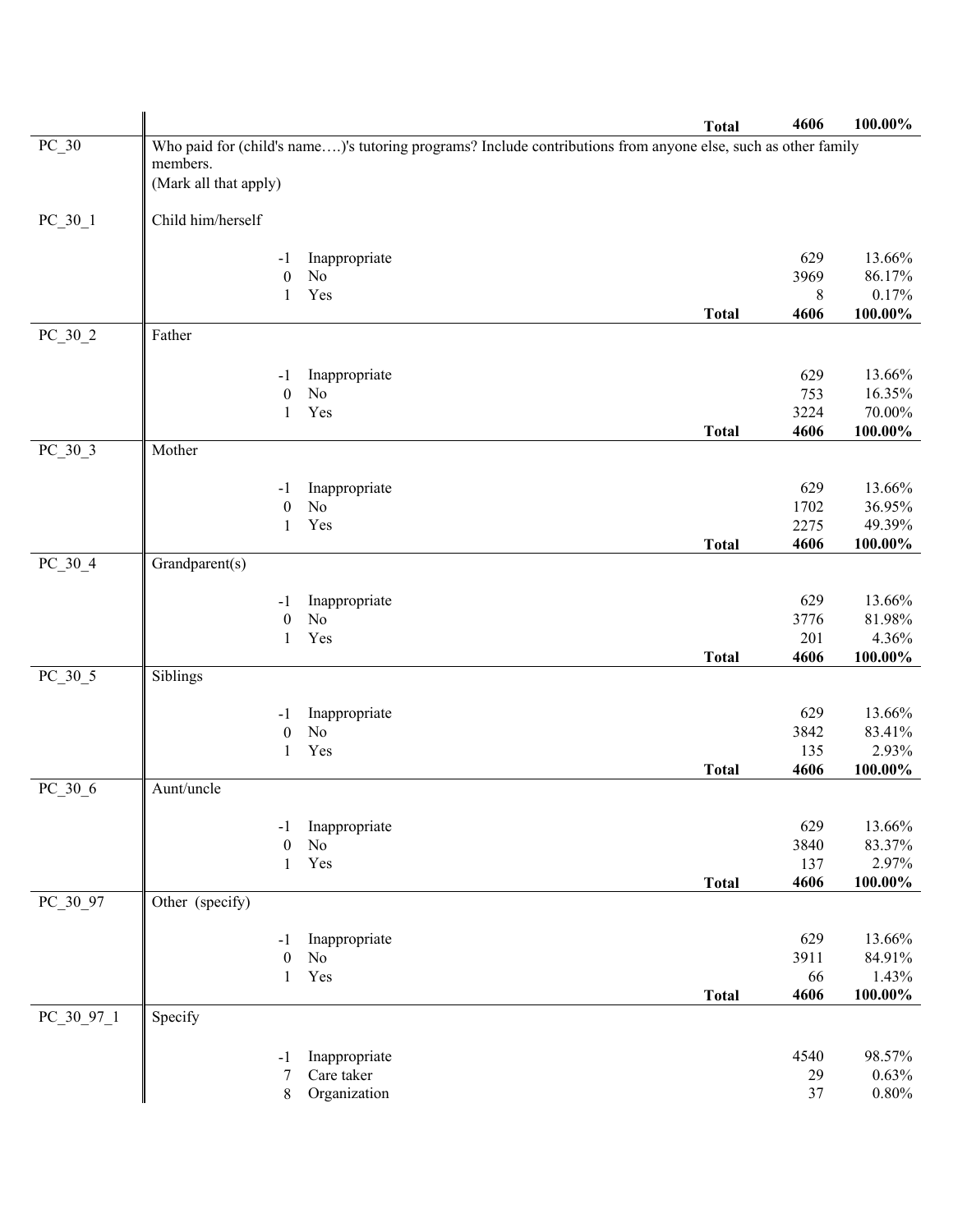|          |                                                              |                                                                                                                                | <b>Total</b> | 4606             | 100.00%         |
|----------|--------------------------------------------------------------|--------------------------------------------------------------------------------------------------------------------------------|--------------|------------------|-----------------|
| PC_30_98 | Don't know                                                   |                                                                                                                                |              |                  |                 |
|          | -1                                                           | Inappropriate                                                                                                                  |              | 629              | 13.66%          |
|          | No<br>$\theta$                                               |                                                                                                                                |              | 3977             | 86.34%          |
|          | Yes<br>1                                                     |                                                                                                                                |              | $\boldsymbol{0}$ | $0.00\%$        |
|          |                                                              |                                                                                                                                | <b>Total</b> | 4606             | $100.00\%$      |
| PC_30_99 | Refused                                                      |                                                                                                                                |              |                  |                 |
|          | - 1                                                          | Inappropriate                                                                                                                  |              | 629              | 13.66%          |
|          | No<br>$\theta$                                               |                                                                                                                                |              | 3977             | 86.34%          |
|          | Yes<br>1                                                     |                                                                                                                                |              | $\boldsymbol{0}$ | $0.00\%$        |
|          |                                                              |                                                                                                                                | <b>Total</b> | 4606             | 100.00%         |
| $PC_31$  |                                                              | Has (child's name) ever attended a special class or school for gifted students or done advanced work in any subjects?          |              |                  |                 |
|          |                                                              |                                                                                                                                |              |                  |                 |
|          | Removed from public dataset                                  |                                                                                                                                |              |                  |                 |
|          |                                                              |                                                                                                                                |              |                  |                 |
|          |                                                              |                                                                                                                                |              |                  |                 |
|          |                                                              |                                                                                                                                |              |                  |                 |
|          |                                                              |                                                                                                                                |              |                  |                 |
| $PC_32$  |                                                              | Has (child's name) ever been classified by the school as needing special education?                                            |              |                  |                 |
|          | Removed from public dataset                                  |                                                                                                                                |              |                  |                 |
|          |                                                              |                                                                                                                                |              |                  |                 |
|          |                                                              |                                                                                                                                |              |                  |                 |
|          |                                                              |                                                                                                                                |              |                  |                 |
| $PC_33$  | Is he/she currently in a special education class or program? |                                                                                                                                |              |                  |                 |
|          | Removed from public dataset                                  |                                                                                                                                |              |                  |                 |
|          |                                                              |                                                                                                                                |              |                  |                 |
|          |                                                              |                                                                                                                                |              |                  |                 |
| $PC_34$  |                                                              | Has (child's name) ever been suspended or expelled from school?                                                                |              |                  |                 |
|          | Removed from public dataset                                  |                                                                                                                                |              |                  |                 |
|          |                                                              |                                                                                                                                |              |                  |                 |
|          |                                                              |                                                                                                                                |              |                  |                 |
| $PC_35$  |                                                              |                                                                                                                                |              |                  |                 |
|          |                                                              | In the last 12 months, please tell me how often you discussed school activities or events of particular interest with (Child's |              |                  |                 |
|          |                                                              | name )? Would you say never, once or twice in the past 12 months, a few times in the past 12 months, about                     |              |                  |                 |
|          | once a week, more than once a week, or every day?            |                                                                                                                                |              |                  |                 |
|          | Never<br>1                                                   |                                                                                                                                |              | 687              | 14.92%          |
|          | 2                                                            | Once or twice in the past 12 months                                                                                            |              | 446              | 9.68%           |
|          | 3                                                            | A few times in the past 12 months<br>About once a week                                                                         |              | 1506             | 32.70%          |
|          | 4<br>5                                                       | More than once a week                                                                                                          |              | 829<br>459       | 18.00%<br>9.97% |
|          | 6                                                            | Every day                                                                                                                      |              | 679              | 14.74%          |
|          | 98                                                           | Don't know                                                                                                                     |              | $\boldsymbol{0}$ | $0.00\%$        |
|          | 99<br>Refused                                                |                                                                                                                                |              | $\boldsymbol{0}$ | $0.00\%$        |
|          |                                                              |                                                                                                                                | <b>Total</b> | 4606             | 100.00%         |
| $PC_36$  |                                                              |                                                                                                                                |              |                  |                 |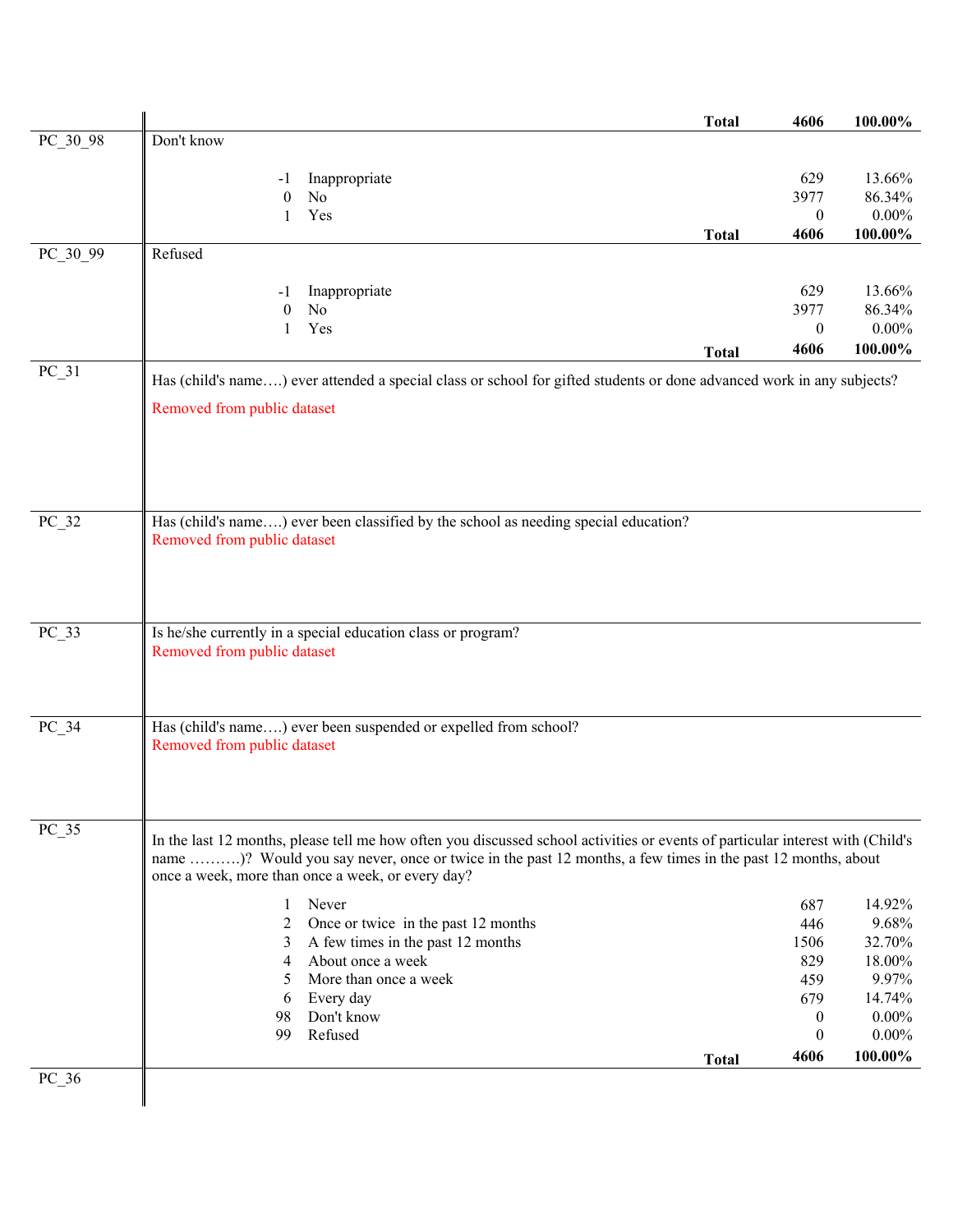|         | In the last 12 months, please tell me how often you discussed things (child's name) has studied in class? Would you<br>say never, once or twice in the past 12 months, a few times in the past 12 months, about once a week, more than once a<br>week, or every day? |                                                                                                                                                                                                           |              |                  |            |
|---------|----------------------------------------------------------------------------------------------------------------------------------------------------------------------------------------------------------------------------------------------------------------------|-----------------------------------------------------------------------------------------------------------------------------------------------------------------------------------------------------------|--------------|------------------|------------|
|         |                                                                                                                                                                                                                                                                      | Never                                                                                                                                                                                                     |              |                  |            |
|         | 1                                                                                                                                                                                                                                                                    |                                                                                                                                                                                                           |              | 473              | 10.27%     |
|         | 2                                                                                                                                                                                                                                                                    | Once or twice in the past 12 months                                                                                                                                                                       |              | 305              | 6.62%      |
|         | 3                                                                                                                                                                                                                                                                    | A few times in the past 12 months                                                                                                                                                                         |              | 1098             | 23.84%     |
|         | 4                                                                                                                                                                                                                                                                    | About once a week                                                                                                                                                                                         |              | 895              | 19.43%     |
|         | 5                                                                                                                                                                                                                                                                    | More than once a week                                                                                                                                                                                     |              | 717              | 15.57%     |
|         | 6                                                                                                                                                                                                                                                                    | Every day                                                                                                                                                                                                 |              | 1118             | 24.27%     |
|         | 98                                                                                                                                                                                                                                                                   | Don't know                                                                                                                                                                                                |              | $\boldsymbol{0}$ | $0.00\%$   |
|         | 99                                                                                                                                                                                                                                                                   | Refused                                                                                                                                                                                                   |              | $\theta$         | $0.00\%$   |
|         |                                                                                                                                                                                                                                                                      |                                                                                                                                                                                                           | <b>Total</b> | 4606             | 100.00%    |
| $PC_37$ |                                                                                                                                                                                                                                                                      | In the past 12 months, please tell me how often (Child's name) complained to you about their experiences in<br>school. Would you say daily, once or twice a week, once or twice a month, rarely or never? |              |                  |            |
|         | 1                                                                                                                                                                                                                                                                    | Daily                                                                                                                                                                                                     |              | 306              | 6.64%      |
|         | 2                                                                                                                                                                                                                                                                    | Once or twice a week                                                                                                                                                                                      |              | 429              | 9.31%      |
|         | 3                                                                                                                                                                                                                                                                    | Once or twice a month                                                                                                                                                                                     |              | 316              | 6.86%      |
|         | 4                                                                                                                                                                                                                                                                    | Rarely                                                                                                                                                                                                    |              | 2170             | 47.11%     |
|         | 5                                                                                                                                                                                                                                                                    | Never                                                                                                                                                                                                     |              | 1385             | 30.07%     |
|         | 98                                                                                                                                                                                                                                                                   | Don't know                                                                                                                                                                                                |              | $\boldsymbol{0}$ | $0.00\%$   |
|         | 99                                                                                                                                                                                                                                                                   | Refused                                                                                                                                                                                                   |              | $\theta$         | $0.00\%$   |
|         |                                                                                                                                                                                                                                                                      |                                                                                                                                                                                                           | <b>Total</b> | 4606             | 100.00%    |
| $PC_38$ |                                                                                                                                                                                                                                                                      | How often do you check that (Child's name) completed his/her homework?                                                                                                                                    |              |                  |            |
|         | 1                                                                                                                                                                                                                                                                    | Daily                                                                                                                                                                                                     |              | 2084             | 45.25%     |
|         | 2                                                                                                                                                                                                                                                                    | Once or twice a week                                                                                                                                                                                      |              | 496              | 10.77%     |
|         | 3                                                                                                                                                                                                                                                                    | Once or twice a month                                                                                                                                                                                     |              | 93               | 2.02%      |
|         | 4                                                                                                                                                                                                                                                                    | Rarely                                                                                                                                                                                                    |              | 1019             | 22.12%     |
|         | 5                                                                                                                                                                                                                                                                    | Never                                                                                                                                                                                                     |              | 914              | 19.84%     |
|         | 98                                                                                                                                                                                                                                                                   | Don't know                                                                                                                                                                                                |              | $\boldsymbol{0}$ | $0.00\%$   |
|         | 99                                                                                                                                                                                                                                                                   | Refused                                                                                                                                                                                                   |              | $\mathbf{0}$     | $0.00\%$   |
|         |                                                                                                                                                                                                                                                                      |                                                                                                                                                                                                           | <b>Total</b> | 4606             | 100.00%    |
| PC 39   |                                                                                                                                                                                                                                                                      | How often do you help your child with their homework?                                                                                                                                                     |              |                  |            |
|         | 1                                                                                                                                                                                                                                                                    | Daily                                                                                                                                                                                                     |              | 585              | 12.70%     |
|         | 2                                                                                                                                                                                                                                                                    | Once or twice a week                                                                                                                                                                                      |              | 264              | 5.73%      |
|         | 3                                                                                                                                                                                                                                                                    | Once or twice a month                                                                                                                                                                                     |              | 66               | 1.43%      |
|         | 4                                                                                                                                                                                                                                                                    | Rarely                                                                                                                                                                                                    |              | 1304             | 28.31%     |
|         | 5                                                                                                                                                                                                                                                                    | Never                                                                                                                                                                                                     |              | 2387             | 51.82%     |
|         | 98                                                                                                                                                                                                                                                                   | Don't know                                                                                                                                                                                                |              | $\boldsymbol{0}$ | $0.00\%$   |
|         | 99                                                                                                                                                                                                                                                                   | Refused                                                                                                                                                                                                   |              | $\boldsymbol{0}$ | $0.00\%$   |
|         |                                                                                                                                                                                                                                                                      |                                                                                                                                                                                                           | <b>Total</b> | 4606             | 100.00%    |
| $PC_40$ | Does (child's name) help in household chores?                                                                                                                                                                                                                        |                                                                                                                                                                                                           |              |                  |            |
|         | $\boldsymbol{0}$                                                                                                                                                                                                                                                     | Go to PC 42<br>No                                                                                                                                                                                         |              | 775              | 16.83%     |
|         | $\mathbf{1}$                                                                                                                                                                                                                                                         | Yes                                                                                                                                                                                                       |              | 3831             | 83.17%     |
|         | 98                                                                                                                                                                                                                                                                   | Don't know                                                                                                                                                                                                |              |                  | $0.00\%$   |
|         | 99                                                                                                                                                                                                                                                                   | Refused                                                                                                                                                                                                   |              | $\boldsymbol{0}$ | $0.00\%$   |
|         |                                                                                                                                                                                                                                                                      |                                                                                                                                                                                                           |              | $\boldsymbol{0}$ |            |
|         |                                                                                                                                                                                                                                                                      |                                                                                                                                                                                                           | <b>Total</b> | 4606             | $100.00\%$ |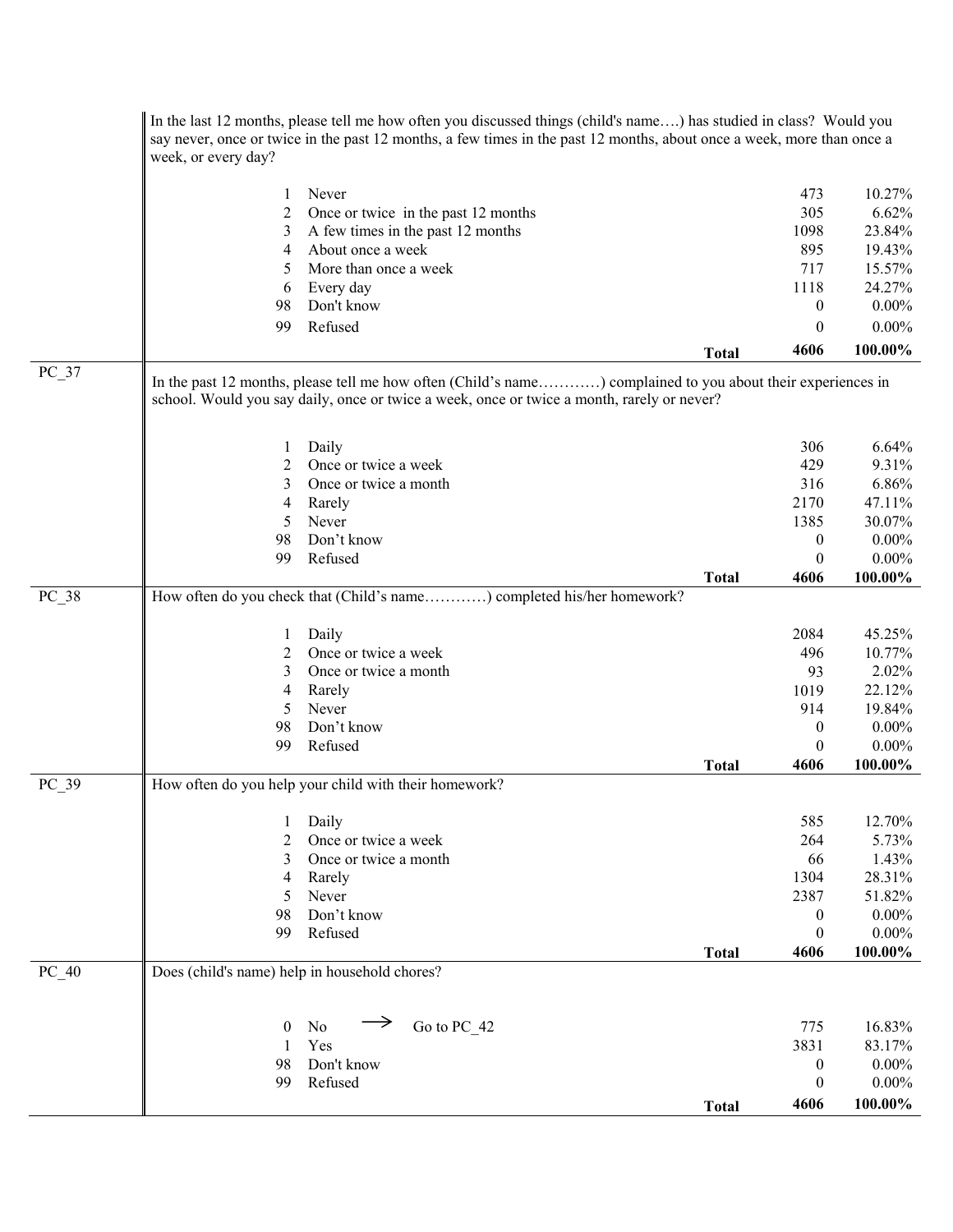| $PC_41$ | In the past week, about how many hours do you think (child's name) spent doing household chores? |                                                                           |                      |          |  |
|---------|--------------------------------------------------------------------------------------------------|---------------------------------------------------------------------------|----------------------|----------|--|
|         | -1                                                                                               | Inappropriate                                                             | 775                  | 16.83%   |  |
|         | $1-56$                                                                                           | Hours                                                                     | 3817                 | 82.87%   |  |
|         | 98                                                                                               | Don't know                                                                | 14                   | 0.30%    |  |
|         | 99                                                                                               | Refused                                                                   | $\boldsymbol{0}$     | $0.00\%$ |  |
|         |                                                                                                  | <b>Total</b>                                                              | 4606                 | 100.00%  |  |
| $PC_42$ |                                                                                                  | What job would you like (Child's name ) to have when she/he are grown up? |                      |          |  |
|         | $\mathbf{1}$                                                                                     | Job Abroad                                                                | 60                   | 1.30%    |  |
|         | 2                                                                                                | Accountant/Chartered Accountant/Auditor                                   | 55                   | 1.19%    |  |
|         | 3                                                                                                | Actor/Actress/Artist/Dancer                                               | 30                   | 0.65%    |  |
|         | 4                                                                                                | Agriculturist/Farmer                                                      | 7                    | 0.15%    |  |
|         | 5                                                                                                | Air Hostess                                                               | 17                   | 0.37%    |  |
|         | 6                                                                                                | Bank Job                                                                  | 172                  | 3.73%    |  |
|         | 7                                                                                                | Army/Police(National/International)                                       | 559                  | 12.14%   |  |
|         | 8                                                                                                | <b>Business</b>                                                           | 239                  | 5.19%    |  |
|         | 9                                                                                                | Engineer                                                                  | 585                  | 12.70%   |  |
|         | 10                                                                                               | Computer Programmer/Operator                                              | 14                   | 0.30%    |  |
|         | 11                                                                                               | Chef/Cook                                                                 | 15                   | 0.33%    |  |
|         | 12                                                                                               | Player                                                                    | 22                   | 0.48%    |  |
|         | 13                                                                                               | Doctor                                                                    | 900                  | 19.54%   |  |
|         | 14                                                                                               | Driver                                                                    | 12                   | 0.26%    |  |
|         | 15                                                                                               | <b>Fashion Designer</b>                                                   | 9                    | 0.20%    |  |
|         | 16                                                                                               | Nurse                                                                     | 533                  | 11.57%   |  |
|         | 17                                                                                               | Hotel Manager                                                             | 11                   | 0.24%    |  |
|         | 18                                                                                               | Private Job                                                               | 165                  | 3.58%    |  |
|         | 19                                                                                               | Government Job                                                            | 279                  | 6.06%    |  |
|         | 20                                                                                               | Lawyer                                                                    | 16                   | 0.35%    |  |
|         | 21                                                                                               | Lecturer/Teacher                                                          | 594                  | 12.90%   |  |
|         | 22                                                                                               | Astronomer                                                                | $\boldsymbol{0}$     | $0.00\%$ |  |
|         | 23                                                                                               | Beautician                                                                | 13                   | 0.28%    |  |
|         | 24                                                                                               | Pilot                                                                     | 27                   | 0.59%    |  |
|         | 25                                                                                               | Plumber/Electrician/Carpenter/Technician                                  | 27                   | 0.59%    |  |
|         | 26                                                                                               | Singer                                                                    | $\boldsymbol{0}$     | $0.00\%$ |  |
|         |                                                                                                  | 27 Photographer                                                           |                      | 0.04%    |  |
|         | 28                                                                                               | Tailor                                                                    | $\overline{c}$<br>28 |          |  |
|         | 29                                                                                               | Social Worker                                                             |                      | 0.61%    |  |
|         |                                                                                                  |                                                                           | 124                  | 2.69%    |  |
|         | 30                                                                                               | Veterinary Doctor                                                         | 8                    | 0.17%    |  |
|         | 31                                                                                               | Scientist/Researcher                                                      | 9                    | 0.20%    |  |
|         | 32                                                                                               | Pharmacist/Lab Technician                                                 | 13                   | 0.28%    |  |
|         | 33                                                                                               | Writer/Journalist                                                         | $\overline{4}$       | 0.09%    |  |
|         | 34                                                                                               | Manager/Officer                                                           | 46                   | 1.00%    |  |
|         | 98                                                                                               | Don't know                                                                | 10                   | 0.22%    |  |
|         | 99                                                                                               | Refused                                                                   | 1                    | 0.02%    |  |
| $PC_43$ |                                                                                                  | <b>Total</b><br>How old would you like (Child's name ) to get married?    | 4606                 | 100.00%  |  |
|         | 18-40                                                                                            | Age in years                                                              | 4600                 | 99.87%   |  |
|         | 98                                                                                               | Don't know                                                                | 4                    | 0.09%    |  |
|         | 99                                                                                               | Refused                                                                   | $\overline{2}$       | 0.04%    |  |
|         |                                                                                                  |                                                                           |                      |          |  |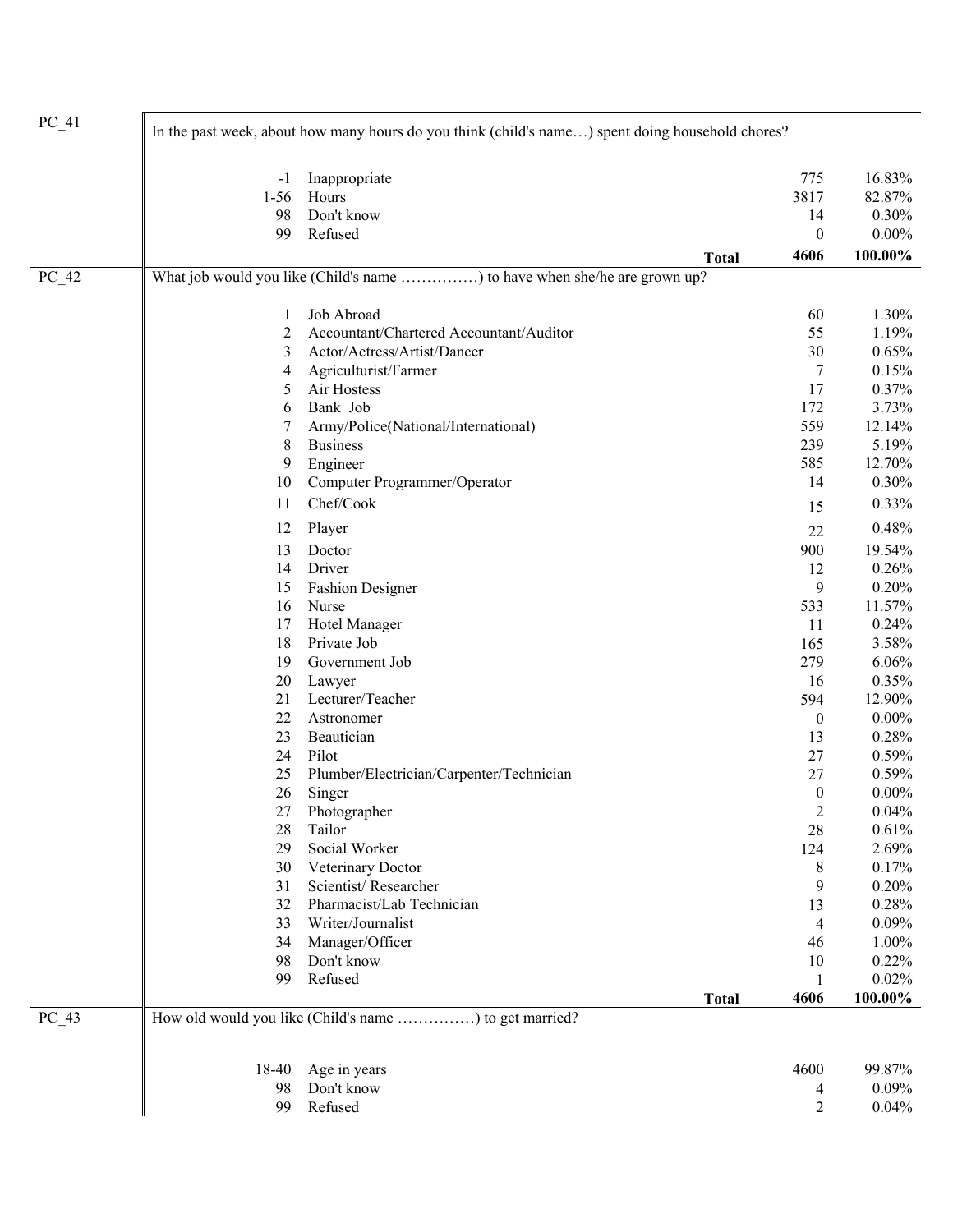## **Section D: Participation and Quality of Service Delivery**

| $PD_1$            |                  | Do you know if (child's name)'s school has a school management committee or any other committee or organizational<br>structure to oversee the management of the school? |              |                  |            |
|-------------------|------------------|-------------------------------------------------------------------------------------------------------------------------------------------------------------------------|--------------|------------------|------------|
|                   | $\theta$         | No $\longrightarrow$ Go to PD 12                                                                                                                                        |              | 1714             | 37.21%     |
|                   |                  | Yes                                                                                                                                                                     |              | 2849             | 61.85%     |
|                   | 98               | Don't know                                                                                                                                                              |              | 43               | 0.93%      |
|                   | 99               | Refused                                                                                                                                                                 |              | $\mathbf{0}$     | $0.00\%$   |
|                   |                  |                                                                                                                                                                         | <b>Total</b> | 4606             | 100.00%    |
| PD <sub>2</sub>   |                  | What is name of that committee or organizational structure?                                                                                                             |              |                  |            |
|                   | -1               | Inappropriate                                                                                                                                                           |              | 1714             | 37.21%     |
|                   |                  | School Management Committee (SMC)                                                                                                                                       |              | 2685             | 58.29%     |
|                   | 2                | School Board                                                                                                                                                            |              | 37               | 0.80%      |
|                   | 97               | Other (specify)                                                                                                                                                         |              | 4                | 0.09%      |
|                   | 98               | Don't know                                                                                                                                                              |              | 166              | 3.60%      |
|                   | 99               | Refused                                                                                                                                                                 |              | 0                | $0.00\%$   |
|                   |                  |                                                                                                                                                                         | <b>Total</b> | 4606             | 100.00%    |
| PD <sub>3</sub>   |                  | How many members of the current SMC/ ? (Name from PD_2) can you name?                                                                                                   |              |                  |            |
|                   | -1               | Inappropriate                                                                                                                                                           |              | 1714             | 37.21%     |
|                   | $1 - 13$         | Number                                                                                                                                                                  |              | 2377             | 51.61%     |
|                   | 98               | Don't know                                                                                                                                                              |              | 515              | 11.18%     |
|                   | 99               | Refused                                                                                                                                                                 |              | $\boldsymbol{0}$ | $0.00\%$   |
|                   |                  |                                                                                                                                                                         | <b>Total</b> | 4606             | 100.00%    |
| $PD_4$            |                  | Do they have their own children studying in the (name of Child's school)?                                                                                               |              |                  |            |
|                   | -1               | Inappropriate                                                                                                                                                           |              | 1714             | 37.21%     |
|                   | $\boldsymbol{0}$ | N <sub>o</sub>                                                                                                                                                          |              | 304              | 6.60%      |
|                   |                  | Yes                                                                                                                                                                     |              | 2424             | 52.63%     |
|                   | 98               | Don't know                                                                                                                                                              |              | 163              | 3.54%      |
|                   | 99               | Refused                                                                                                                                                                 |              |                  | 0.02%      |
|                   |                  |                                                                                                                                                                         | <b>Total</b> | 4606             | $100.00\%$ |
| $\overline{PD}$ 5 | from $PD_2$ ?    | Has any adult in this household ever participated in the process of selecting members of SMC/                                                                           |              |                  | . (name    |
|                   | -1               | Inappropriate                                                                                                                                                           |              | 1714             | 37.21%     |
|                   | $\mathbf{0}$     | No                                                                                                                                                                      |              | 2076             | 45.07%     |
|                   | 1                | Yes                                                                                                                                                                     |              | 816              | 17.72%     |
|                   | 98               | Don't know                                                                                                                                                              |              | 0                | $0.00\%$   |
|                   | 99               | Refused                                                                                                                                                                 |              | $\boldsymbol{0}$ | $0.00\%$   |
|                   |                  |                                                                                                                                                                         |              |                  |            |

## **Information: Community, Parents Participation & Knowledge**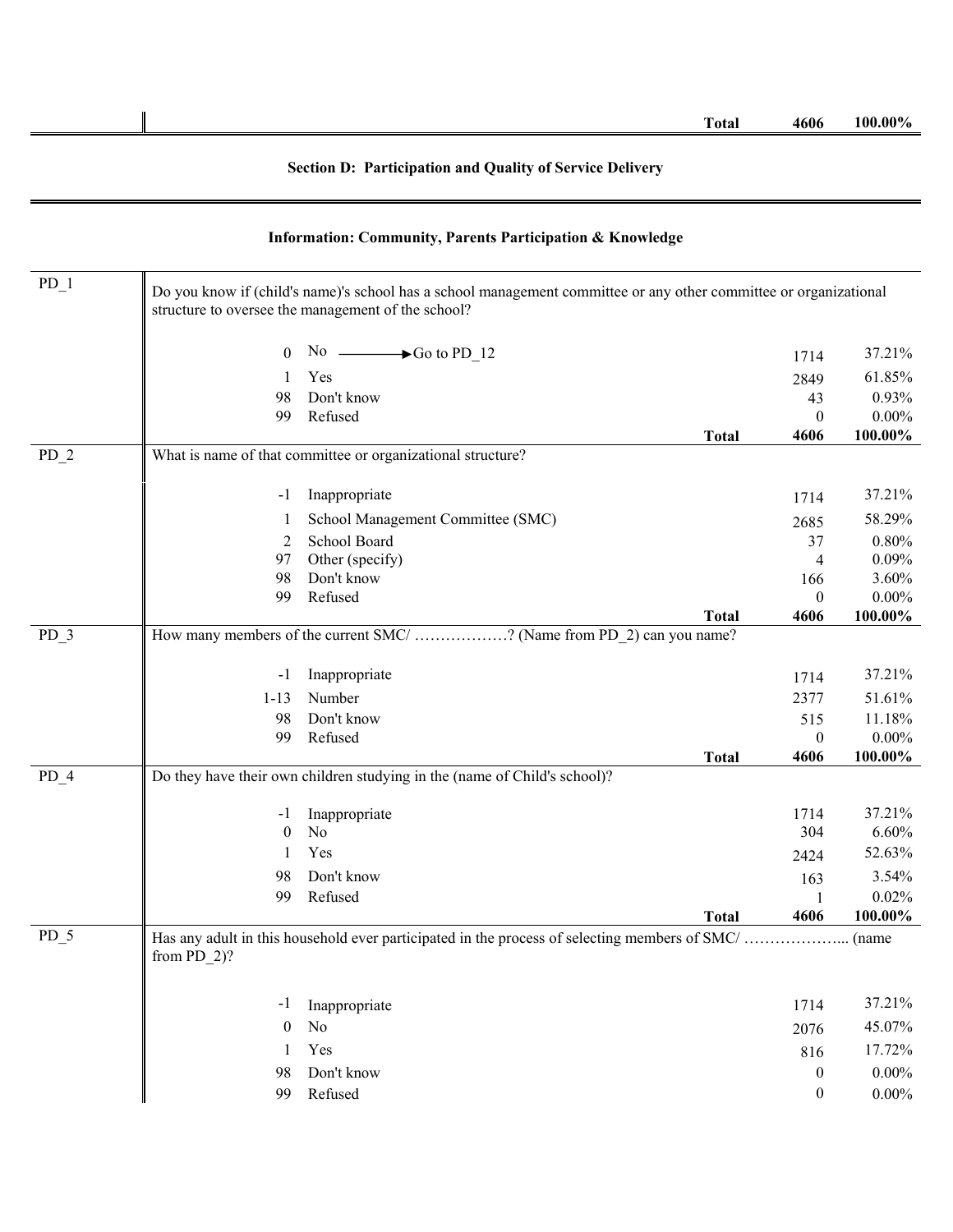|          | <b>Total</b><br>4606<br>100.00%                                                             |
|----------|---------------------------------------------------------------------------------------------|
| $PD_6$   | Is any adult in this household currently a member of that SMC/? (name from PD_2)?           |
|          | Removed from public dataset                                                                 |
|          |                                                                                             |
|          |                                                                                             |
| $PD_7$   |                                                                                             |
|          | months, how many times did they attend?                                                     |
|          | Removed from public dataset                                                                 |
|          |                                                                                             |
| $PD_8$   | Were you informed about the role and function of SMC/? (name from PD_2) of a school?        |
|          |                                                                                             |
|          | Removed from public dataset                                                                 |
|          |                                                                                             |
| PD 9     | What roles and functions does the SMC / ? (Name from PD_2) play at school?                  |
|          |                                                                                             |
|          | (Multiple answers is possible but do not lead the answer)                                   |
| $PD_9_1$ | Overall management of school<br>Removed from public dataset                                 |
|          |                                                                                             |
|          |                                                                                             |
| $PD_9_2$ | Hiring and firing of school teachers and other support staff<br>Removed from public dataset |
|          |                                                                                             |
| PD 9 3   | Monitor school finances                                                                     |
|          | Removed from public dataset                                                                 |
|          |                                                                                             |
| $PD_9_4$ | Improve quality of school                                                                   |
|          | Removed from public dataset                                                                 |
|          |                                                                                             |
|          | Mobilize resources for school                                                               |
| $PD_9_5$ | Removed from public dataset                                                                 |
|          |                                                                                             |
|          |                                                                                             |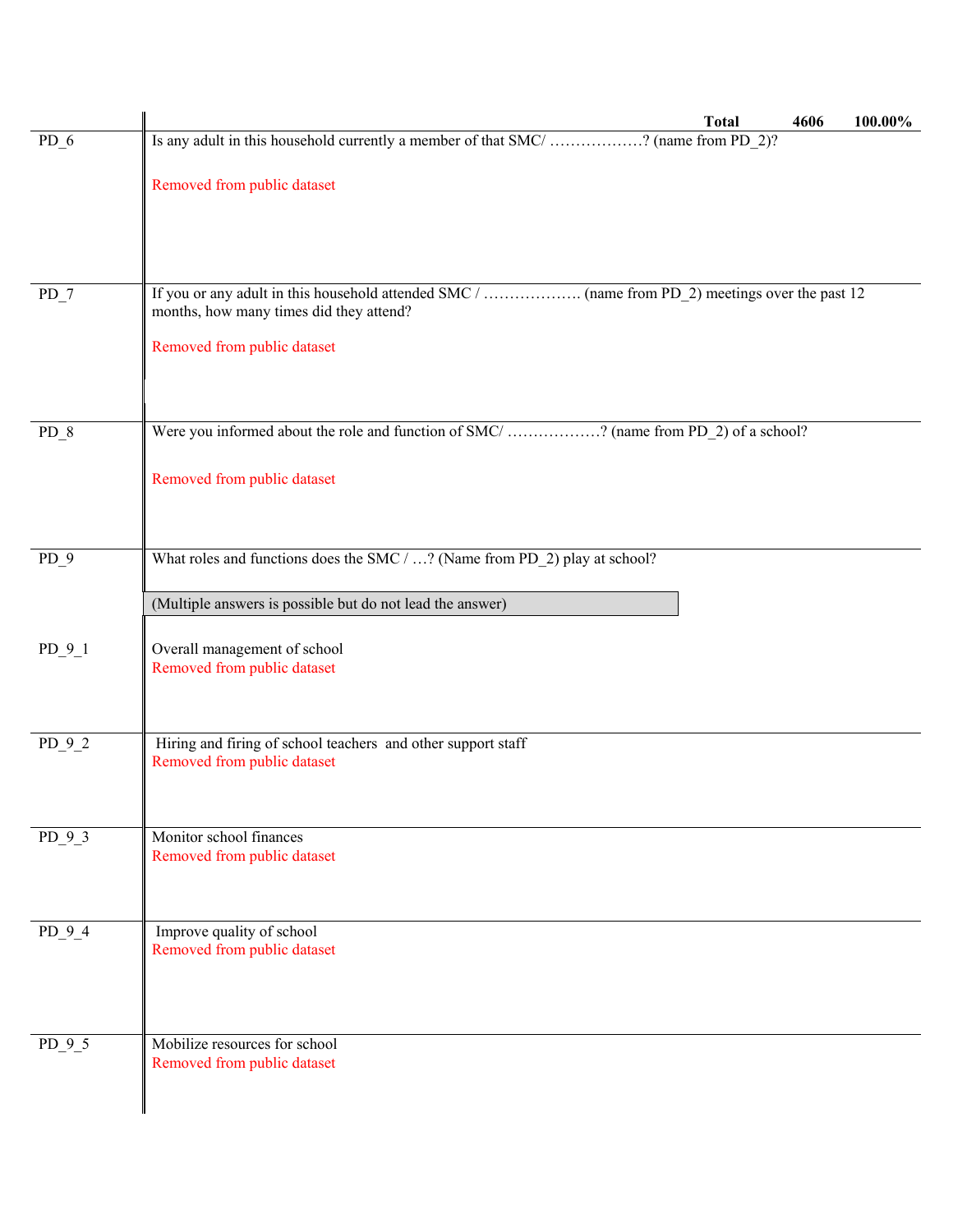| $PD_9_6$  | Monitor construction work in the school<br>Removed from public dataset                                                                                            |                  |          |
|-----------|-------------------------------------------------------------------------------------------------------------------------------------------------------------------|------------------|----------|
| $PD_997$  | Others<br>Removed from public dataset                                                                                                                             |                  |          |
| PD_9_97_1 | Specify<br>Removed from public dataset                                                                                                                            |                  |          |
| PD_9_98   | Don't know<br>Removed from public dataset                                                                                                                         |                  |          |
| PD 9 99   | Refused<br>Removed from public dataset                                                                                                                            |                  |          |
| $PD_10$   | Has any adult in this household ever met an SMC/  (name from PD_2) member on your own initiative to discuss<br>performance of your school?                        |                  |          |
|           | Inappropriate<br>-1                                                                                                                                               | 1714             | 37.21%   |
|           | No<br>$\overline{0}$                                                                                                                                              | 1869             | 40.58%   |
|           | Yes<br>1                                                                                                                                                          | 1023             | 22.21%   |
|           | Don't know<br>98                                                                                                                                                  | $\boldsymbol{0}$ | $0.00\%$ |
|           | 99<br>Refused                                                                                                                                                     | $\Omega$         | $0.00\%$ |
|           | <b>Total</b>                                                                                                                                                      | 4606             | 100.00%  |
| $PD_11$   | Has any SMC/  (Name from PD 2) member met an adult in this household on his/her own initiative to get<br>some kind of feedback/ suggestion regarding your school. |                  |          |
|           | Inappropriate<br>-1                                                                                                                                               | 1714             | 37.21%   |
|           | No<br>$\theta$                                                                                                                                                    | 2332             | 50.63%   |
|           | Yes<br>1                                                                                                                                                          | 560              | 12.16%   |
|           | Don't know<br>98                                                                                                                                                  | $\boldsymbol{0}$ | $0.00\%$ |
|           | Refused<br>99                                                                                                                                                     | $\boldsymbol{0}$ | $0.00\%$ |
|           | <b>Total</b><br>During this school year, has your family received any of the following:                                                                           | 4606             | 100.00%  |
| $PD_12$   | Mark all that apply.                                                                                                                                              |                  |          |
| $PD_12_1$ | Notes or emails specifically about this child from his/her teachers or school administrators                                                                      |                  |          |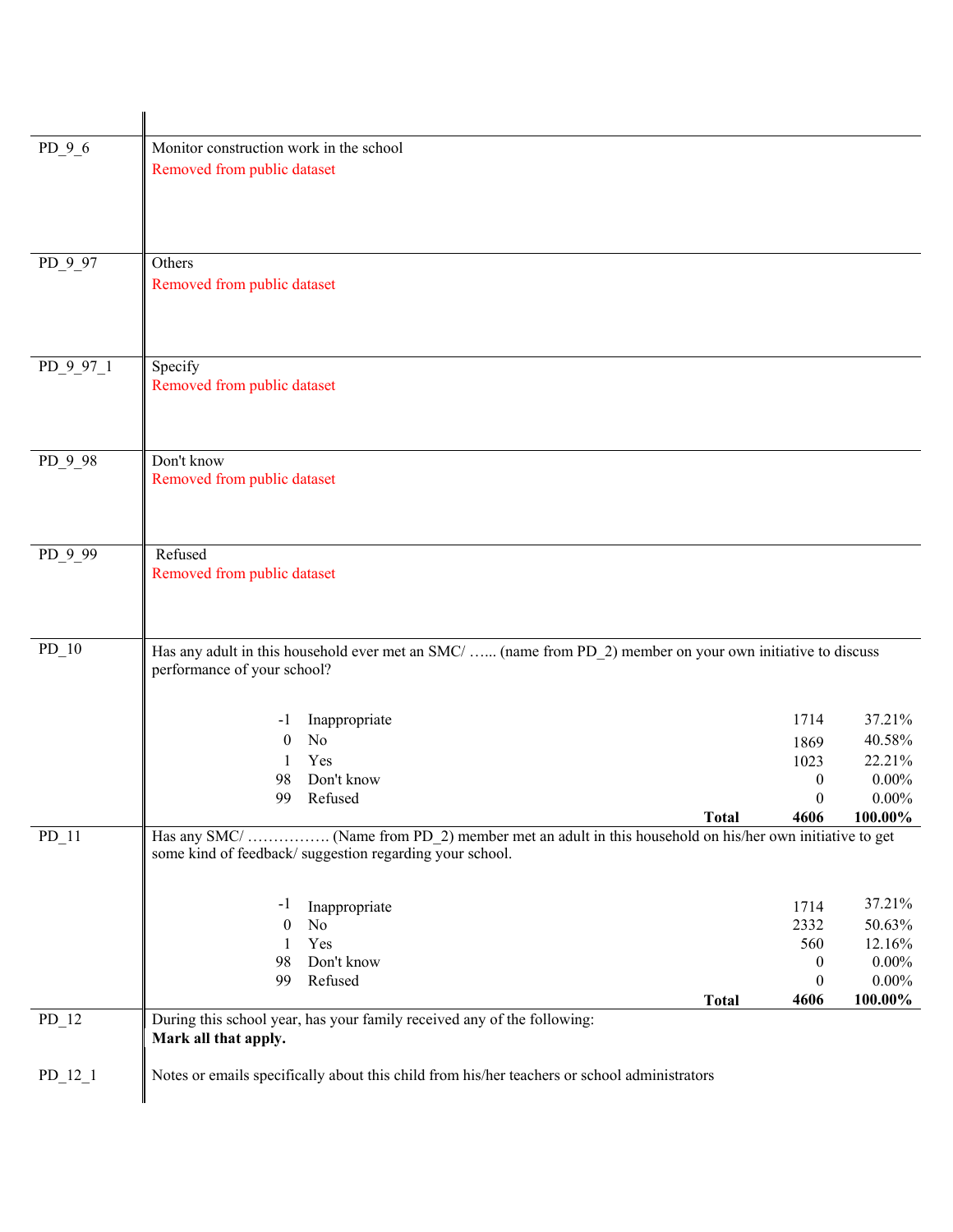|            | 0                          | No                                                                                                                     |              | 3949                     | 85.74%                 |
|------------|----------------------------|------------------------------------------------------------------------------------------------------------------------|--------------|--------------------------|------------------------|
|            | 1                          | Yes                                                                                                                    |              | 657                      | 14.26%                 |
| $PD_12_2$  |                            | Newsletters, memos, emails, or notices addressed to all parents                                                        | <b>Total</b> | 4606                     | $100.00\%$             |
|            |                            |                                                                                                                        |              |                          |                        |
|            | $\boldsymbol{0}$           | No                                                                                                                     |              | 1056                     | 22.93%                 |
|            | $\mathbf{1}$               | Yes                                                                                                                    |              | 3550                     | 77.07%                 |
| $PD_12_3$  |                            | Phone calls, handwritten notes, or emails specifically about this child from his/her teachers or school administrators | <b>Total</b> | 4606                     | $100.00\%$             |
|            |                            |                                                                                                                        |              |                          |                        |
|            |                            |                                                                                                                        |              |                          |                        |
|            | $\boldsymbol{0}$           | No                                                                                                                     |              | 1348                     | 29.27%                 |
|            | 1                          | Yes                                                                                                                    |              | 3258                     | 70.73%                 |
| $PD_12_4$  | Have not received anything |                                                                                                                        | <b>Total</b> | 4606                     | $100.00\%$             |
|            |                            |                                                                                                                        |              |                          |                        |
|            | $\boldsymbol{0}$           | No                                                                                                                     |              | 4392                     | 95.35%                 |
|            | $\mathbf{1}$               | Yes                                                                                                                    |              | 214                      | 4.65%                  |
|            |                            |                                                                                                                        | <b>Total</b> | 4606                     | $100.00\%$             |
| PD_12_97   | Others                     |                                                                                                                        |              |                          |                        |
|            |                            |                                                                                                                        |              |                          |                        |
|            | $\theta$                   | No                                                                                                                     |              | 4606                     | 100.00%                |
|            | 1                          | Yes                                                                                                                    | <b>Total</b> | $\boldsymbol{0}$<br>4606 | $0.00\%$<br>$100.00\%$ |
| PD_12_97_1 | Specify                    |                                                                                                                        |              |                          |                        |
|            |                            |                                                                                                                        |              |                          |                        |
|            | $-1$                       | Inappropriate                                                                                                          |              | 4606                     | 100.00%                |
|            | Don't know                 |                                                                                                                        | <b>Total</b> | 4606                     | 100.00%                |
| PD_12_98   |                            |                                                                                                                        |              |                          |                        |
|            | 0                          | No                                                                                                                     |              |                          | 99.96%                 |
|            | $\mathbf{1}$               | Yes                                                                                                                    |              | 4604<br>2                | 0.04%                  |
|            |                            |                                                                                                                        | <b>Total</b> | 4606                     | $100.00\%$             |
| PD_12_99   | Refused                    |                                                                                                                        |              |                          |                        |
|            |                            |                                                                                                                        |              |                          |                        |
|            | 0<br>1                     | $\rm No$<br>Yes                                                                                                        |              | 4606<br>$\boldsymbol{0}$ | $100.00\%$<br>$0.00\%$ |
|            |                            |                                                                                                                        | <b>Total</b> | 4606                     | 100.00%                |
| $PD_12_a$  |                            | How many of your child's teachers can you name?                                                                        |              |                          |                        |
|            |                            |                                                                                                                        |              |                          |                        |
|            | $1 - 18$<br>98             | Number<br>Don't know                                                                                                   |              | 4261<br>345              | 92.51%<br>7.49%        |
|            | 99                         | Refused                                                                                                                |              | $\overline{0}$           | $0.00\%$               |
|            |                            |                                                                                                                        | <b>Total</b> | 4606                     | 100.00%                |
| $PD_12_b$  |                            | What is the name of the head teacher of (child's name)'s school?                                                       |              |                          |                        |
|            |                            |                                                                                                                        |              |                          |                        |
|            | 1<br>98                    | Teacher Name<br>Don't know                                                                                             |              | 4166                     | 90.45%<br>9.49%        |
|            |                            | Refused                                                                                                                |              | 437                      | 0.07%                  |
|            | 99                         |                                                                                                                        |              | 3                        |                        |
|            |                            |                                                                                                                        | <b>Total</b> | 4606                     | 100.00%                |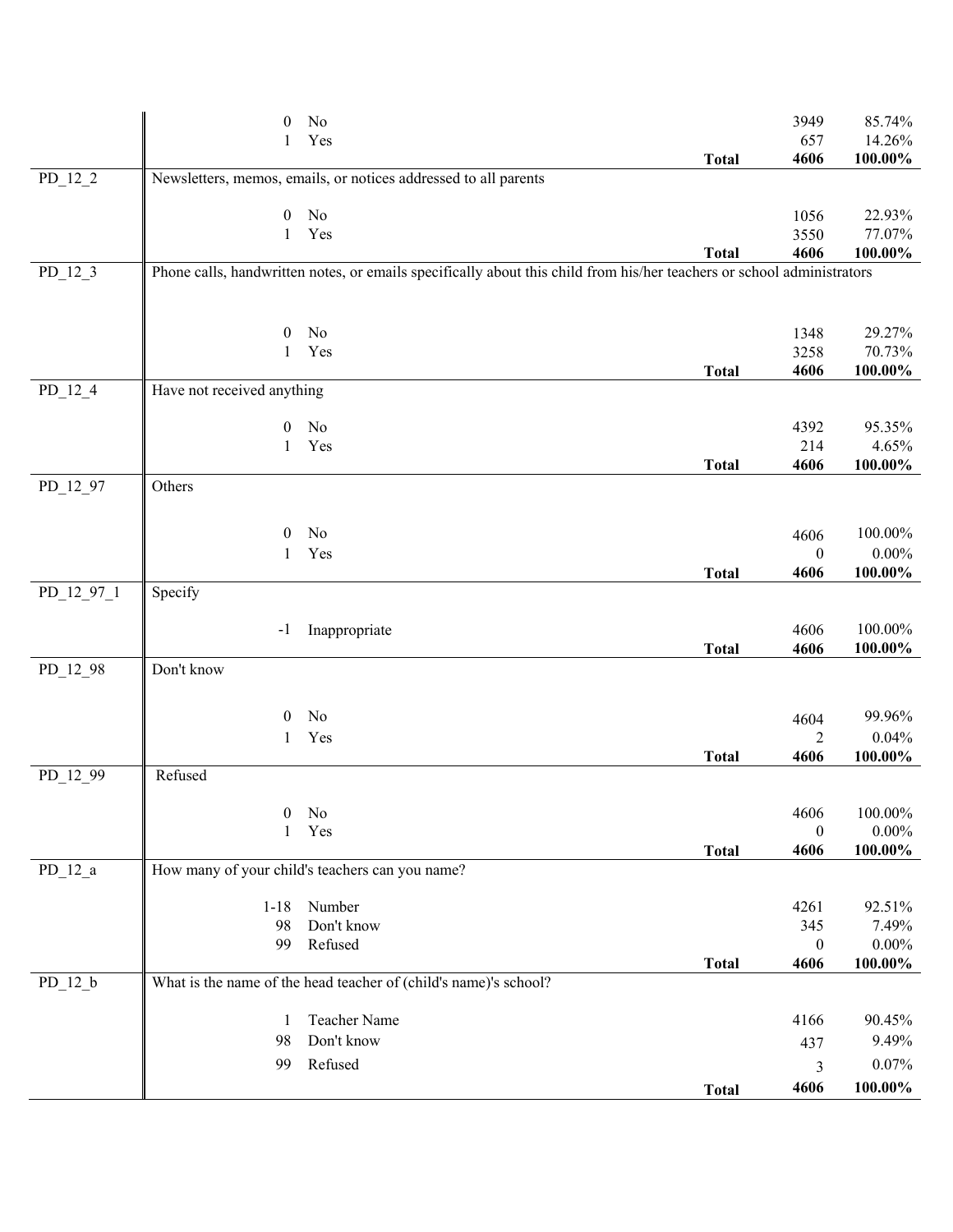|         | In the past 12 months, have you or another adult of your household visited, met with, or had a conference with any of<br>(Child's name )'s teachers? If yes, how many times? |                                                                                                                                                                               |                  |                                         |  |  |
|---------|------------------------------------------------------------------------------------------------------------------------------------------------------------------------------|-------------------------------------------------------------------------------------------------------------------------------------------------------------------------------|------------------|-----------------------------------------|--|--|
|         | $1-60$                                                                                                                                                                       | Times                                                                                                                                                                         | 3916             | 85.02%                                  |  |  |
|         | $\boldsymbol{0}$                                                                                                                                                             | Never                                                                                                                                                                         | 688              | 14.94%                                  |  |  |
|         | 98                                                                                                                                                                           | Don't know                                                                                                                                                                    | $\boldsymbol{0}$ | $0.00\%$                                |  |  |
|         | 99                                                                                                                                                                           | Refused                                                                                                                                                                       | $\overline{2}$   | 0.04%                                   |  |  |
|         |                                                                                                                                                                              | <b>Total</b>                                                                                                                                                                  | 4606             | 100.00%                                 |  |  |
| $PD_14$ |                                                                                                                                                                              | In the past 12 months, have you or another adult of your household served as a volunteer in (child's name)'s classroom<br>or elsewhere in the school? If yes, how many times? |                  |                                         |  |  |
|         | $1 - 24$                                                                                                                                                                     | Times                                                                                                                                                                         | 274              | 5.95%                                   |  |  |
|         | 0                                                                                                                                                                            | Never                                                                                                                                                                         | 4321             | 93.81%                                  |  |  |
|         | 98                                                                                                                                                                           | Don't know                                                                                                                                                                    | 11               | 0.24%                                   |  |  |
|         | 99                                                                                                                                                                           | Refused                                                                                                                                                                       | $\boldsymbol{0}$ | $0.00\%$                                |  |  |
|         |                                                                                                                                                                              | <b>Total</b>                                                                                                                                                                  | 4606             | 100.00%                                 |  |  |
|         | how many times?                                                                                                                                                              |                                                                                                                                                                               |                  |                                         |  |  |
|         | $1-60$                                                                                                                                                                       | Times                                                                                                                                                                         | 2077             | 45.09%                                  |  |  |
|         | $\bf{0}$                                                                                                                                                                     | Never                                                                                                                                                                         | 2519             | 54.69%                                  |  |  |
|         | 98                                                                                                                                                                           | Don't know                                                                                                                                                                    | 10               | 0.22%                                   |  |  |
|         | 99                                                                                                                                                                           | Refused                                                                                                                                                                       | $\theta$         | $0.00\%$                                |  |  |
|         | many times?                                                                                                                                                                  | <b>Total</b><br>In the past 12 months, have you or another adult of your household participated in fundraising for the school? If yes, how                                    | 4606             | 100.00%                                 |  |  |
|         | $1 - 15$                                                                                                                                                                     | Times                                                                                                                                                                         | 283              |                                         |  |  |
|         | 0                                                                                                                                                                            | Never                                                                                                                                                                         | 4323             | 6.14%<br>93.86%                         |  |  |
|         | 98                                                                                                                                                                           | Don't know                                                                                                                                                                    | $\boldsymbol{0}$ | $0.00\%$                                |  |  |
|         | 99                                                                                                                                                                           | Refused                                                                                                                                                                       | $\boldsymbol{0}$ |                                         |  |  |
| $PD_16$ |                                                                                                                                                                              | <b>Total</b>                                                                                                                                                                  | 4606             | $0.00\%$<br>100.00%                     |  |  |
| $PD_17$ |                                                                                                                                                                              | In the past 12 months, have you or another adult of your household helped the school or teachers make educational<br>program or curricular decisions? If yes, how many times? |                  |                                         |  |  |
|         | $1 - 24$                                                                                                                                                                     | Times                                                                                                                                                                         | 193              |                                         |  |  |
|         | $\overline{0}$                                                                                                                                                               | Never                                                                                                                                                                         | 4413             |                                         |  |  |
|         | 98                                                                                                                                                                           | Don't know                                                                                                                                                                    | $\boldsymbol{0}$ |                                         |  |  |
|         | 99                                                                                                                                                                           | Refused                                                                                                                                                                       | $\boldsymbol{0}$ | 4.19%<br>95.81%<br>$0.00\%$<br>$0.00\%$ |  |  |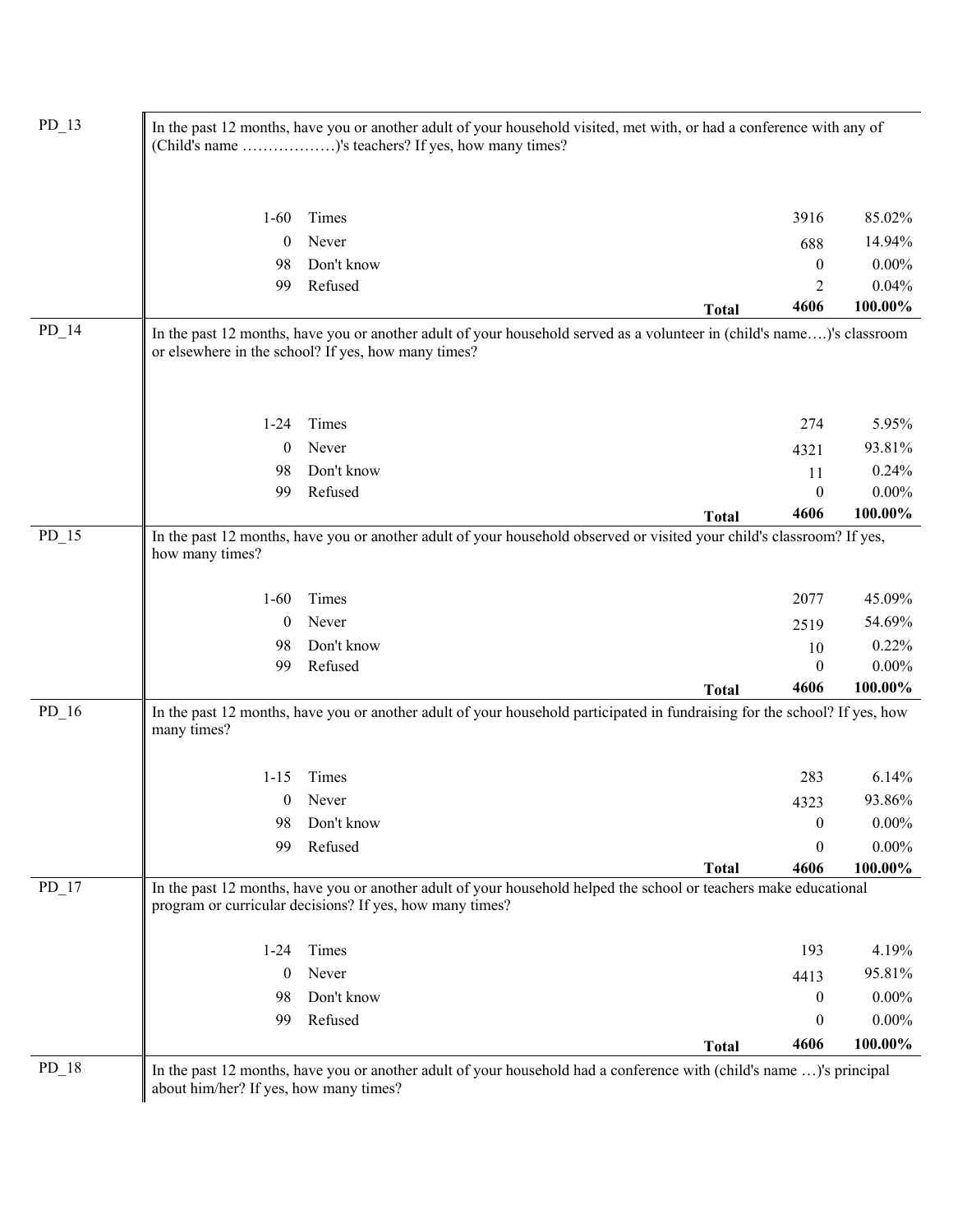|         | $1-90$         | Times                                                                                                                    | 3212                                 | 69.74%                 |
|---------|----------------|--------------------------------------------------------------------------------------------------------------------------|--------------------------------------|------------------------|
|         | $\theta$       | Never                                                                                                                    | 1394                                 | 30.26%                 |
|         | 98             | Don't know                                                                                                               | $\boldsymbol{0}$                     | $0.00\%$               |
|         | 99             | Refused                                                                                                                  | $\theta$                             | $0.00\%$               |
|         |                |                                                                                                                          | 4606<br><b>Total</b>                 | 100.00%                |
| $PD_19$ |                | In the past 12 months, have you or another adult of your household had an informal conversation with (Child's name       |                                      |                        |
|         |                | )'s teacher? If yes, how many times?                                                                                     |                                      |                        |
|         |                |                                                                                                                          |                                      |                        |
|         |                |                                                                                                                          |                                      |                        |
|         | $\mathbf{0}$   | Never                                                                                                                    | 2411                                 | 52.34%                 |
|         | $1 - 60$       | Times                                                                                                                    | 2192                                 | 47.59%                 |
|         | 98<br>99       | Don't know<br>Refused                                                                                                    | $\boldsymbol{0}$<br>3                | $0.00\%$<br>0.07%      |
|         |                |                                                                                                                          | 4606<br><b>Total</b>                 | 100.00%                |
| $PD_20$ |                | In the past 12 months, have you or another adult of your household attended a school event in which (child's name )      |                                      |                        |
|         |                | participated such as a play, sporting event, or concert?                                                                 |                                      |                        |
|         |                |                                                                                                                          |                                      |                        |
|         | $\overline{0}$ | Never                                                                                                                    | 2568                                 | 55.75%                 |
|         | $1 - 52$       | Times                                                                                                                    | 2036                                 | 44.20%                 |
|         | 98             | Don't know                                                                                                               | $\overline{2}$                       | 0.04%                  |
|         | 99             | Refused                                                                                                                  | $\boldsymbol{0}$                     | $0.00\%$               |
|         |                |                                                                                                                          |                                      |                        |
|         |                |                                                                                                                          | 4606<br><b>Total</b>                 | 100.00%                |
| $PD_21$ |                | For the following statements, please tell me if you strongly agree, agree, are neutral, or disagree or strongly disagree |                                      |                        |
|         |                |                                                                                                                          |                                      |                        |
|         |                | This school regularly keeps me informed about how (child's name ) is performing academically.                            |                                      |                        |
|         |                |                                                                                                                          |                                      |                        |
|         | 1              | <b>Strongly Agree</b>                                                                                                    | 518                                  | 11.25%                 |
|         | 2              | Agree                                                                                                                    | 3196                                 | 69.39%                 |
|         | 3              | Neutral                                                                                                                  | 129                                  | 2.80%                  |
|         | 4              | Disagree                                                                                                                 | 703                                  | 15.26%                 |
|         | 5              | <b>Strong Disagree</b>                                                                                                   | 60                                   | 1.30%                  |
|         | 98<br>99       | Don't know<br>Refused                                                                                                    | $\boldsymbol{0}$<br>$\boldsymbol{0}$ | $0.00\%$               |
|         |                |                                                                                                                          | <b>Total</b><br>4606                 | $0.00\%$<br>$100.00\%$ |
| $PD_22$ |                | If a class is too difficult or too easy for (child's name ), I can work with teachers or administrators at the school    |                                      |                        |
|         |                | to adapt the curriculum to better fit (child's name ) abilities.                                                         |                                      |                        |
|         |                |                                                                                                                          |                                      |                        |
|         | -1             | <b>Strongly Agree</b>                                                                                                    | 147                                  | 3.19%                  |
|         | 2              | Agree                                                                                                                    | 2439                                 | 52.95%                 |
|         | 3              | Neutral                                                                                                                  | 176                                  | 3.82%                  |
|         | 4              | Disagree                                                                                                                 | 1755                                 | 38.10%                 |
|         | 5              | <b>Strong Disagree</b>                                                                                                   | 88                                   | 1.91%                  |
|         | 98<br>99       | Don't know<br>Refused                                                                                                    | $\mathbf{1}$<br>$\boldsymbol{0}$     | 0.02%<br>$0.00\%$      |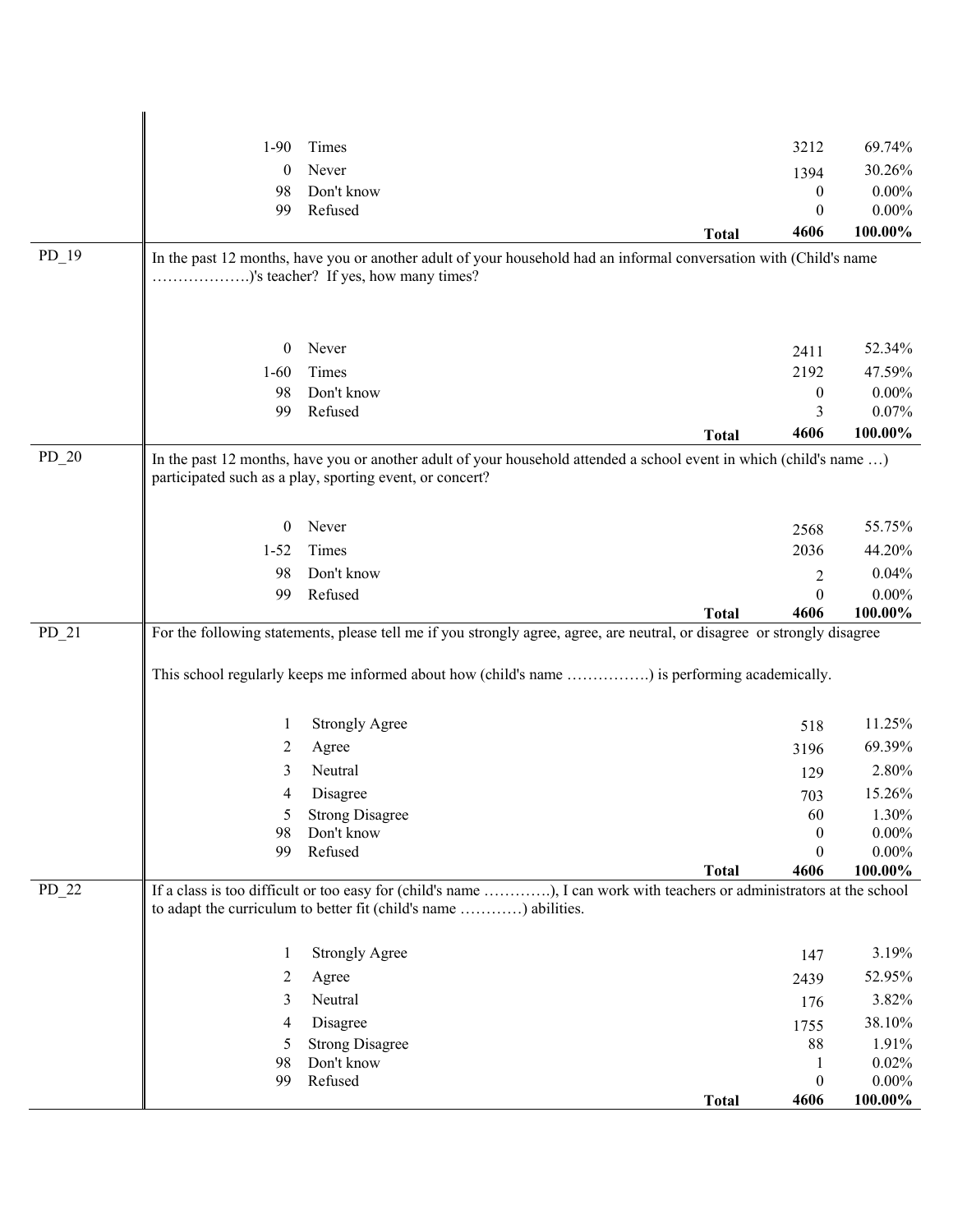| $PD_23$ |                                           | If I am unhappy about (child's name ) experience in school, I know what I can do to make it better.                |              |                  |                  |
|---------|-------------------------------------------|--------------------------------------------------------------------------------------------------------------------|--------------|------------------|------------------|
|         | 1                                         | <b>Strongly Agree</b>                                                                                              |              | 320              | 6.95%            |
|         | 2                                         | Agree                                                                                                              |              | 3734             | 81.07%           |
|         | 3                                         | Neutral                                                                                                            |              |                  | 3.37%            |
|         | 4                                         | Disagree                                                                                                           |              | 155              | 8.25%            |
|         | 5                                         | <b>Strong Disagree</b>                                                                                             |              | 380<br>17        | 0.37%            |
|         | 98                                        | Don't know                                                                                                         |              | $\boldsymbol{0}$ | $0.00\%$         |
|         | 99                                        | Refused                                                                                                            |              | $\boldsymbol{0}$ | $0.00\%$         |
|         |                                           |                                                                                                                    | <b>Total</b> | 4606             | 100.00%          |
| $PD_24$ |                                           | If I am unhappy about my child's experience in school, I have no power to make it better.                          |              |                  |                  |
|         | 1                                         | <b>Strongly Agree</b>                                                                                              |              | 45               | 0.98%            |
|         | 2                                         | Agree                                                                                                              |              | 1320             | 28.66%           |
|         | 3                                         | Neutral                                                                                                            |              | 188              | 4.08%            |
|         | 4                                         | Disagree                                                                                                           |              | 2891             | 62.77%           |
|         | 5                                         | <b>Strong Disagree</b>                                                                                             |              | 161              | 3.50%            |
|         | 98                                        | Don't know                                                                                                         |              | $\boldsymbol{0}$ | $0.00\%$         |
|         | 99                                        | Refused                                                                                                            | <b>Total</b> | 1<br>4606        | 0.02%<br>100.00% |
| $PD_25$ |                                           | If I am unhappy about (child's name)'s experience in school, I have to know a friend or family member who works in |              |                  |                  |
|         | the school to make a change for my child. |                                                                                                                    |              |                  |                  |
|         | 1                                         | <b>Strongly Agree</b>                                                                                              |              | 145              | 3.15%            |
|         | 2                                         | Agree                                                                                                              |              | 2051             | 44.53%           |
|         | 3                                         | Neutral                                                                                                            |              | 74               | 1.61%            |
|         | 4                                         | Disagree                                                                                                           |              | 2171             | 47.13%           |
|         | 5                                         | <b>Strong Disagree</b>                                                                                             |              | 165              | 3.58%            |
|         | 98                                        | Don't know                                                                                                         |              | 0                | $0.00\%$         |
|         | 99                                        | Refused                                                                                                            |              | 0                | $0.00\%$         |
| $PD_26$ |                                           | If I am unhappy about (child's name )'s experience in school, I have to offer money, gifts, or favors to someone   | <b>Total</b> | 4606             | 100.00%          |
|         |                                           | who works in the school to make a change for (child's name ).                                                      |              |                  |                  |
|         | 1                                         | <b>Strongly Agree</b>                                                                                              |              | 10               | 0.22%            |
|         | 2                                         | Agree                                                                                                              |              | 140              | 3.04%            |
|         | 3                                         | Neutral                                                                                                            |              | 9                | 0.20%            |
|         | 4                                         | Disagree                                                                                                           |              | 3622             | 78.64%           |
|         | 5                                         | <b>Strong Disagree</b>                                                                                             |              | 825              | 17.91%           |
|         | 98                                        | Don't know                                                                                                         |              | $\boldsymbol{0}$ | $0.00\%$         |
|         | 99                                        | Refused                                                                                                            |              | $\boldsymbol{0}$ | $0.00\%$         |
|         |                                           |                                                                                                                    | <b>Total</b> | 4606             | 100.00%          |
| $PD_27$ |                                           | I work with local political party members on issues that affect (child's name )'s school or education.             |              |                  |                  |
|         | 1                                         | <b>Strongly Agree</b>                                                                                              |              | 12               | 0.26%            |
|         | 2                                         | Agree                                                                                                              |              | 477              | 10.36%           |
|         | 3                                         | Neutral                                                                                                            |              | 70               | 1.52%            |
|         | 4                                         | Disagree                                                                                                           |              | 3548             | 77.03%           |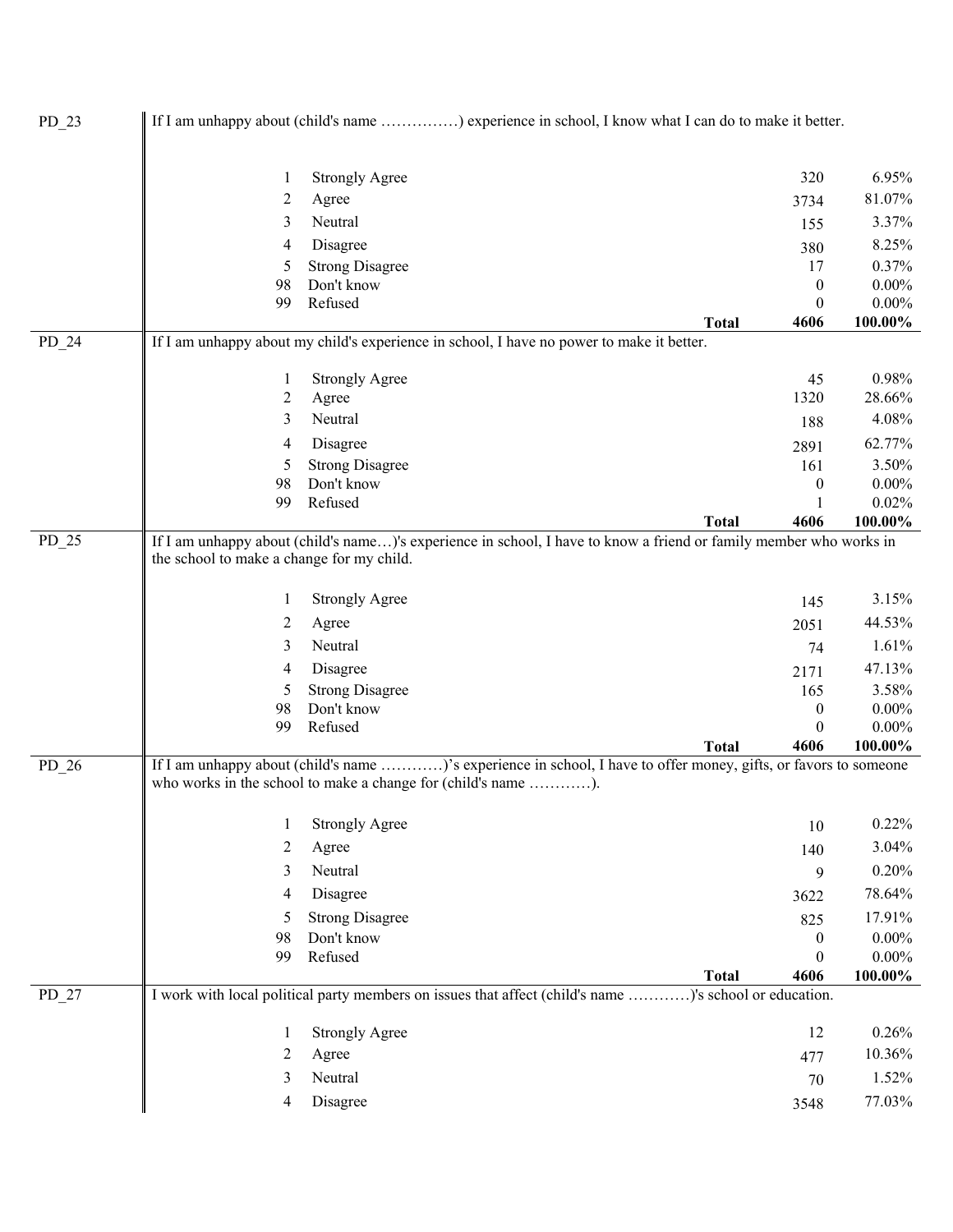|         | 5                                          | <b>Strong Disagree</b>                                                                                                                                                                                                                                   |              | 499      | 10.83%   |
|---------|--------------------------------------------|----------------------------------------------------------------------------------------------------------------------------------------------------------------------------------------------------------------------------------------------------------|--------------|----------|----------|
|         | 98                                         | Don't know                                                                                                                                                                                                                                               |              | $\theta$ | $0.00\%$ |
|         | 99                                         | Refused                                                                                                                                                                                                                                                  |              | $\theta$ | $0.00\%$ |
|         |                                            |                                                                                                                                                                                                                                                          | <b>Total</b> | 4606     | 100.00%  |
| $PD_28$ |                                            | Political parties or party members have more influence to change something about my child's school/education than I do.                                                                                                                                  |              |          |          |
|         |                                            |                                                                                                                                                                                                                                                          |              |          |          |
|         |                                            | <b>Strongly Agree</b>                                                                                                                                                                                                                                    |              | 28       | 0.61%    |
|         | 2                                          | Agree                                                                                                                                                                                                                                                    |              | 1090     | 23.66%   |
|         | 3                                          | Neutral                                                                                                                                                                                                                                                  |              | 157      | 3.41%    |
|         | 4                                          | Disagree                                                                                                                                                                                                                                                 |              | 2881     | 62.55%   |
|         | 5                                          | <b>Strong Disagree</b>                                                                                                                                                                                                                                   |              | 447      | 9.70%    |
|         | 98                                         | Don't know                                                                                                                                                                                                                                               |              | 3        | $0.07\%$ |
|         | 99                                         | Refused                                                                                                                                                                                                                                                  |              | $\theta$ | $0.00\%$ |
|         |                                            |                                                                                                                                                                                                                                                          | <b>Total</b> | 4606     | 100.00%  |
| $PD_29$ | don't know?<br>Removed from public dataset | In the last 12 months, how often, if ever, did you have to pay a bribe, give a gift, or do a favor for a teacher or school<br>official in order to get the services you needed from them? Would you say never, once or twice, a few times, often, or you |              |          |          |

## **Delegation: Recruitment, Work rule, Training**

| $PD_30$  | Do you know how members were selected to the SMC/ ? (Name from PD 2)? If yes, how? |                                       |          |          |  |
|----------|------------------------------------------------------------------------------------|---------------------------------------|----------|----------|--|
|          | Recoded in public dataset                                                          |                                       |          |          |  |
|          | 5                                                                                  | With consensus, unanimously           | 2761     | 59.94%   |  |
|          | 97                                                                                 | Other                                 | 263      | 5.71%    |  |
|          | 98                                                                                 | Don't know                            | 1582     | 34.35%   |  |
|          | 99                                                                                 | Refused                               | $\theta$ | $0.00\%$ |  |
|          |                                                                                    | <b>Total</b>                          | 4606     | 100.00%  |  |
| PD_31    |                                                                                    |                                       |          |          |  |
|          |                                                                                    |                                       |          |          |  |
|          | Recoded in public dataset                                                          |                                       |          |          |  |
|          |                                                                                    | Through general consensus of guardian | 2872     | 62.35%   |  |
|          | 97                                                                                 | Other (Specify)                       | 249      | 5.41%    |  |
|          | 98                                                                                 | Don't know                            | 1481     | 32.15%   |  |
|          | 99                                                                                 | Refused                               | 4        | 0.09%    |  |
|          |                                                                                    | <b>Total</b>                          | 4606     | 100.00%  |  |
| PD_31_97 | Other (Specify)                                                                    |                                       |          |          |  |
|          | Removed from public dataset                                                        |                                       |          |          |  |
|          |                                                                                    |                                       |          |          |  |
|          |                                                                                    |                                       |          |          |  |
|          |                                                                                    |                                       |          |          |  |
| $PD_32$  |                                                                                    |                                       |          |          |  |
|          |                                                                                    | Too much                              | 167      | 3.63%    |  |
|          | 2                                                                                  | Quite a bit                           | 1256     | 27.27%   |  |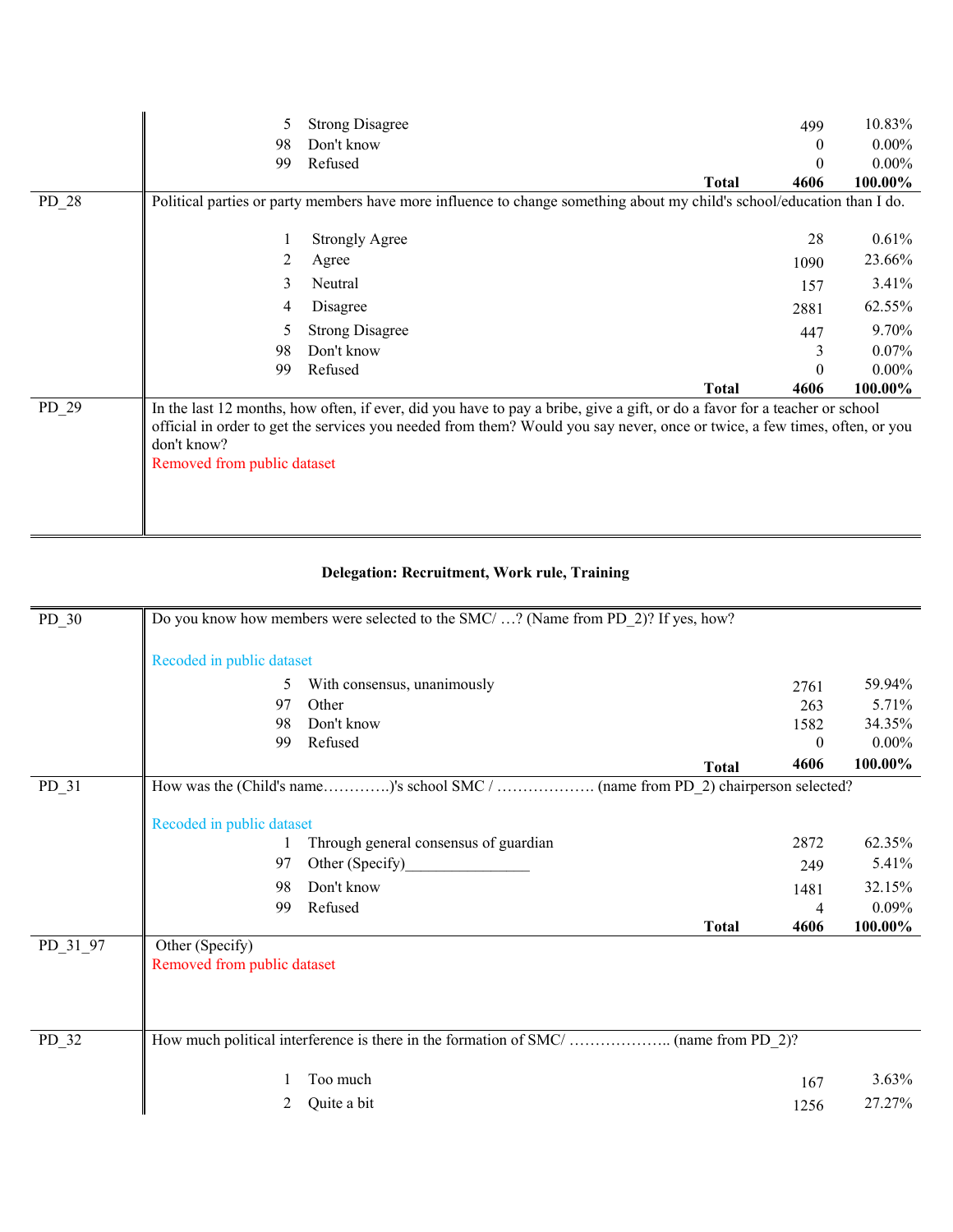|          | 3                                          | Not much                                                                                                              |              | 2410             | 52.32%   |
|----------|--------------------------------------------|-----------------------------------------------------------------------------------------------------------------------|--------------|------------------|----------|
|          | 98                                         | Don't know                                                                                                            |              | 773              | 16.78%   |
|          | 99                                         | Refused                                                                                                               |              | 0                | $0.00\%$ |
|          |                                            |                                                                                                                       | <b>Total</b> | 4606             | 100.00%  |
| $PD_33$  | How are teachers recruited in this school? |                                                                                                                       |              |                  |          |
|          | Recoded in public dataset                  |                                                                                                                       |              |                  |          |
|          | 1                                          | Through selection by SMC / (name from PD_2)                                                                           |              | 1365             | 29.64%   |
|          | 2                                          | Directly appointed by government                                                                                      |              | 247              | 5.36%    |
|          | 4                                          | Direct nomination by Head Teacher                                                                                     |              | 505              | 10.96%   |
|          | 5                                          | With consensus                                                                                                        |              | 657              | 14.26%   |
|          | 6                                          | Selected by the Teacher's Service Commission                                                                          |              | 701              | 15.22%   |
|          | 97                                         | Others (Specify)                                                                                                      |              | 265              | 5.75%    |
|          | 98                                         | Don't know                                                                                                            |              | 866              | 18.80%   |
|          | 99                                         | Refused                                                                                                               |              | $\bf{0}$         | $0.00\%$ |
|          |                                            |                                                                                                                       | <b>Total</b> | 4606             | 100.00%  |
| PD_33_97 | Specify                                    |                                                                                                                       |              |                  |          |
|          | Removed from public dataset                |                                                                                                                       |              |                  |          |
|          |                                            |                                                                                                                       |              |                  |          |
|          |                                            |                                                                                                                       |              |                  |          |
|          |                                            |                                                                                                                       |              |                  |          |
| PD_34    |                                            | How much political inference is there in the recruitment of teachers at your child's school?                          |              |                  |          |
|          |                                            |                                                                                                                       |              |                  |          |
|          | 1                                          | Too much                                                                                                              |              | 143              | 3.10%    |
|          | 2                                          | Quite a bit                                                                                                           |              | 1203             | 26.12%   |
|          | 3                                          | Not much                                                                                                              |              | 2623             | 56.95%   |
|          | 98                                         | Don't know                                                                                                            |              | 637              | 13.83%   |
|          | 99                                         | Refused                                                                                                               |              | $\mathbf{0}$     | $0.00\%$ |
|          |                                            |                                                                                                                       | <b>Total</b> | 4606             | 100.00%  |
| PD_35    |                                            | For the following statements, please tell me if you strongly agree, agree are neutral, disagree or strongly disagree. |              |                  |          |
|          |                                            |                                                                                                                       |              |                  |          |
|          |                                            | (Child's name ) school has enough teachers.                                                                           |              |                  |          |
|          |                                            |                                                                                                                       |              |                  |          |
|          |                                            | <b>Strongly Agree</b>                                                                                                 |              | 540              | 11.72%   |
|          | 2                                          | Agree                                                                                                                 |              | 3931             | 85.35%   |
|          | 3                                          | Neutral                                                                                                               |              | 39               | 0.85%    |
|          | 4                                          | Disagree                                                                                                              |              | 81               | 1.76%    |
|          | 5                                          | <b>Strong Disagree</b>                                                                                                |              | 10               | 0.22%    |
|          | 98                                         | Don't know                                                                                                            |              | 5                | 0.11%    |
|          | 99                                         | Refused                                                                                                               |              | $\boldsymbol{0}$ | $0.00\%$ |
|          |                                            |                                                                                                                       | <b>Total</b> | 4606             | 100.00%  |
|          |                                            | When (Child's name )'s school hires new teachers, I have a say in which teachers they hire.                           |              |                  |          |
| PD_36    |                                            |                                                                                                                       |              |                  |          |
|          |                                            |                                                                                                                       |              |                  |          |
|          | 1                                          | <b>Strongly Agree</b>                                                                                                 |              | 67               | 1.45%    |
|          | $\overline{c}$                             | Agree                                                                                                                 |              | 1748             | 37.95%   |
|          | 3                                          | Neutral                                                                                                               |              | 371              | 8.05%    |
|          | 4                                          | Disagree                                                                                                              |              | 2202             | 47.81%   |
|          | 5                                          | <b>Strong Disagree</b>                                                                                                |              | 207              | 4.49%    |
|          | 98                                         | Don't know                                                                                                            |              | 10               | 0.22%    |
|          | 99                                         | Refused                                                                                                               |              | 1                | 0.02%    |
|          |                                            |                                                                                                                       | <b>Total</b> | 4606             | 100.00%  |
| $PD_37$  |                                            | The teachers in (child's name )'s school are well trained and experienced.                                            |              |                  |          |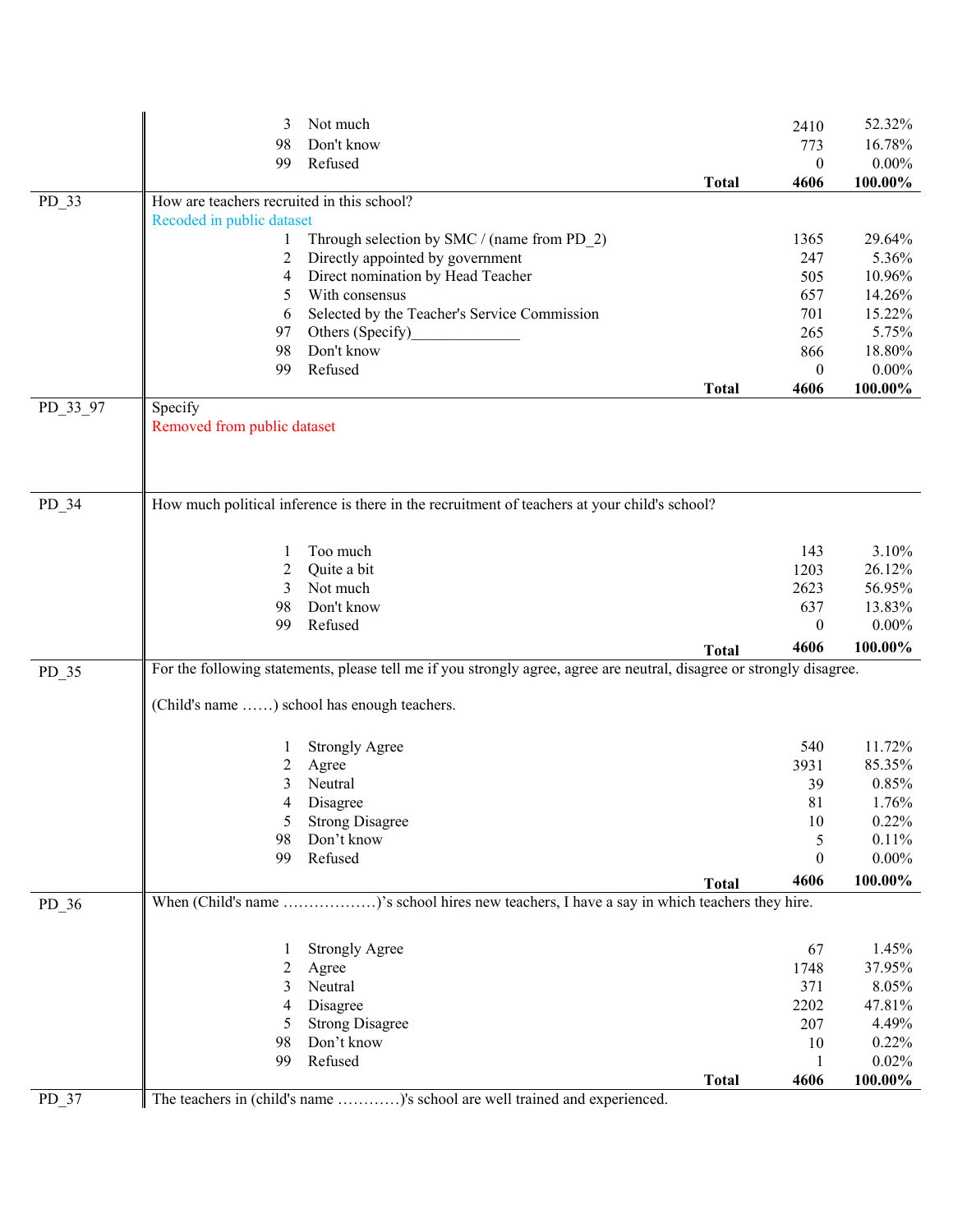|         |                | <b>Strongly Agree</b>                                                                                           |              | 373            | 8.10%    |
|---------|----------------|-----------------------------------------------------------------------------------------------------------------|--------------|----------------|----------|
|         | $\overline{c}$ | Agree                                                                                                           |              | 3878           | 84.19%   |
|         | 3              | Neutral                                                                                                         |              | 218            | 4.73%    |
|         | $\overline{4}$ | Disagree                                                                                                        |              | 113            | 2.45%    |
|         | 5              | <b>Strong Disagree</b>                                                                                          |              | $\tau$         | 0.15%    |
|         | 98             | Don't know                                                                                                      |              | 15             | 0.33%    |
|         | 99             | Refused                                                                                                         |              | $\overline{c}$ | 0.04%    |
|         |                |                                                                                                                 | <b>Total</b> | 4606           | 100.00%  |
| PD_38   | applicants.    | The hiring process at (child's name )'s school is fair. It is based on the qualifications and experience of the |              |                |          |
|         | 1              | <b>Strongly Agree</b>                                                                                           |              | 286            | 6.21%    |
|         | $\overline{2}$ | Agree                                                                                                           |              | 3778           | 82.02%   |
|         | 3              | Neutral                                                                                                         |              | 225            | 4.88%    |
|         | $\overline{4}$ | Disagree                                                                                                        |              | 226            | 4.91%    |
|         | 5              | <b>Strong Disagree</b>                                                                                          |              | 21             | 0.46%    |
|         | 98             | Don't know                                                                                                      |              | 70             | 1.52%    |
|         | 99             | Refused                                                                                                         |              | $\mathbf{0}$   | $0.00\%$ |
|         |                |                                                                                                                 | <b>Total</b> | 4606           | 100.00%  |
| PD 39   | or never?      | Do (child's name )'s teachers come to school on time? Would you say all the time, most of the time, sometimes,  |              |                |          |
|         | $\theta$       | No, never                                                                                                       |              | 4              | 0.09%    |
|         | 1              | Yes, all the time                                                                                               |              | 3862           | 83.85%   |
|         | $\overline{2}$ | Yes, most of the time                                                                                           |              | 694            | 15.07%   |
|         | 3              | Sometimes                                                                                                       |              | 25             | 0.54%    |
|         | 98             | Don't know                                                                                                      |              | 20             | 0.43%    |
|         | 99             | Refused                                                                                                         |              | $\mathbf{1}$   | 0.02%    |
|         |                |                                                                                                                 | <b>Total</b> | 4606           | 100.00%  |
| $PD_40$ |                | Are classes at (child's name )'s school taught by respective subject teachers?                                  |              |                |          |
|         | $\theta$       | $\rm No$                                                                                                        |              | 22             | 0.48%    |
|         | $\mathbf{1}$   | Yes                                                                                                             |              | 4576           | 99.35%   |
|         | 98             | Don't know                                                                                                      |              | 8              | 0.17%    |
|         | 99             | Refused                                                                                                         |              | $\theta$       | $0.00\%$ |
|         |                |                                                                                                                 | <b>Total</b> | 4606           | 100.00%  |

## **Performance: Instructional Quality, Achievement, Satisfaction**

 $\overline{\mathbf{u}}$ 

| $PD_41$ |    | How would you rate the quality of education at (child's name)'s school? |              |      |          |
|---------|----|-------------------------------------------------------------------------|--------------|------|----------|
|         |    | Very good                                                               |              | 339  | $7.36\%$ |
|         |    | Good                                                                    |              | 3547 | 77.01%   |
|         | 3  | Neither good nor bad                                                    |              | 701  | 15.22%   |
|         | 4  | Bad                                                                     |              | 16   | $0.35\%$ |
|         | 98 | Don't know                                                              |              | 3    | $0.07\%$ |
|         | 99 | Refused                                                                 |              | 0    | $0.00\%$ |
|         |    |                                                                         | <b>Total</b> | 4606 | 100.00%  |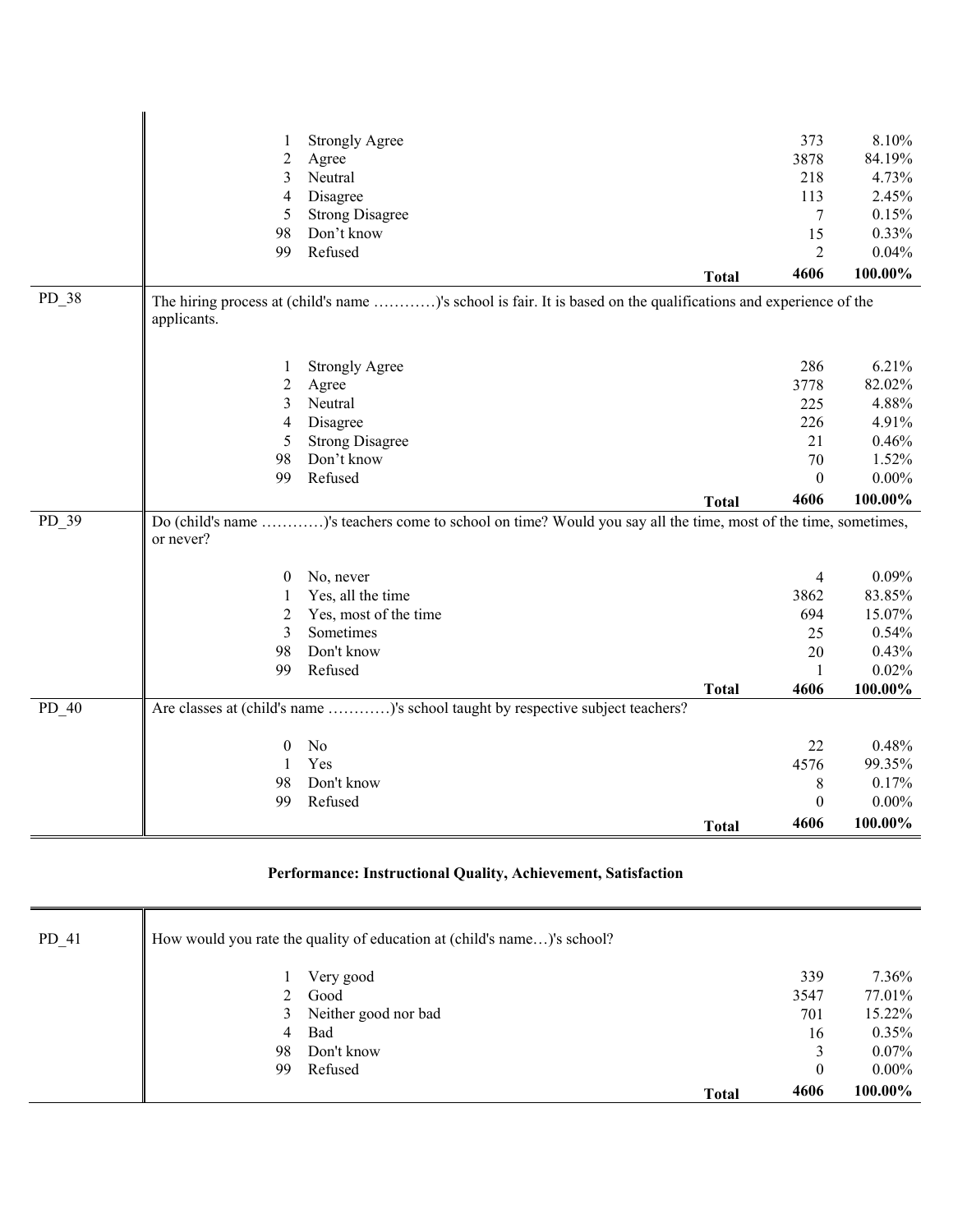| $PD_42$   | Have you observed any improvements in the overall performance at (Child's name)'s school (School name) |               |             |              |                          |            |
|-----------|--------------------------------------------------------------------------------------------------------|---------------|-------------|--------------|--------------------------|------------|
|           | within the last two years?                                                                             |               |             |              |                          |            |
|           | $\boldsymbol{0}$                                                                                       | No            | Go to PD_44 |              | 603                      | 13.09%     |
|           | 1                                                                                                      | Yes           |             |              | 3982                     | 86.45%     |
|           | 98                                                                                                     | Don't know    |             |              | 21                       | 0.46%      |
|           | 99                                                                                                     | Refused       |             |              | $\boldsymbol{0}$<br>4606 | $0.00\%$   |
| $PD_43$   | What improvement have you observed in the overall performance at (Child's name)'s school (school name) |               |             | <b>Total</b> |                          | 100.00%    |
|           | within the last two years which you would like to mention?                                             |               |             |              |                          |            |
|           |                                                                                                        |               |             |              |                          |            |
|           | Mark all that apply                                                                                    |               |             |              |                          |            |
|           | Improvement of teaching and learning environment at school                                             |               |             |              |                          |            |
| $PD_43_1$ |                                                                                                        |               |             |              |                          |            |
|           | -1                                                                                                     | Inappropriate |             |              | 603                      | 13.09%     |
|           | $\boldsymbol{0}$                                                                                       | No            |             |              | 538                      | 11.68%     |
|           | 1                                                                                                      | Yes           |             |              | 3465                     | 75.23%     |
| $PD_43_2$ | Improved physical facilities                                                                           |               |             | <b>Total</b> | 4606                     | 100.00%    |
|           |                                                                                                        |               |             |              |                          |            |
|           | -1                                                                                                     | Inappropriate |             |              | 603                      | 13.09%     |
|           | $\boldsymbol{0}$                                                                                       | No            |             |              | 373                      | 8.10%      |
|           | 1                                                                                                      | Yes           |             |              | 3630                     | 78.81%     |
|           |                                                                                                        |               |             | <b>Total</b> | 4606                     | 100.00%    |
| PD_43_3   | Hiring quality teachers                                                                                |               |             |              |                          |            |
|           | $-1$                                                                                                   | Inappropriate |             |              | 603                      | 13.09%     |
|           | $\boldsymbol{0}$                                                                                       | No            |             |              | 2652                     | 57.58%     |
|           | $\mathbf{1}$                                                                                           | Yes           |             |              | 1351                     | 29.33%     |
|           |                                                                                                        |               |             | <b>Total</b> | 4606                     | $100.00\%$ |
| PD_43_4   | Firing bad teachers                                                                                    |               |             |              |                          |            |
|           | $-1$                                                                                                   | Inappropriate |             |              | 603                      | 13.09%     |
|           | $\boldsymbol{0}$                                                                                       | No            |             |              | 3851                     | 83.61%     |
|           | 1                                                                                                      | Yes           |             |              | 152                      | 3.30%      |
|           |                                                                                                        |               |             | <b>Total</b> | 4606                     | 100.00%    |
| $PD_43_5$ | Starting English as medium of instruction                                                              |               |             |              |                          |            |
|           | -1                                                                                                     | Inappropriate |             |              | 603                      | 13.09%     |
|           | 0                                                                                                      | No            |             |              | 3194                     | 69.34%     |
|           | 1                                                                                                      | Yes           |             |              | 809                      | 17.56%     |
|           |                                                                                                        |               |             | <b>Total</b> | 4606                     | 100.00%    |
| $PD_43_6$ | Was able to get a good support from local people to improve the overall quality of school              |               |             |              |                          |            |
|           | -1                                                                                                     | Inappropriate |             |              | 603                      | 13.09%     |
|           | $\boldsymbol{0}$                                                                                       | No            |             |              | 3815                     | 82.83%     |
|           | 1                                                                                                      | Yes           |             |              | 188                      | 4.08%      |
|           |                                                                                                        |               |             | <b>Total</b> | 4606                     | 100.00%    |
| PD_43_97  | Others                                                                                                 |               |             |              |                          |            |
|           | $-1$                                                                                                   | Inappropriate |             |              | 603                      | 13.09%     |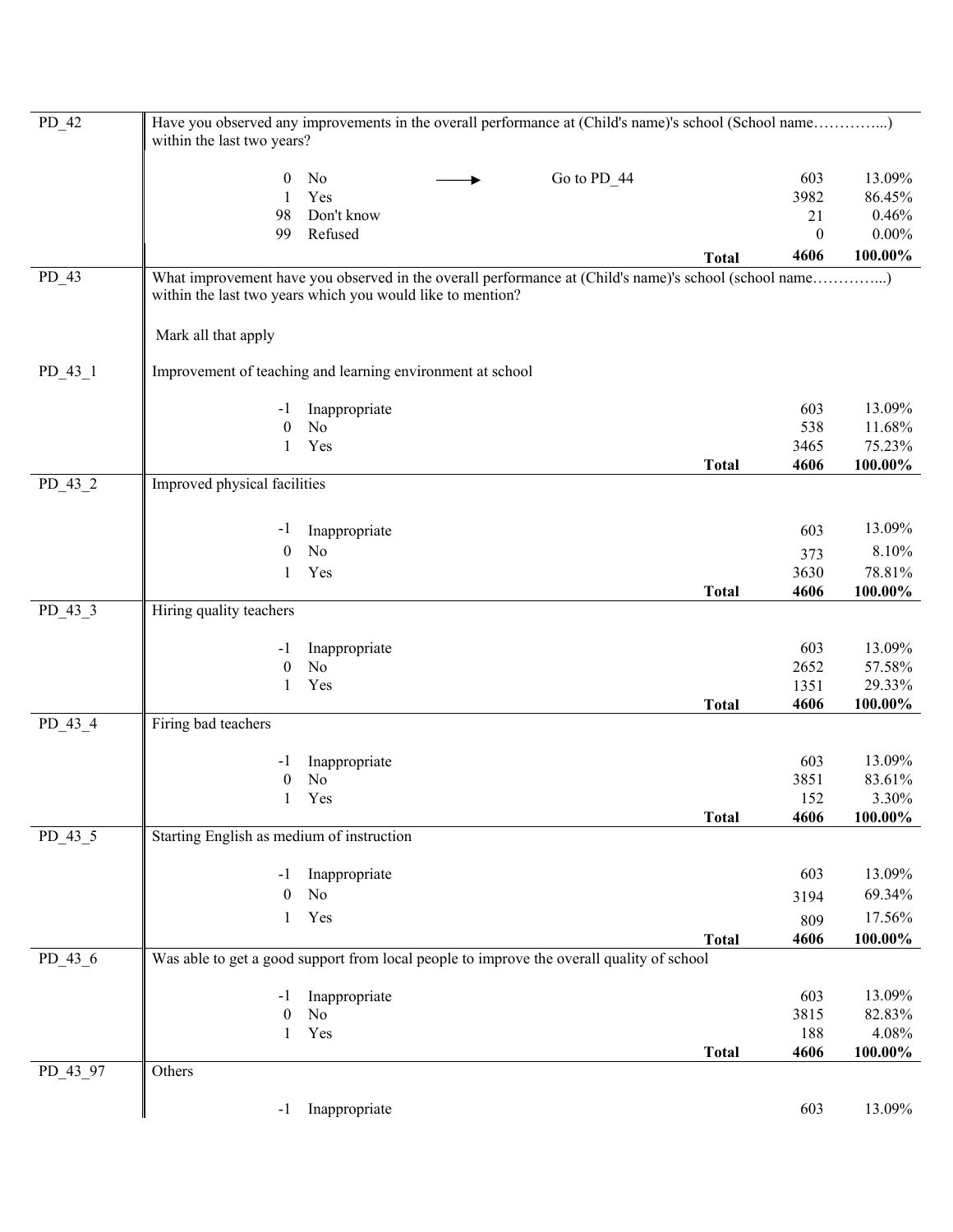|            | $\theta$                    | No                                                                                                                    |              | 3891                  | 84.48%              |
|------------|-----------------------------|-----------------------------------------------------------------------------------------------------------------------|--------------|-----------------------|---------------------|
|            |                             | Yes                                                                                                                   | <b>Total</b> | 112<br>4606           | 2.43%<br>100.00%    |
| PD 43 97 1 | Specify                     |                                                                                                                       |              |                       |                     |
|            | Removed from public dataset |                                                                                                                       |              |                       |                     |
|            |                             |                                                                                                                       |              |                       |                     |
|            |                             |                                                                                                                       |              |                       |                     |
| PD_43_98   | Don't know                  |                                                                                                                       |              |                       |                     |
|            |                             |                                                                                                                       |              |                       |                     |
|            | -1                          | Inappropriate                                                                                                         |              | 603                   | 13.09%              |
|            | $\theta$<br>1               | No<br>Yes                                                                                                             |              | 3983<br>20            | 86.47%<br>0.43%     |
|            |                             |                                                                                                                       | <b>Total</b> | 4606                  | 100.00%             |
| PD_43_99   | Refused                     |                                                                                                                       |              |                       |                     |
|            | Removed from public dataset |                                                                                                                       |              |                       |                     |
|            |                             |                                                                                                                       |              |                       |                     |
|            |                             |                                                                                                                       |              |                       |                     |
| $PD_44$    |                             | How would you rate the overall quality of the building and physical facilities at their school? For example, the      |              |                       |                     |
|            |                             | classrooms, library, computer lab, bathrooms, and cafeteria? Would you say poor, fair, good, or excellent?            |              |                       |                     |
|            |                             |                                                                                                                       |              |                       |                     |
|            | 1                           | Poor                                                                                                                  |              | 48                    | 1.04%               |
|            | 2                           | Fair                                                                                                                  |              | 2409                  | 52.30%              |
|            | 3                           | Good                                                                                                                  |              | 1930                  | 41.90%              |
|            | $\overline{4}$              | Excellent                                                                                                             |              | 213                   | 4.62%               |
|            | 98                          | Don't know                                                                                                            |              | 6                     | 0.13%               |
|            | 99                          | Refused                                                                                                               | <b>Total</b> | $\theta$<br>4606      | $0.00\%$<br>100.00% |
| $PD_45$    |                             | For the following statements, please tell me if you strongly agree, agree, are neutral, disagree or strongly disagree |              |                       |                     |
|            |                             |                                                                                                                       |              |                       |                     |
|            |                             | I believe (Child's name ) is challenged by the school academic curriculum                                             |              |                       |                     |
|            |                             | <b>Strongly Agree</b>                                                                                                 |              | 48                    | 1.04%               |
|            |                             | 2 Agree                                                                                                               |              | 1073                  | 23.30%              |
|            |                             | 3 Neutral                                                                                                             |              | 320                   | 6.95%               |
|            | 4                           | Disagree                                                                                                              |              | 3076                  | 66.78%              |
|            | 5                           | <b>Strong Disagree</b>                                                                                                |              | 88                    | 1.91%               |
|            | 98<br>99                    | Don't know<br>Refused                                                                                                 |              | 1<br>$\boldsymbol{0}$ | 0.02%<br>$0.00\%$   |
|            |                             |                                                                                                                       |              | 4606                  | 100.00%             |
| $PD_46$    |                             | (Child's name)'s teachers are committed to their student's education.                                                 | <b>Total</b> |                       |                     |
|            |                             |                                                                                                                       |              |                       |                     |
|            |                             | <b>Strongly Agree</b>                                                                                                 |              | 388                   | 8.42%               |
|            | $\overline{c}$              | Agree                                                                                                                 |              | 3984                  | 86.50%              |
|            | 3                           | Neutral                                                                                                               |              | 153                   | 3.32%               |
|            | 4<br>5                      | Disagree<br><b>Strong Disagree</b>                                                                                    |              | $70\,$<br>8           | 1.52%<br>0.17%      |
|            | 98                          | Don't know                                                                                                            |              | 3                     | 0.07%               |
|            | 99                          | Refused                                                                                                               |              | $\boldsymbol{0}$      | $0.00\%$            |
|            |                             |                                                                                                                       | <b>Total</b> | 4606                  | 100.00%             |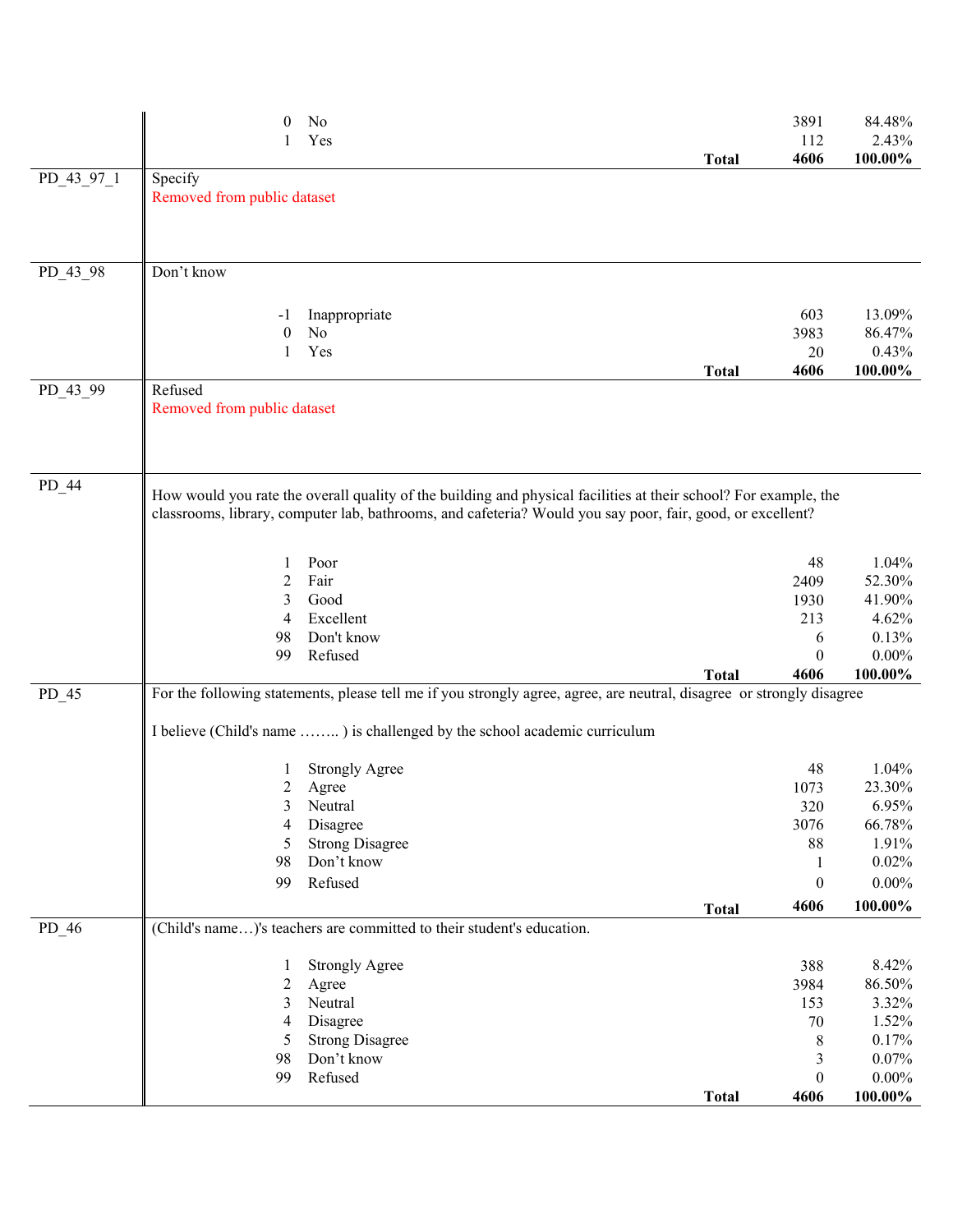| 266<br>5.78%<br><b>Strongly Agree</b><br>1<br>3952<br>85.80%<br>$\overline{c}$<br>Agree<br>Neutral<br>153<br>3.32%<br>3<br>210<br>4.56%<br>Disagree<br>4<br><b>Strong Disagree</b><br>12<br>0.26%<br>5<br>Don't know<br>13<br>0.28%<br>98<br>$0.00\%$<br>Refused<br>$\boldsymbol{0}$<br>99<br>100.00%<br>4606<br><b>Total</b><br>(Child's name )'s classes help prepare him/her for the next academic year.<br>PD_48<br>10.27%<br><b>Strongly Agree</b><br>473<br>1<br>87.67%<br>$\overline{c}$<br>4038<br>Agree<br>Neutral<br>1.22%<br>3<br>56<br>Disagree<br>0.83%<br>38<br>4<br><b>Strong Disagree</b><br>$0.00\%$<br>$\boldsymbol{0}$<br>5<br>Don't know<br>0.02%<br>98<br>1<br>Refused<br>$\boldsymbol{0}$<br>$0.00\%$<br>99<br>100.00%<br>4606<br><b>Total</b><br>PD_49<br>I am satisfied with (Child's name )'s performance in school.<br>14.92%<br>687<br><b>Strongly Agree</b><br>1<br>72.17%<br>$\overline{c}$<br>3324<br>Agree<br>Neutral<br>6.97%<br>3<br>321<br>Disagree<br>4.95%<br>228<br>4<br><b>Strong Disagree</b><br>1.00%<br>5<br>46<br>Don't know<br>$0.00\%$<br>$\boldsymbol{0}$<br>98<br>Refused<br>$0.00\%$<br>99<br>$\boldsymbol{0}$<br>100.00%<br>4606<br><b>Total</b><br>The principal or head teacher of (Child's name )'s school is an effective leader.<br>PD_50<br>528<br>11.46%<br><b>Strongly Agree</b><br>1<br>3880<br>84.24%<br>2<br>Agree<br>121<br>2.63%<br>Neutral<br>3<br>1.43%<br>4<br>Disagree<br>66<br>$\,$ $\,$<br>0.17%<br><b>Strong Disagree</b><br>5<br>Don't know<br>3<br>0.07%<br>98<br>Refused<br>$0.00\%$<br>$\boldsymbol{0}$<br>99<br>100.00%<br>4606<br><b>Total</b><br>(Child's name ) 's teachers are effective; they help (Child's name ) learn and understand how to help them<br>$PD_51$<br>improve.<br>14.09%<br>649<br><b>Strongly Agree</b><br>82.76%<br>$\overline{c}$<br>3812<br>Agree<br>Neutral<br>1.95%<br>3<br>90<br>Disagree<br>0.96%<br>4<br>44<br><b>Strong Disagree</b><br>0.17%<br>5<br>8<br>0.07%<br>Don't know<br>3<br>98<br>Refused<br>$\boldsymbol{0}$<br>$0.00\%$<br>99<br>100.00%<br><b>Total</b><br>4606<br>PD 52<br>(Child's name ) 's school has high expectations and standards for students. | $PD_47$ | (Child's name )'s school has adequate learning materials like textbooks, workbooks, and writing utensils for my child. |  |  |
|--------------------------------------------------------------------------------------------------------------------------------------------------------------------------------------------------------------------------------------------------------------------------------------------------------------------------------------------------------------------------------------------------------------------------------------------------------------------------------------------------------------------------------------------------------------------------------------------------------------------------------------------------------------------------------------------------------------------------------------------------------------------------------------------------------------------------------------------------------------------------------------------------------------------------------------------------------------------------------------------------------------------------------------------------------------------------------------------------------------------------------------------------------------------------------------------------------------------------------------------------------------------------------------------------------------------------------------------------------------------------------------------------------------------------------------------------------------------------------------------------------------------------------------------------------------------------------------------------------------------------------------------------------------------------------------------------------------------------------------------------------------------------------------------------------------------------------------------------------------------------------------------------------------------------------------------------------------------------------------------------------------------------------------------------------------------------------------------------------------------------------------------------------------------------------|---------|------------------------------------------------------------------------------------------------------------------------|--|--|
|                                                                                                                                                                                                                                                                                                                                                                                                                                                                                                                                                                                                                                                                                                                                                                                                                                                                                                                                                                                                                                                                                                                                                                                                                                                                                                                                                                                                                                                                                                                                                                                                                                                                                                                                                                                                                                                                                                                                                                                                                                                                                                                                                                                |         |                                                                                                                        |  |  |
|                                                                                                                                                                                                                                                                                                                                                                                                                                                                                                                                                                                                                                                                                                                                                                                                                                                                                                                                                                                                                                                                                                                                                                                                                                                                                                                                                                                                                                                                                                                                                                                                                                                                                                                                                                                                                                                                                                                                                                                                                                                                                                                                                                                |         |                                                                                                                        |  |  |
|                                                                                                                                                                                                                                                                                                                                                                                                                                                                                                                                                                                                                                                                                                                                                                                                                                                                                                                                                                                                                                                                                                                                                                                                                                                                                                                                                                                                                                                                                                                                                                                                                                                                                                                                                                                                                                                                                                                                                                                                                                                                                                                                                                                |         |                                                                                                                        |  |  |
|                                                                                                                                                                                                                                                                                                                                                                                                                                                                                                                                                                                                                                                                                                                                                                                                                                                                                                                                                                                                                                                                                                                                                                                                                                                                                                                                                                                                                                                                                                                                                                                                                                                                                                                                                                                                                                                                                                                                                                                                                                                                                                                                                                                |         |                                                                                                                        |  |  |
|                                                                                                                                                                                                                                                                                                                                                                                                                                                                                                                                                                                                                                                                                                                                                                                                                                                                                                                                                                                                                                                                                                                                                                                                                                                                                                                                                                                                                                                                                                                                                                                                                                                                                                                                                                                                                                                                                                                                                                                                                                                                                                                                                                                |         |                                                                                                                        |  |  |
|                                                                                                                                                                                                                                                                                                                                                                                                                                                                                                                                                                                                                                                                                                                                                                                                                                                                                                                                                                                                                                                                                                                                                                                                                                                                                                                                                                                                                                                                                                                                                                                                                                                                                                                                                                                                                                                                                                                                                                                                                                                                                                                                                                                |         |                                                                                                                        |  |  |
|                                                                                                                                                                                                                                                                                                                                                                                                                                                                                                                                                                                                                                                                                                                                                                                                                                                                                                                                                                                                                                                                                                                                                                                                                                                                                                                                                                                                                                                                                                                                                                                                                                                                                                                                                                                                                                                                                                                                                                                                                                                                                                                                                                                |         |                                                                                                                        |  |  |
|                                                                                                                                                                                                                                                                                                                                                                                                                                                                                                                                                                                                                                                                                                                                                                                                                                                                                                                                                                                                                                                                                                                                                                                                                                                                                                                                                                                                                                                                                                                                                                                                                                                                                                                                                                                                                                                                                                                                                                                                                                                                                                                                                                                |         |                                                                                                                        |  |  |
|                                                                                                                                                                                                                                                                                                                                                                                                                                                                                                                                                                                                                                                                                                                                                                                                                                                                                                                                                                                                                                                                                                                                                                                                                                                                                                                                                                                                                                                                                                                                                                                                                                                                                                                                                                                                                                                                                                                                                                                                                                                                                                                                                                                |         |                                                                                                                        |  |  |
|                                                                                                                                                                                                                                                                                                                                                                                                                                                                                                                                                                                                                                                                                                                                                                                                                                                                                                                                                                                                                                                                                                                                                                                                                                                                                                                                                                                                                                                                                                                                                                                                                                                                                                                                                                                                                                                                                                                                                                                                                                                                                                                                                                                |         |                                                                                                                        |  |  |
|                                                                                                                                                                                                                                                                                                                                                                                                                                                                                                                                                                                                                                                                                                                                                                                                                                                                                                                                                                                                                                                                                                                                                                                                                                                                                                                                                                                                                                                                                                                                                                                                                                                                                                                                                                                                                                                                                                                                                                                                                                                                                                                                                                                |         |                                                                                                                        |  |  |
|                                                                                                                                                                                                                                                                                                                                                                                                                                                                                                                                                                                                                                                                                                                                                                                                                                                                                                                                                                                                                                                                                                                                                                                                                                                                                                                                                                                                                                                                                                                                                                                                                                                                                                                                                                                                                                                                                                                                                                                                                                                                                                                                                                                |         |                                                                                                                        |  |  |
|                                                                                                                                                                                                                                                                                                                                                                                                                                                                                                                                                                                                                                                                                                                                                                                                                                                                                                                                                                                                                                                                                                                                                                                                                                                                                                                                                                                                                                                                                                                                                                                                                                                                                                                                                                                                                                                                                                                                                                                                                                                                                                                                                                                |         |                                                                                                                        |  |  |
|                                                                                                                                                                                                                                                                                                                                                                                                                                                                                                                                                                                                                                                                                                                                                                                                                                                                                                                                                                                                                                                                                                                                                                                                                                                                                                                                                                                                                                                                                                                                                                                                                                                                                                                                                                                                                                                                                                                                                                                                                                                                                                                                                                                |         |                                                                                                                        |  |  |
|                                                                                                                                                                                                                                                                                                                                                                                                                                                                                                                                                                                                                                                                                                                                                                                                                                                                                                                                                                                                                                                                                                                                                                                                                                                                                                                                                                                                                                                                                                                                                                                                                                                                                                                                                                                                                                                                                                                                                                                                                                                                                                                                                                                |         |                                                                                                                        |  |  |
|                                                                                                                                                                                                                                                                                                                                                                                                                                                                                                                                                                                                                                                                                                                                                                                                                                                                                                                                                                                                                                                                                                                                                                                                                                                                                                                                                                                                                                                                                                                                                                                                                                                                                                                                                                                                                                                                                                                                                                                                                                                                                                                                                                                |         |                                                                                                                        |  |  |
|                                                                                                                                                                                                                                                                                                                                                                                                                                                                                                                                                                                                                                                                                                                                                                                                                                                                                                                                                                                                                                                                                                                                                                                                                                                                                                                                                                                                                                                                                                                                                                                                                                                                                                                                                                                                                                                                                                                                                                                                                                                                                                                                                                                |         |                                                                                                                        |  |  |
|                                                                                                                                                                                                                                                                                                                                                                                                                                                                                                                                                                                                                                                                                                                                                                                                                                                                                                                                                                                                                                                                                                                                                                                                                                                                                                                                                                                                                                                                                                                                                                                                                                                                                                                                                                                                                                                                                                                                                                                                                                                                                                                                                                                |         |                                                                                                                        |  |  |
|                                                                                                                                                                                                                                                                                                                                                                                                                                                                                                                                                                                                                                                                                                                                                                                                                                                                                                                                                                                                                                                                                                                                                                                                                                                                                                                                                                                                                                                                                                                                                                                                                                                                                                                                                                                                                                                                                                                                                                                                                                                                                                                                                                                |         |                                                                                                                        |  |  |
|                                                                                                                                                                                                                                                                                                                                                                                                                                                                                                                                                                                                                                                                                                                                                                                                                                                                                                                                                                                                                                                                                                                                                                                                                                                                                                                                                                                                                                                                                                                                                                                                                                                                                                                                                                                                                                                                                                                                                                                                                                                                                                                                                                                |         |                                                                                                                        |  |  |
|                                                                                                                                                                                                                                                                                                                                                                                                                                                                                                                                                                                                                                                                                                                                                                                                                                                                                                                                                                                                                                                                                                                                                                                                                                                                                                                                                                                                                                                                                                                                                                                                                                                                                                                                                                                                                                                                                                                                                                                                                                                                                                                                                                                |         |                                                                                                                        |  |  |
|                                                                                                                                                                                                                                                                                                                                                                                                                                                                                                                                                                                                                                                                                                                                                                                                                                                                                                                                                                                                                                                                                                                                                                                                                                                                                                                                                                                                                                                                                                                                                                                                                                                                                                                                                                                                                                                                                                                                                                                                                                                                                                                                                                                |         |                                                                                                                        |  |  |
|                                                                                                                                                                                                                                                                                                                                                                                                                                                                                                                                                                                                                                                                                                                                                                                                                                                                                                                                                                                                                                                                                                                                                                                                                                                                                                                                                                                                                                                                                                                                                                                                                                                                                                                                                                                                                                                                                                                                                                                                                                                                                                                                                                                |         |                                                                                                                        |  |  |
|                                                                                                                                                                                                                                                                                                                                                                                                                                                                                                                                                                                                                                                                                                                                                                                                                                                                                                                                                                                                                                                                                                                                                                                                                                                                                                                                                                                                                                                                                                                                                                                                                                                                                                                                                                                                                                                                                                                                                                                                                                                                                                                                                                                |         |                                                                                                                        |  |  |
|                                                                                                                                                                                                                                                                                                                                                                                                                                                                                                                                                                                                                                                                                                                                                                                                                                                                                                                                                                                                                                                                                                                                                                                                                                                                                                                                                                                                                                                                                                                                                                                                                                                                                                                                                                                                                                                                                                                                                                                                                                                                                                                                                                                |         |                                                                                                                        |  |  |
|                                                                                                                                                                                                                                                                                                                                                                                                                                                                                                                                                                                                                                                                                                                                                                                                                                                                                                                                                                                                                                                                                                                                                                                                                                                                                                                                                                                                                                                                                                                                                                                                                                                                                                                                                                                                                                                                                                                                                                                                                                                                                                                                                                                |         |                                                                                                                        |  |  |
|                                                                                                                                                                                                                                                                                                                                                                                                                                                                                                                                                                                                                                                                                                                                                                                                                                                                                                                                                                                                                                                                                                                                                                                                                                                                                                                                                                                                                                                                                                                                                                                                                                                                                                                                                                                                                                                                                                                                                                                                                                                                                                                                                                                |         |                                                                                                                        |  |  |
|                                                                                                                                                                                                                                                                                                                                                                                                                                                                                                                                                                                                                                                                                                                                                                                                                                                                                                                                                                                                                                                                                                                                                                                                                                                                                                                                                                                                                                                                                                                                                                                                                                                                                                                                                                                                                                                                                                                                                                                                                                                                                                                                                                                |         |                                                                                                                        |  |  |
|                                                                                                                                                                                                                                                                                                                                                                                                                                                                                                                                                                                                                                                                                                                                                                                                                                                                                                                                                                                                                                                                                                                                                                                                                                                                                                                                                                                                                                                                                                                                                                                                                                                                                                                                                                                                                                                                                                                                                                                                                                                                                                                                                                                |         |                                                                                                                        |  |  |
|                                                                                                                                                                                                                                                                                                                                                                                                                                                                                                                                                                                                                                                                                                                                                                                                                                                                                                                                                                                                                                                                                                                                                                                                                                                                                                                                                                                                                                                                                                                                                                                                                                                                                                                                                                                                                                                                                                                                                                                                                                                                                                                                                                                |         |                                                                                                                        |  |  |
|                                                                                                                                                                                                                                                                                                                                                                                                                                                                                                                                                                                                                                                                                                                                                                                                                                                                                                                                                                                                                                                                                                                                                                                                                                                                                                                                                                                                                                                                                                                                                                                                                                                                                                                                                                                                                                                                                                                                                                                                                                                                                                                                                                                |         |                                                                                                                        |  |  |
|                                                                                                                                                                                                                                                                                                                                                                                                                                                                                                                                                                                                                                                                                                                                                                                                                                                                                                                                                                                                                                                                                                                                                                                                                                                                                                                                                                                                                                                                                                                                                                                                                                                                                                                                                                                                                                                                                                                                                                                                                                                                                                                                                                                |         |                                                                                                                        |  |  |
|                                                                                                                                                                                                                                                                                                                                                                                                                                                                                                                                                                                                                                                                                                                                                                                                                                                                                                                                                                                                                                                                                                                                                                                                                                                                                                                                                                                                                                                                                                                                                                                                                                                                                                                                                                                                                                                                                                                                                                                                                                                                                                                                                                                |         |                                                                                                                        |  |  |
|                                                                                                                                                                                                                                                                                                                                                                                                                                                                                                                                                                                                                                                                                                                                                                                                                                                                                                                                                                                                                                                                                                                                                                                                                                                                                                                                                                                                                                                                                                                                                                                                                                                                                                                                                                                                                                                                                                                                                                                                                                                                                                                                                                                |         |                                                                                                                        |  |  |
|                                                                                                                                                                                                                                                                                                                                                                                                                                                                                                                                                                                                                                                                                                                                                                                                                                                                                                                                                                                                                                                                                                                                                                                                                                                                                                                                                                                                                                                                                                                                                                                                                                                                                                                                                                                                                                                                                                                                                                                                                                                                                                                                                                                |         |                                                                                                                        |  |  |
|                                                                                                                                                                                                                                                                                                                                                                                                                                                                                                                                                                                                                                                                                                                                                                                                                                                                                                                                                                                                                                                                                                                                                                                                                                                                                                                                                                                                                                                                                                                                                                                                                                                                                                                                                                                                                                                                                                                                                                                                                                                                                                                                                                                |         |                                                                                                                        |  |  |
|                                                                                                                                                                                                                                                                                                                                                                                                                                                                                                                                                                                                                                                                                                                                                                                                                                                                                                                                                                                                                                                                                                                                                                                                                                                                                                                                                                                                                                                                                                                                                                                                                                                                                                                                                                                                                                                                                                                                                                                                                                                                                                                                                                                |         |                                                                                                                        |  |  |
|                                                                                                                                                                                                                                                                                                                                                                                                                                                                                                                                                                                                                                                                                                                                                                                                                                                                                                                                                                                                                                                                                                                                                                                                                                                                                                                                                                                                                                                                                                                                                                                                                                                                                                                                                                                                                                                                                                                                                                                                                                                                                                                                                                                |         |                                                                                                                        |  |  |
|                                                                                                                                                                                                                                                                                                                                                                                                                                                                                                                                                                                                                                                                                                                                                                                                                                                                                                                                                                                                                                                                                                                                                                                                                                                                                                                                                                                                                                                                                                                                                                                                                                                                                                                                                                                                                                                                                                                                                                                                                                                                                                                                                                                |         |                                                                                                                        |  |  |
|                                                                                                                                                                                                                                                                                                                                                                                                                                                                                                                                                                                                                                                                                                                                                                                                                                                                                                                                                                                                                                                                                                                                                                                                                                                                                                                                                                                                                                                                                                                                                                                                                                                                                                                                                                                                                                                                                                                                                                                                                                                                                                                                                                                |         |                                                                                                                        |  |  |
|                                                                                                                                                                                                                                                                                                                                                                                                                                                                                                                                                                                                                                                                                                                                                                                                                                                                                                                                                                                                                                                                                                                                                                                                                                                                                                                                                                                                                                                                                                                                                                                                                                                                                                                                                                                                                                                                                                                                                                                                                                                                                                                                                                                |         |                                                                                                                        |  |  |
|                                                                                                                                                                                                                                                                                                                                                                                                                                                                                                                                                                                                                                                                                                                                                                                                                                                                                                                                                                                                                                                                                                                                                                                                                                                                                                                                                                                                                                                                                                                                                                                                                                                                                                                                                                                                                                                                                                                                                                                                                                                                                                                                                                                |         |                                                                                                                        |  |  |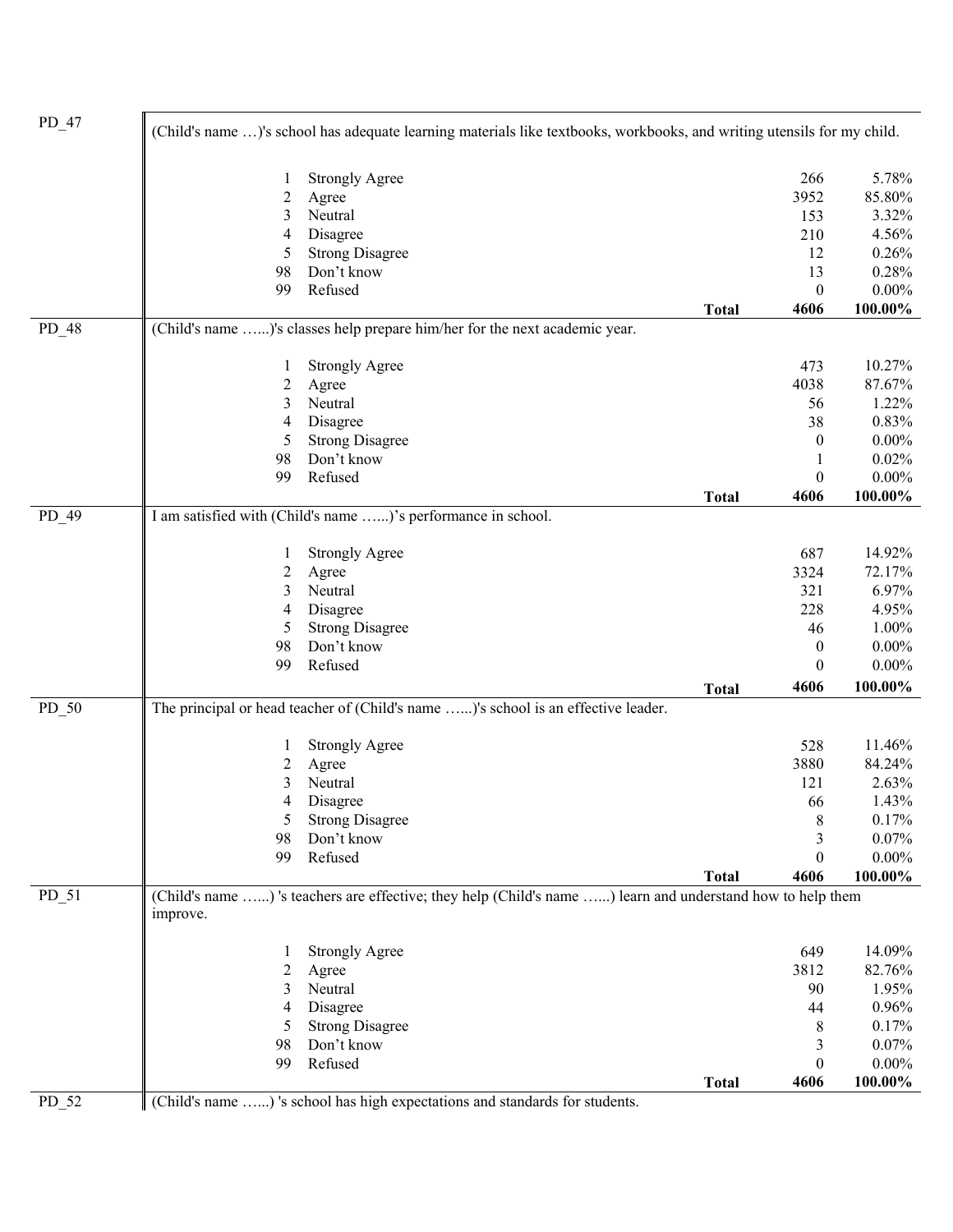|         |                  | <b>Strongly Agree</b>                                                                                 |              | 674              | 14.63%   |
|---------|------------------|-------------------------------------------------------------------------------------------------------|--------------|------------------|----------|
|         | $\boldsymbol{2}$ | Agree                                                                                                 |              | 3861             | 83.83%   |
|         | 3                | Neutral                                                                                               |              | 36               | 0.78%    |
|         | $\overline{4}$   | Disagree                                                                                              |              | 28               | 0.61%    |
|         | 5                | <b>Strong Disagree</b>                                                                                |              | 6                | 0.13%    |
|         | 98               | Don't know                                                                                            |              | 1                | 0.02%    |
|         | 99               | Refused                                                                                               |              | $\boldsymbol{0}$ | $0.00\%$ |
|         |                  |                                                                                                       | <b>Total</b> | 4606             | 100.00%  |
| PD_53   |                  | (Child's name ) 's school emphasizes educational content more than test preparation                   |              |                  |          |
|         |                  |                                                                                                       |              |                  |          |
|         | 1                | <b>Strongly Agree</b>                                                                                 |              | 234              | 5.08%    |
|         | $\overline{c}$   | Agree                                                                                                 |              | 3644             | 79.11%   |
|         | 3                | Neutral                                                                                               |              | 292              | 6.34%    |
|         | 4                | Disagree                                                                                              |              | 420              | 9.12%    |
|         | 5                | <b>Strong Disagree</b>                                                                                |              | 8                | 0.17%    |
|         | 98               | Don't know                                                                                            |              | 8                | 0.17%    |
|         | 99               | Refused                                                                                               |              | $\theta$         | $0.00\%$ |
|         |                  |                                                                                                       | <b>Total</b> | 4606             | 100.00%  |
| $PD_54$ |                  | (Child's name)'s class sizes are appropriate. There aren't too many or too few students in one class. |              |                  |          |
|         |                  |                                                                                                       |              |                  |          |
|         | 1                | <b>Strongly Agree</b>                                                                                 |              | 207              | 4.49%    |
|         | $\overline{c}$   | Agree                                                                                                 |              | 3680             | 79.90%   |
|         | 3                | Neutral                                                                                               |              | 396              | 8.60%    |
|         | 4                | Disagree                                                                                              |              | 289              | 6.27%    |
|         | 5                | <b>Strong Disagree</b>                                                                                |              | 27               | 0.59%    |
|         | 98               | Don't know                                                                                            |              | 7                | 0.15%    |
|         | 99               | Refused                                                                                               |              | $\boldsymbol{0}$ | $0.00\%$ |
| PD_55   |                  | The discipline approach of (Child's name )'s teachers is appropriate and fair.                        | <b>Total</b> | 4606             | 100.00%  |
|         |                  |                                                                                                       |              |                  |          |
|         | 1                | <b>Strongly Agree</b>                                                                                 |              | 383              | 8.32%    |
|         | $\overline{c}$   | Agree                                                                                                 |              | 4014             | 87.15%   |
|         | 3                | Neutral                                                                                               |              | 127              | 2.76%    |
|         | 4                | Disagree                                                                                              |              | 77               | 1.67%    |
|         | 5                | <b>Strong Disagree</b>                                                                                |              | 5                | 0.11%    |
|         | 98               | Don't know                                                                                            |              | $\boldsymbol{0}$ | $0.00\%$ |
|         | 99               | Refused                                                                                               |              | $\boldsymbol{0}$ | $0.00\%$ |
|         |                  |                                                                                                       | <b>Total</b> | 4606             | 100.00%  |
| PD_56   |                  | (Child's name )'s school is a friendly environment for students, parents, and families.               |              |                  |          |
|         |                  |                                                                                                       |              |                  |          |
|         |                  | <b>Strongly Agree</b>                                                                                 |              | 302              | 6.56%    |
|         | 2                | Agree                                                                                                 |              | 4082             | 88.62%   |
|         | 3                | Neutral                                                                                               |              | 112              | 2.43%    |
|         | 4                | Disagree                                                                                              |              | 97               | 2.11%    |
|         | 5                | <b>Strong Disagree</b>                                                                                |              | 13               | 0.28%    |
|         | 98               | Don't know                                                                                            |              | $\boldsymbol{0}$ | $0.00\%$ |
|         | 99               | Refused                                                                                               |              | $\boldsymbol{0}$ | $0.00\%$ |
|         |                  |                                                                                                       | <b>Total</b> | 4606             | 100.00%  |
| PD_57   |                  | (Child's name )'s school is a safe place to learn.                                                    |              |                  |          |
|         |                  |                                                                                                       |              |                  |          |
|         |                  | <b>Strongly Agree</b>                                                                                 |              | 783              | 17.00%   |
|         | $\overline{c}$   | Agree                                                                                                 |              | 3753             | 81.48%   |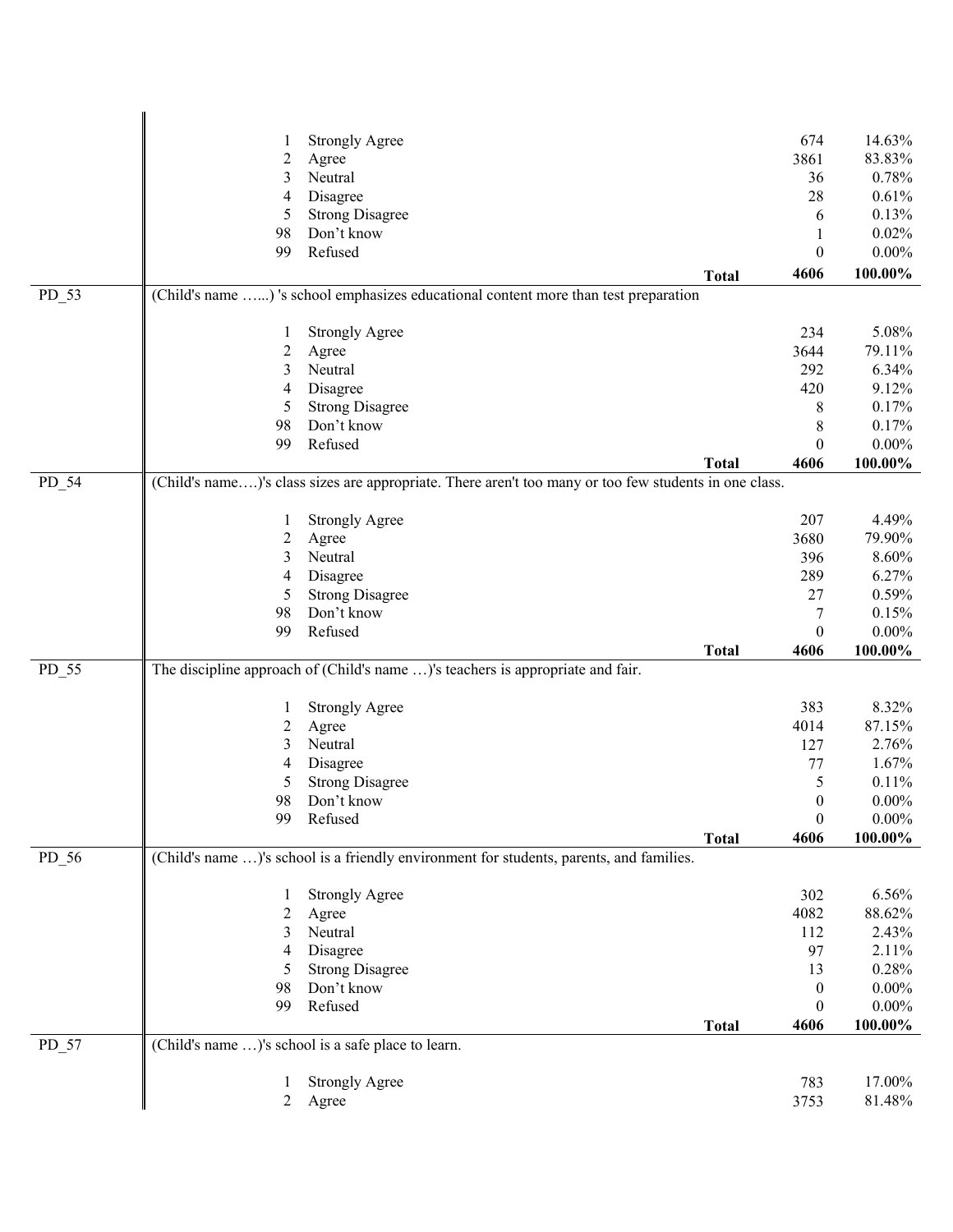|       |    |                                                   | <b>Total</b> | 4606             | 100.00%  |
|-------|----|---------------------------------------------------|--------------|------------------|----------|
|       | 99 | Refused                                           |              | $\boldsymbol{0}$ | $0.00\%$ |
|       | 98 | Don't know                                        |              | $\boldsymbol{0}$ | $0.00\%$ |
|       | 5  | <b>Strong Disagree</b>                            |              | 17               | 0.37%    |
|       | 4  | Disagree                                          |              | 57               | 1.24%    |
|       | 3  | Neutral                                           |              | 65               | 1.41%    |
|       | 2  | Agree                                             |              | 3121             | 67.76%   |
|       | 1  | <b>Strongly Agree</b>                             |              | 1346             | 29.22%   |
| PD 58 |    | (Child's name ) enjoys going to school every day. |              |                  |          |
|       |    |                                                   | <b>Total</b> | 4606             | 100.00%  |
|       | 99 | Refused                                           |              | $\mathbf{0}$     | $0.00\%$ |
|       | 98 | Don't know                                        |              | $\boldsymbol{0}$ | $0.00\%$ |
|       | 5  | <b>Strong Disagree</b>                            |              | 3                | $0.07\%$ |
|       | 4  | Disagree                                          |              | 19               | 0.41%    |
|       | 3  | Neutral                                           |              | 48               | 1.04%    |

## **Enforcement: Compliance monitoring, recordkeeping**

| $PD_59$   | Is teacher absenteeism a problem at (child's name)'s school?                                                                                           |                                      |                                                |
|-----------|--------------------------------------------------------------------------------------------------------------------------------------------------------|--------------------------------------|------------------------------------------------|
|           | Go to PD_62<br>$\boldsymbol{0}$<br>No<br>$\rightarrow$<br>Yes<br>Don't know<br>98<br>Refused<br>99<br><b>Total</b>                                     | 4499<br>97<br>10<br>$\Omega$<br>4606 | 97.68<br>2.11%<br>0.22%<br>$0.00\%$<br>100.00% |
| $PD_60$   | If teacher absenteeism is a problem, how is the school management committee/  (Name from PD_2) trying to address<br>it?<br>Removed from public dataset |                                      |                                                |
| PD_60_97  | Specify<br>Removed from public dataset                                                                                                                 |                                      |                                                |
| $PD_61$   | Has (child's name)'s school ever been closed due to absence of teachers?<br>Removed from public dataset                                                |                                      |                                                |
| $PD_62$   | Who monitors/observes educational and physical aspects of (child's name)'s school?                                                                     |                                      |                                                |
|           | Mark all that apply                                                                                                                                    |                                      |                                                |
| $PD_62_1$ | <b>Resource Person</b>                                                                                                                                 |                                      |                                                |
|           | No<br>$\bf{0}$<br>Yes                                                                                                                                  | 4195<br>411                          | 91.08%<br>8.92%                                |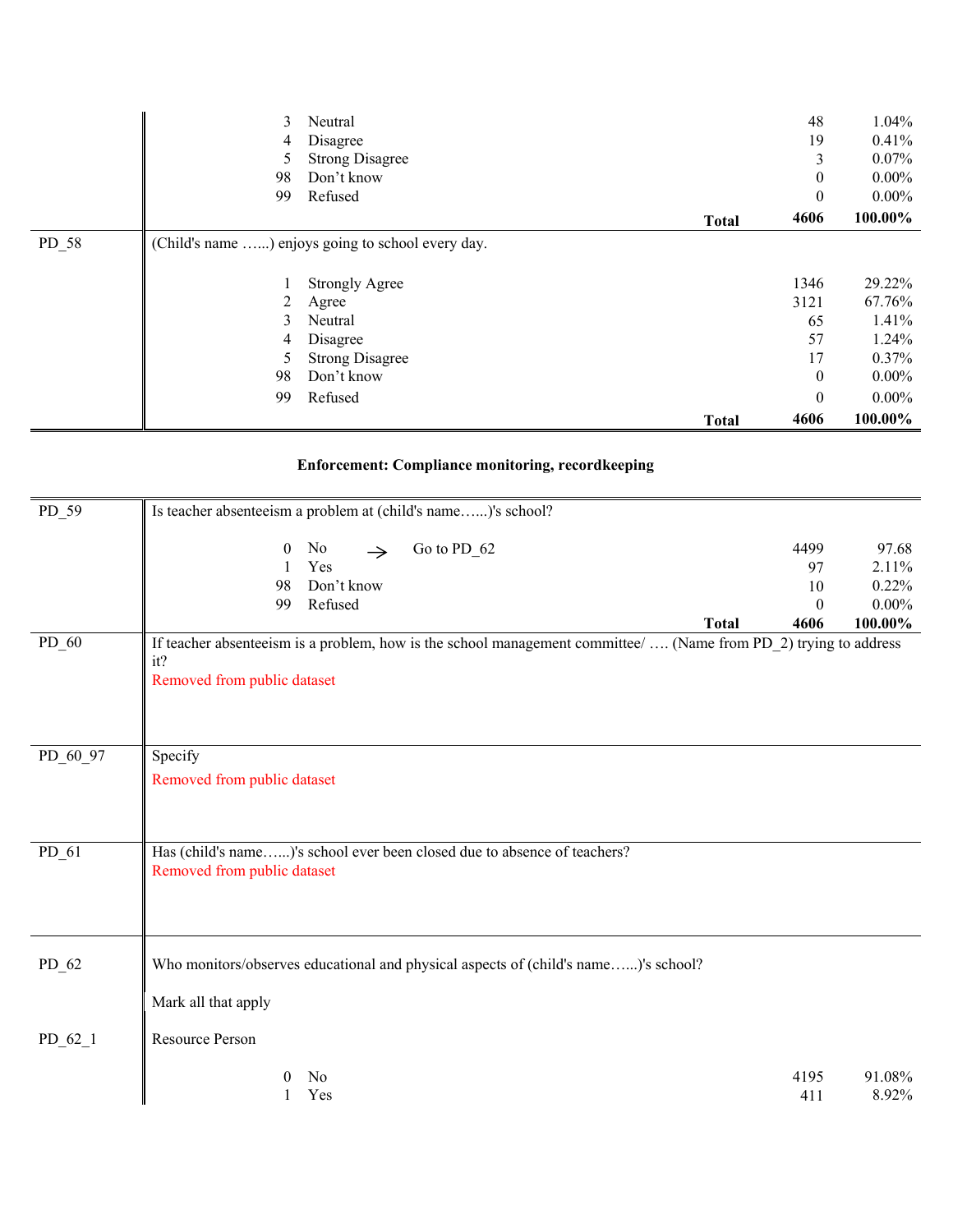|            |                                            |                                                                                                                      | <b>Total</b> | 4606         | $100.00\%$       |
|------------|--------------------------------------------|----------------------------------------------------------------------------------------------------------------------|--------------|--------------|------------------|
| $PD_62_2$  | School Inspector/GON Authority             |                                                                                                                      |              |              |                  |
|            |                                            |                                                                                                                      |              |              |                  |
|            | $\boldsymbol{0}$<br>1                      | No<br>Yes                                                                                                            |              | 3403<br>1203 | 73.88%<br>26.12% |
|            |                                            |                                                                                                                      | <b>Total</b> | 4606         | $100.00\%$       |
| $PD_62_3$  | <b>SMC</b>                                 |                                                                                                                      |              |              |                  |
|            |                                            |                                                                                                                      |              |              |                  |
|            | $\boldsymbol{0}$                           | No                                                                                                                   |              | 1401         | 30.42%           |
|            | 1                                          | Yes                                                                                                                  |              | 3205         | 69.58%           |
|            |                                            |                                                                                                                      | <b>Total</b> | 4606         | 100.00%          |
| $PD_62_4$  | Parents                                    |                                                                                                                      |              |              |                  |
|            | $\boldsymbol{0}$                           | No                                                                                                                   |              | 3053         | 66.28%           |
|            | 1                                          | Yes                                                                                                                  |              | 1553         | 33.72%           |
|            |                                            |                                                                                                                      | <b>Total</b> | 4606         | $100.00\%$       |
| $PD_62_5$  | No one                                     |                                                                                                                      |              |              |                  |
|            |                                            |                                                                                                                      |              |              |                  |
|            | $\boldsymbol{0}$<br>$\mathbf{1}$           | No<br>Yes                                                                                                            |              | 4601<br>5    | 99.89%<br>0.11%  |
|            |                                            |                                                                                                                      | <b>Total</b> | 4606         | 100.00%          |
| PD_62_97   | Others                                     |                                                                                                                      |              |              |                  |
|            |                                            |                                                                                                                      |              |              |                  |
|            | $\boldsymbol{0}$                           | No                                                                                                                   |              | 4039         | 87.69%           |
|            | $\mathbf{1}$                               | Yes                                                                                                                  |              | 567          | 12.31%           |
|            |                                            |                                                                                                                      | <b>Total</b> | 4606         | 100.00%          |
| PD_62_97_1 | Specify<br>Removed from public dataset     |                                                                                                                      |              |              |                  |
|            |                                            |                                                                                                                      |              |              |                  |
|            |                                            |                                                                                                                      |              |              |                  |
|            |                                            |                                                                                                                      |              |              |                  |
|            |                                            |                                                                                                                      |              |              |                  |
| PD_62_98   | Don't know                                 |                                                                                                                      |              |              |                  |
|            | $\boldsymbol{0}$                           | No                                                                                                                   |              | 4098         | 88.97%           |
|            | 1                                          | Yes                                                                                                                  |              | 508          | 11.03%           |
|            |                                            |                                                                                                                      | <b>Total</b> | 4606         | 100.00%          |
| PD_62_99   | Refused                                    |                                                                                                                      |              |              |                  |
|            |                                            |                                                                                                                      |              |              |                  |
|            | 0                                          | No                                                                                                                   |              | 4605         | 99.98%           |
|            | 1                                          | Yes                                                                                                                  | <b>Total</b> | 1<br>4606    | 0.02%<br>100.00% |
|            |                                            | In the past 12 months, how often did they visit (child's name)'s school for monitoring purposes? Would               |              |              |                  |
| $PD_63$    |                                            | you say never, once or twice in the past 12 months, a few times in the past 12 months, about once a month, more than |              |              |                  |
|            | once a month, or at least once every week? |                                                                                                                      |              |              |                  |
|            |                                            |                                                                                                                      |              |              |                  |
|            | 1                                          | Never<br>Go to PD_65                                                                                                 |              | 150          | 3.26%            |
|            | 2                                          | Once or twice in the past 12 months                                                                                  |              | 603          | 13.09%           |
|            | 3                                          | A few times in the past 12 months                                                                                    |              | 358          | 7.77%            |
|            | 4                                          | About once a month                                                                                                   |              | 1875         | 40.71%           |
|            | 5                                          | More than once a month                                                                                               |              | 608          | 13.20%           |
|            | 6                                          | At least once every week                                                                                             |              | 487          | 10.57%           |
|            | 98                                         | Don't know                                                                                                           |              | 525          | 11.40%           |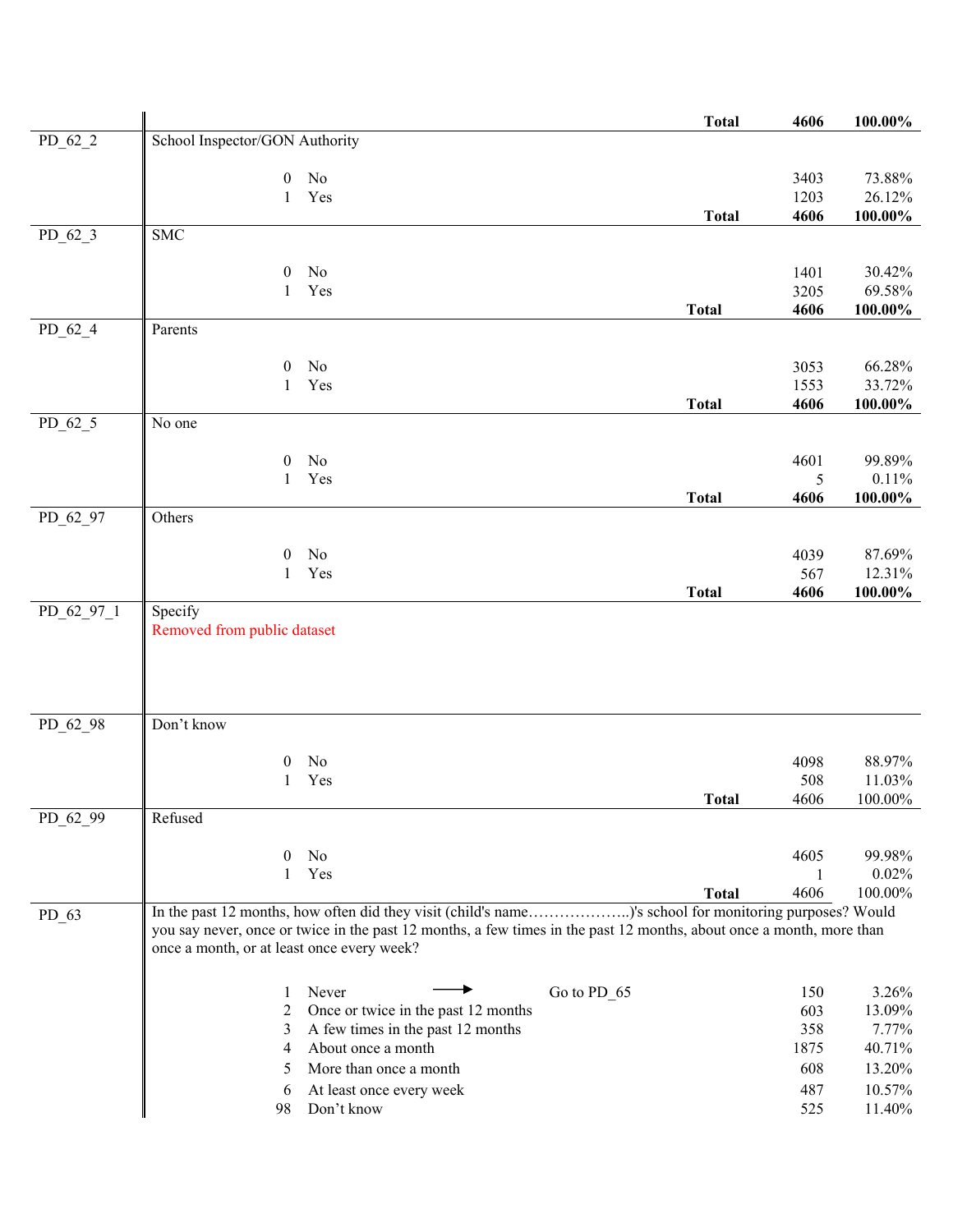|           | 99                                       | Refused                                                                                                                                                                                                                           |              | $\boldsymbol{0}$        | $0.00\%$          |
|-----------|------------------------------------------|-----------------------------------------------------------------------------------------------------------------------------------------------------------------------------------------------------------------------------------|--------------|-------------------------|-------------------|
|           |                                          |                                                                                                                                                                                                                                   | <b>Total</b> | 4606                    | 100.00%           |
| PD_64     |                                          | Are the monitoring visits effective? That is, do the monitoring visits help make the school run properly?                                                                                                                         |              |                         |                   |
|           | -1                                       | Inappropriate                                                                                                                                                                                                                     |              | 150                     | 3.26%             |
|           | $\mathbf{0}$                             | No                                                                                                                                                                                                                                |              | 29                      | 0.63%             |
|           | 1                                        | Yes                                                                                                                                                                                                                               |              | 4214                    | 91.49%            |
|           | 98                                       | Don't know                                                                                                                                                                                                                        |              | 213                     | 4.62%             |
|           | 99                                       | Refused                                                                                                                                                                                                                           |              | $\mathbf{0}$            | $0.00\%$          |
|           |                                          |                                                                                                                                                                                                                                   | <b>Total</b> | 4606                    | 100.00%           |
| $PD_65$   | organization                             | To your knowledge, were there any political activities conducted in (child's name )'s school during the last<br>twelve months? Political activities could be any event sponsored or organized by a political party or a political |              |                         |                   |
|           | 0                                        | No                                                                                                                                                                                                                                |              | 4308                    | 93.53%            |
|           | 1                                        | Yes<br>Don't know                                                                                                                                                                                                                 |              | 194                     | 4.21%             |
|           | 98<br>99                                 | Refused                                                                                                                                                                                                                           |              | 104<br>$\boldsymbol{0}$ | 2.26%<br>$0.00\%$ |
|           |                                          |                                                                                                                                                                                                                                   | <b>Total</b> | 4606                    | 100.00%           |
| $PD_66$   |                                          | What are the major areas where political parties have influence in (child's name)'s school?                                                                                                                                       |              |                         |                   |
|           | Mark all that apply                      |                                                                                                                                                                                                                                   |              |                         |                   |
| $PD_66_1$ |                                          |                                                                                                                                                                                                                                   |              |                         |                   |
|           | 0                                        | N <sub>o</sub>                                                                                                                                                                                                                    |              | 3246                    | 70.47%            |
|           | 1                                        | Yes                                                                                                                                                                                                                               |              | 1360                    | 29.53%            |
| PD_66_2   |                                          | Election/formation of parent teacher association                                                                                                                                                                                  | <b>Total</b> | 4606                    | 100.00%           |
|           |                                          |                                                                                                                                                                                                                                   |              |                         |                   |
|           | 0                                        | No                                                                                                                                                                                                                                |              | 4413                    | 95.81%            |
|           | 1                                        | Yes                                                                                                                                                                                                                               |              | 193                     | 4.19%             |
|           |                                          |                                                                                                                                                                                                                                   | <b>Total</b> | 4606                    | 100.00%           |
| $PD_66_3$ |                                          | Formation and mobilization of child/student club                                                                                                                                                                                  |              |                         |                   |
|           |                                          | $0$ No                                                                                                                                                                                                                            |              | 4566                    | 99.13%            |
|           | $\mathbf{1}$                             | Yes                                                                                                                                                                                                                               |              | 40                      | 0.87%             |
|           |                                          |                                                                                                                                                                                                                                   | <b>Total</b> | 4606                    | 100.00%           |
| PD_66_4   | Teacher selection and recruitment        |                                                                                                                                                                                                                                   |              |                         |                   |
|           | $\overline{0}$                           | No                                                                                                                                                                                                                                |              | 3449                    | 74.88%            |
|           | $\mathbf{1}$                             | Yes                                                                                                                                                                                                                               |              | 1157                    | 25.12%            |
|           |                                          |                                                                                                                                                                                                                                   | <b>Total</b> | 4606                    | 100.00%           |
| PD_66_5   | Budget allocation of school              |                                                                                                                                                                                                                                   |              |                         |                   |
|           | $\boldsymbol{0}$                         | No                                                                                                                                                                                                                                |              | 4111                    | 89.25%            |
|           | $\mathbf{1}$                             | Yes                                                                                                                                                                                                                               |              | 495                     | 10.75%            |
|           |                                          |                                                                                                                                                                                                                                   | <b>Total</b> | 4606                    | 100.00%           |
| PD_66_6   | Scholarship recommendation and selection |                                                                                                                                                                                                                                   |              |                         |                   |
|           | 0                                        | No                                                                                                                                                                                                                                |              | 4421                    | 95.98%            |
|           | $\mathbf{1}$                             | Yes                                                                                                                                                                                                                               |              | 185                     | 4.02%             |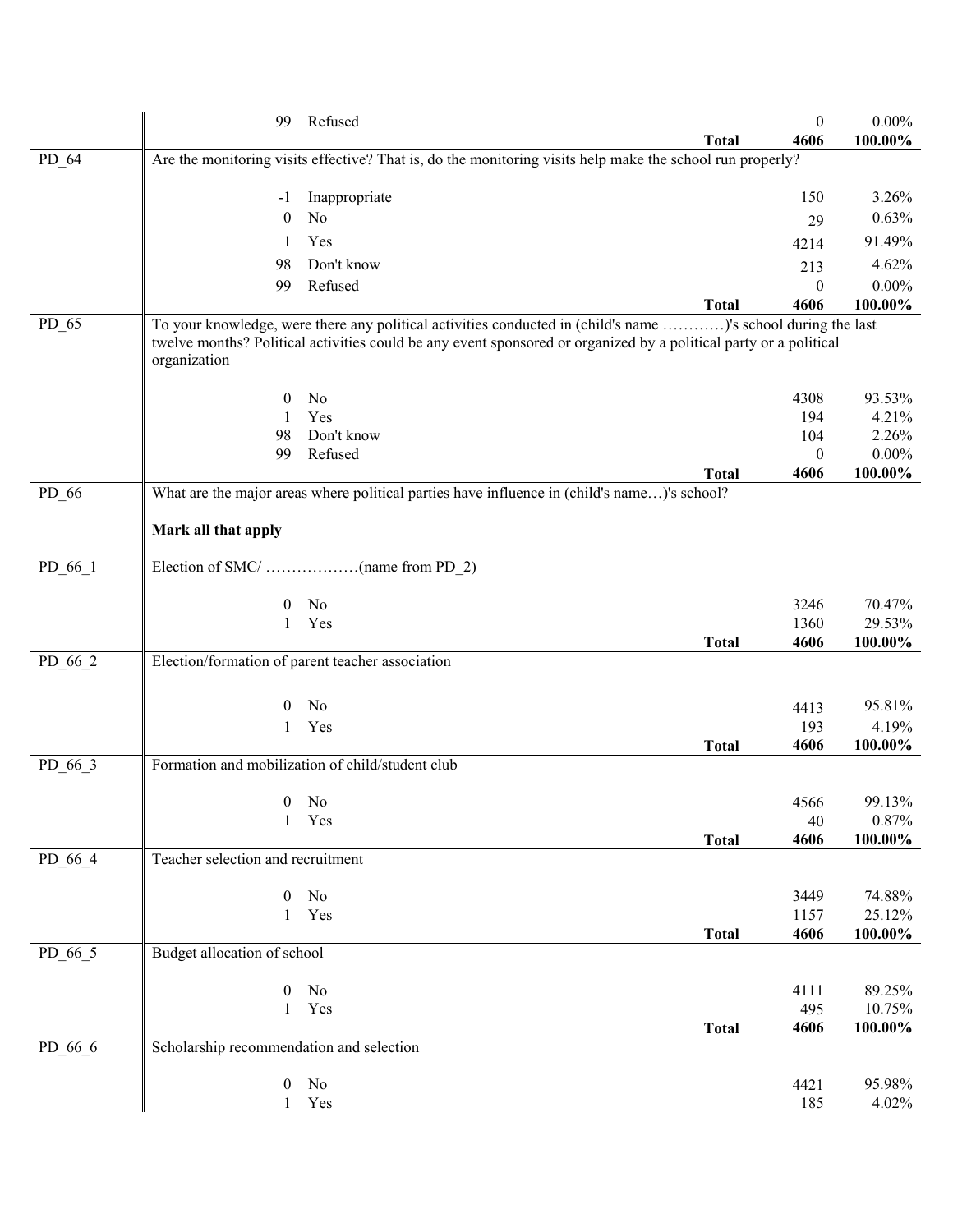|            |                             |                                                                                                                                                                                                                                                                 | <b>Total</b> | 4606                     | 100.00%    |
|------------|-----------------------------|-----------------------------------------------------------------------------------------------------------------------------------------------------------------------------------------------------------------------------------------------------------------|--------------|--------------------------|------------|
| PD_66_7    |                             | Political parties don't have influence his/her school                                                                                                                                                                                                           |              |                          |            |
|            | $\boldsymbol{0}$            | $\rm No$                                                                                                                                                                                                                                                        |              | 2715                     | 58.94%     |
|            |                             | Yes                                                                                                                                                                                                                                                             |              | 1890                     | 41.03%     |
|            | $\mathbf{1}$<br>98          | Do not know                                                                                                                                                                                                                                                     |              |                          | 0.02%      |
|            | 99                          | Refused                                                                                                                                                                                                                                                         |              | 1                        | $0.00\%$   |
|            |                             |                                                                                                                                                                                                                                                                 |              | $\boldsymbol{0}$<br>4606 | $100.00\%$ |
| PD_66_97   | Others                      |                                                                                                                                                                                                                                                                 | <b>Total</b> |                          |            |
|            |                             |                                                                                                                                                                                                                                                                 |              |                          |            |
|            | $\boldsymbol{0}$            | No                                                                                                                                                                                                                                                              |              | 4527                     | 98.28%     |
|            | 1                           | Yes                                                                                                                                                                                                                                                             |              | 79                       | 1.72%      |
|            |                             |                                                                                                                                                                                                                                                                 | <b>Total</b> | 4606                     | 100.00%    |
| PD_66_97_1 | Specify                     |                                                                                                                                                                                                                                                                 |              |                          |            |
|            | Removed from public dataset |                                                                                                                                                                                                                                                                 |              |                          |            |
|            |                             |                                                                                                                                                                                                                                                                 |              |                          |            |
|            |                             |                                                                                                                                                                                                                                                                 |              |                          |            |
|            |                             |                                                                                                                                                                                                                                                                 |              |                          |            |
| $PD_6698$  | Don't know                  |                                                                                                                                                                                                                                                                 |              |                          |            |
|            |                             |                                                                                                                                                                                                                                                                 |              |                          |            |
|            | $\Omega$                    | No                                                                                                                                                                                                                                                              |              | 3915                     | 85.00%     |
|            | 1                           | Yes                                                                                                                                                                                                                                                             |              | 691                      | 15.00%     |
|            |                             |                                                                                                                                                                                                                                                                 | <b>Total</b> | 4606                     | 100.00%    |
| PD 66 99   | Refused                     |                                                                                                                                                                                                                                                                 |              |                          |            |
|            | Removed from public dataset |                                                                                                                                                                                                                                                                 |              |                          |            |
|            |                             |                                                                                                                                                                                                                                                                 |              |                          |            |
|            |                             |                                                                                                                                                                                                                                                                 |              |                          |            |
|            |                             |                                                                                                                                                                                                                                                                 |              |                          |            |
| PD_67      |                             | How frequently do teachers participate in local political activities instead of teaching their lesson? Rate your response in<br>a scale of 0-10. (Choose 10 if the teachers participate in political activities frequently, 5 if they participate sometimes and |              |                          |            |
|            | 0 for none.)                |                                                                                                                                                                                                                                                                 |              |                          |            |
|            | Removed from public dataset |                                                                                                                                                                                                                                                                 |              |                          |            |
|            |                             |                                                                                                                                                                                                                                                                 |              |                          |            |
|            |                             |                                                                                                                                                                                                                                                                 |              |                          |            |
|            |                             |                                                                                                                                                                                                                                                                 |              |                          |            |
|            |                             |                                                                                                                                                                                                                                                                 |              |                          |            |
|            |                             |                                                                                                                                                                                                                                                                 |              |                          |            |
|            |                             |                                                                                                                                                                                                                                                                 |              |                          |            |

## **Finance: Budget, Allocation, Disbursement, Leakage**

| $PD_68$ | In the last 3 years, have you provided (Child's name)'s school with any support?                                                                                                       |                      |          |
|---------|----------------------------------------------------------------------------------------------------------------------------------------------------------------------------------------|----------------------|----------|
|         | Go to PD 71<br>0<br>No                                                                                                                                                                 | 4285                 | 93.03%   |
|         | Yes.                                                                                                                                                                                   | 321                  | $6.97\%$ |
|         | Don't know<br>98                                                                                                                                                                       | $\bf{0}$             | $0.00\%$ |
|         | Refused<br>99                                                                                                                                                                          | $\mathbf{0}$         | $0.00\%$ |
|         |                                                                                                                                                                                        | 4606<br><b>Total</b> | 100.00%  |
| PD 69   | In which way did you support to (Child's name )'s school, was it voluntary labor, cash donation,<br>or donation in kind such as grain, land, or other materials<br>Mark all that apply |                      |          |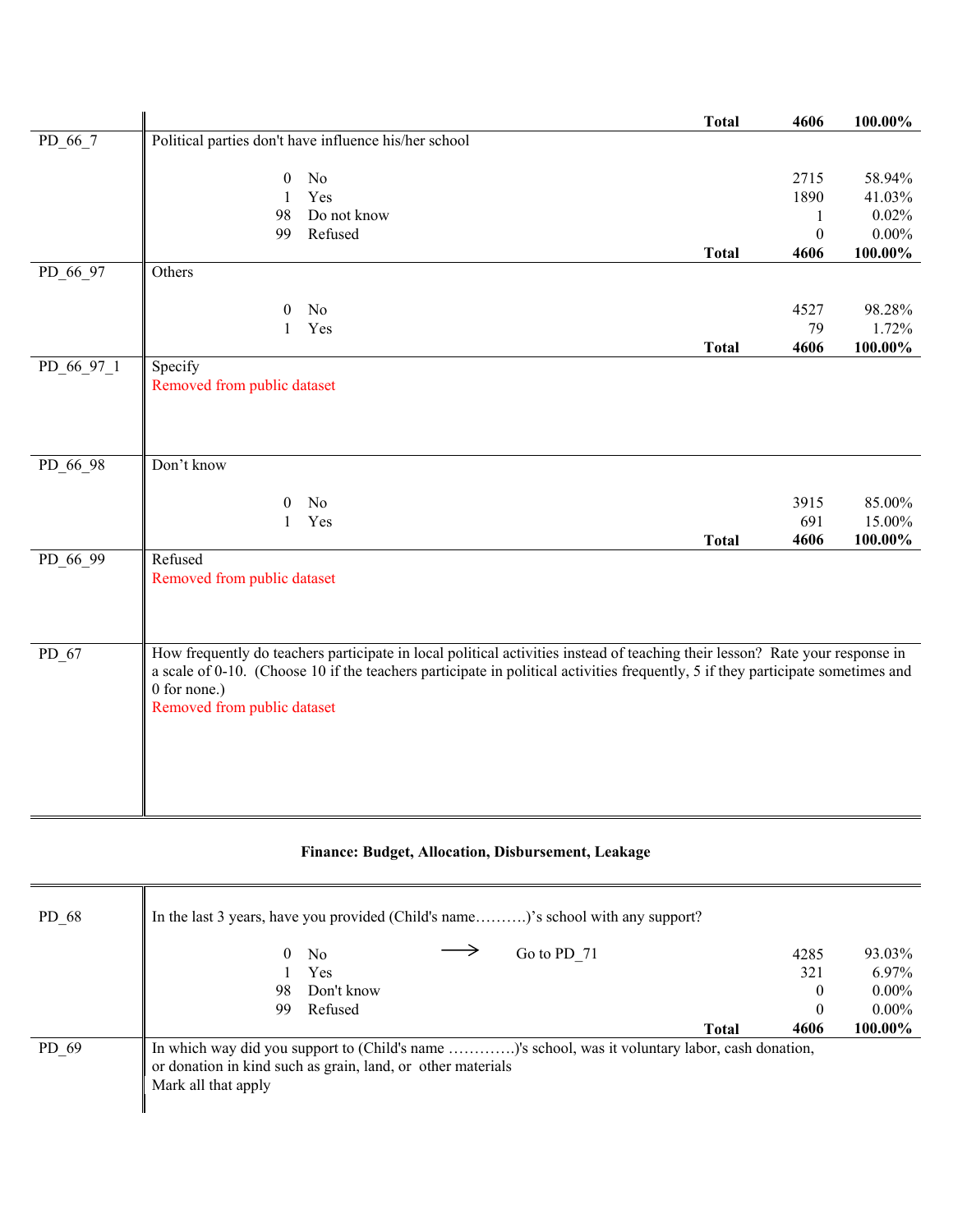| PD 69_1    | Voluntary labor                                                                           |                                 |               |             |              |                  |                      |
|------------|-------------------------------------------------------------------------------------------|---------------------------------|---------------|-------------|--------------|------------------|----------------------|
|            | $-1$                                                                                      | Inappropriate                   |               |             |              | 4285             | 93.03%               |
|            | $\boldsymbol{0}$                                                                          | $\rm No$                        |               |             |              | 284              | 6.17%                |
|            | 1                                                                                         | Yes                             |               |             |              | 37               | 0.80%                |
|            |                                                                                           |                                 |               |             | <b>Total</b> | 4606             | $100.00\%$           |
| $PD_69_2$  | Cash donation                                                                             |                                 |               |             |              |                  |                      |
|            | $-1$                                                                                      | Inappropriate                   |               |             |              | 4285             | 93.03%               |
|            | $\boldsymbol{0}$                                                                          | No                              |               |             |              | 35               | 0.76%                |
|            | 1                                                                                         | Yes                             |               |             | <b>Total</b> | 286<br>4606      | 6.21%<br>$100.00\%$  |
| $PD_69_3$  | Donation in kind                                                                          |                                 |               |             |              |                  |                      |
|            | $-1$                                                                                      | Inappropriate                   |               |             |              | 4285             | 93.03%               |
|            | $\boldsymbol{0}$                                                                          | No                              |               |             |              | 257              | 5.58%                |
|            | 1                                                                                         | Yes                             |               |             |              | 64               | 1.39%                |
|            |                                                                                           |                                 |               |             | <b>Total</b> | 4606             | $100.00\%$           |
| PD_69_97   | Other                                                                                     |                                 |               |             |              |                  |                      |
|            | $-1$                                                                                      | Inappropriate                   |               |             |              | 4285             | 93.03%               |
|            | $\boldsymbol{0}$                                                                          | N <sub>o</sub>                  |               |             |              | 321              | 6.97%                |
|            | 1                                                                                         | Yes                             |               |             |              | $\boldsymbol{0}$ | $0.00\%$             |
|            |                                                                                           |                                 |               |             | <b>Total</b> | 4606             | $100.00\%$           |
| PD 69 97 1 | Specify                                                                                   |                                 |               |             |              |                  |                      |
|            | $-1$                                                                                      | Inappropriate                   |               |             |              | 4606             | 100.00%              |
|            |                                                                                           |                                 |               |             | <b>Total</b> | 4606             | 100.00%              |
| PD_69_98   | Don't know                                                                                |                                 |               |             |              |                  | 93.03%               |
|            | $-1$<br>$\boldsymbol{0}$                                                                  | Inappropriate<br>N <sub>o</sub> |               |             |              | 4285<br>321      | 6.97%                |
|            | $\mathbf{1}$                                                                              | Yes                             |               |             |              | $\boldsymbol{0}$ | $0.00\%$             |
|            |                                                                                           |                                 |               |             | <b>Total</b> | 4606             | 100.00%              |
| PD_69_99   | Refused                                                                                   |                                 |               |             |              |                  |                      |
|            | $-1$                                                                                      | Inappropriate                   |               |             |              | 4285             | 93.03%               |
|            | $\boldsymbol{0}$                                                                          | N <sub>o</sub>                  |               |             |              | 320              | 6.95%                |
|            | $\mathbf{1}$                                                                              | Yes                             |               |             |              | 1                | 0.02%                |
|            |                                                                                           |                                 |               |             | <b>Total</b> | 4606             | $100.00\%$           |
| $PD_70$    | Altogether how much do you think your donation was in term of monetary value?             |                                 |               |             |              |                  |                      |
|            | Removed from public dataset                                                               |                                 |               |             |              |                  |                      |
|            |                                                                                           |                                 |               |             |              |                  |                      |
|            |                                                                                           |                                 |               |             |              |                  |                      |
|            |                                                                                           |                                 |               |             |              |                  |                      |
| $PD_71$    | Has there been any new construction work in (child's name)'s school the last three years? |                                 |               |             |              |                  |                      |
|            | $\boldsymbol{0}$                                                                          | $\rm No$                        |               | Go to PD_74 |              | 726              | 15.76%               |
|            | $\mathbf{1}$                                                                              | Yes                             |               |             |              | 3857             | 83.74%               |
|            | 98                                                                                        | Don't know                      | $\rightarrow$ | Go to PD_74 |              | 23               | 0.50%                |
|            | 99                                                                                        | Refused                         |               |             |              | $\mathbf{0}$     | $0.00\%$             |
|            |                                                                                           |                                 |               |             | <b>Total</b> | 4606             | $100.00\%$           |
| PD 72      | If yes, how do you rate the quality of work?                                              |                                 |               |             |              |                  |                      |
|            |                                                                                           |                                 |               |             |              |                  |                      |
|            | -1                                                                                        | Inappropriate                   |               |             |              | 749              | 16.26%               |
|            | 1                                                                                         | Very good                       |               |             |              | 564              | 12.24%               |
|            | $\mathfrak{2}$                                                                            | Good                            |               |             |              | 3290             | 71.43%               |
|            | 3                                                                                         | Poor                            |               |             |              | 3                | 0.07%                |
|            | 98                                                                                        | Don't know                      |               |             |              | $\boldsymbol{0}$ | $0.00\%$<br>$0.00\%$ |
|            | 99                                                                                        | Refused                         |               |             |              | $\boldsymbol{0}$ |                      |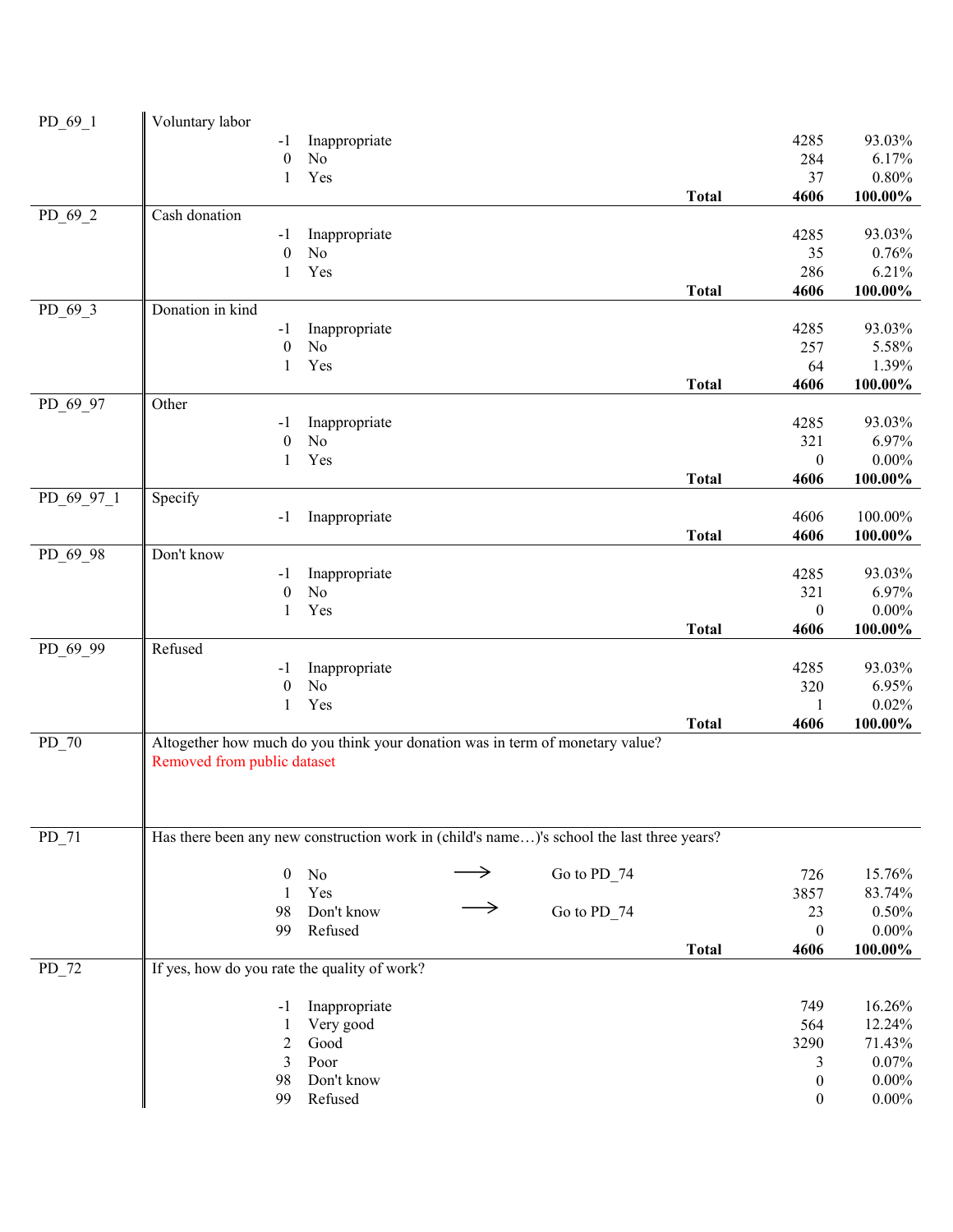|         |                               |                                                                                                   | <b>Total</b> | 4606                     | 100.00%             |
|---------|-------------------------------|---------------------------------------------------------------------------------------------------|--------------|--------------------------|---------------------|
| $PD_73$ |                               | Was the fund available for construction properly utilized?                                        |              |                          |                     |
|         | -1                            | Inappropriate                                                                                     |              | 749                      | 16.26%              |
|         |                               | Yes, properly                                                                                     |              | 3580                     | 77.72%              |
|         | 2                             | Not properly                                                                                      |              | 85                       | 1.85%               |
|         | 3                             | Lot of hanky/panky                                                                                |              | 11                       | 0.24%               |
|         | 98                            | Don't know                                                                                        |              | 181                      | 3.93%               |
|         | 99                            | Refused                                                                                           |              | $\boldsymbol{0}$         | $0.00\%$            |
|         |                               |                                                                                                   | <b>Total</b> | 4606                     | 100.00%             |
| $PD_74$ |                               | How informed are you about (child's name)'s school budget?                                        |              |                          |                     |
|         | 1                             | Very informed                                                                                     |              |                          | 0.74%               |
|         | 2                             | Informed                                                                                          |              | 34<br>1029               | 22.34%              |
|         | 3                             | Not informed at all                                                                               |              | 3362                     | 72.99%              |
|         | 98                            | Don't know                                                                                        |              |                          | 3.93%               |
|         |                               |                                                                                                   |              | 181                      |                     |
|         | 99                            | Refused                                                                                           | <b>Total</b> | $\boldsymbol{0}$<br>4606 | $0.00\%$<br>100.00% |
| $PD_75$ |                               | Is (child's name)'s school budget made public every year?                                         |              |                          |                     |
|         |                               |                                                                                                   |              |                          |                     |
|         | 1                             | Yes, every year                                                                                   |              | 2977                     | 64.63%              |
|         | 2                             | Some years                                                                                        |              | 286                      | 6.21%               |
|         | 3                             | Seldom                                                                                            |              | 89                       | 1.93%               |
|         | 4                             | Never                                                                                             |              | 666                      | 14.46%              |
|         | 98                            | Don't know                                                                                        |              | 587                      | 12.74%              |
|         | 99                            | Refused                                                                                           |              | 1                        | 0.02%               |
|         |                               |                                                                                                   | <b>Total</b> | 4606                     | 100.00%             |
| $PD_76$ |                               | In the last 3 years, has (child's name)'s school ever had to temporarily shut down or             |              |                          |                     |
|         | close due to lack of funding? |                                                                                                   |              |                          |                     |
|         | Removed from public dataset   |                                                                                                   |              |                          |                     |
|         |                               |                                                                                                   |              |                          |                     |
|         |                               |                                                                                                   | <b>Total</b> | 4606                     | 100.00%             |
| $PD_77$ |                               | If yes, how many times in the last three years has the school closed due to lack of funding?      |              |                          |                     |
|         | Removed from public dataset   |                                                                                                   |              |                          |                     |
|         |                               |                                                                                                   |              |                          |                     |
|         |                               |                                                                                                   |              |                          |                     |
| PD_78   |                               | Are the teachers at (child's name)'s school paid on time? Would you say they are paid on time all |              |                          |                     |
|         |                               | the time, most of the time, sometimes, or never?                                                  |              |                          |                     |
|         | Recoded in public dataset     |                                                                                                   |              |                          |                     |
|         | 1                             | Yes, all the time                                                                                 |              | 3230                     | 70.13%              |
|         | 2                             | Yes, most of the time                                                                             |              | 1109                     | 24.08%              |
|         | 3                             | Sometimes                                                                                         |              | 89                       | 1.93%               |
|         | 98                            | Don't know                                                                                        |              | 178                      | 3.86%               |
|         | 99                            | Refused                                                                                           |              | $\boldsymbol{0}$         | $0.00\%$            |
|         |                               |                                                                                                   | <b>Total</b> | 4606                     | 100.00%             |
| PD_79   |                               | In the last 3 years, have teachers at (child's name)'s school gone on strike?                     |              |                          |                     |
|         |                               |                                                                                                   |              |                          |                     |
|         | $\theta$                      | Go to PD_81<br>No $\rightarrow$                                                                   |              |                          | 92.08%              |
|         |                               |                                                                                                   |              | 4241                     |                     |
|         | 1                             | Yes                                                                                               |              | 351                      | 7.62%               |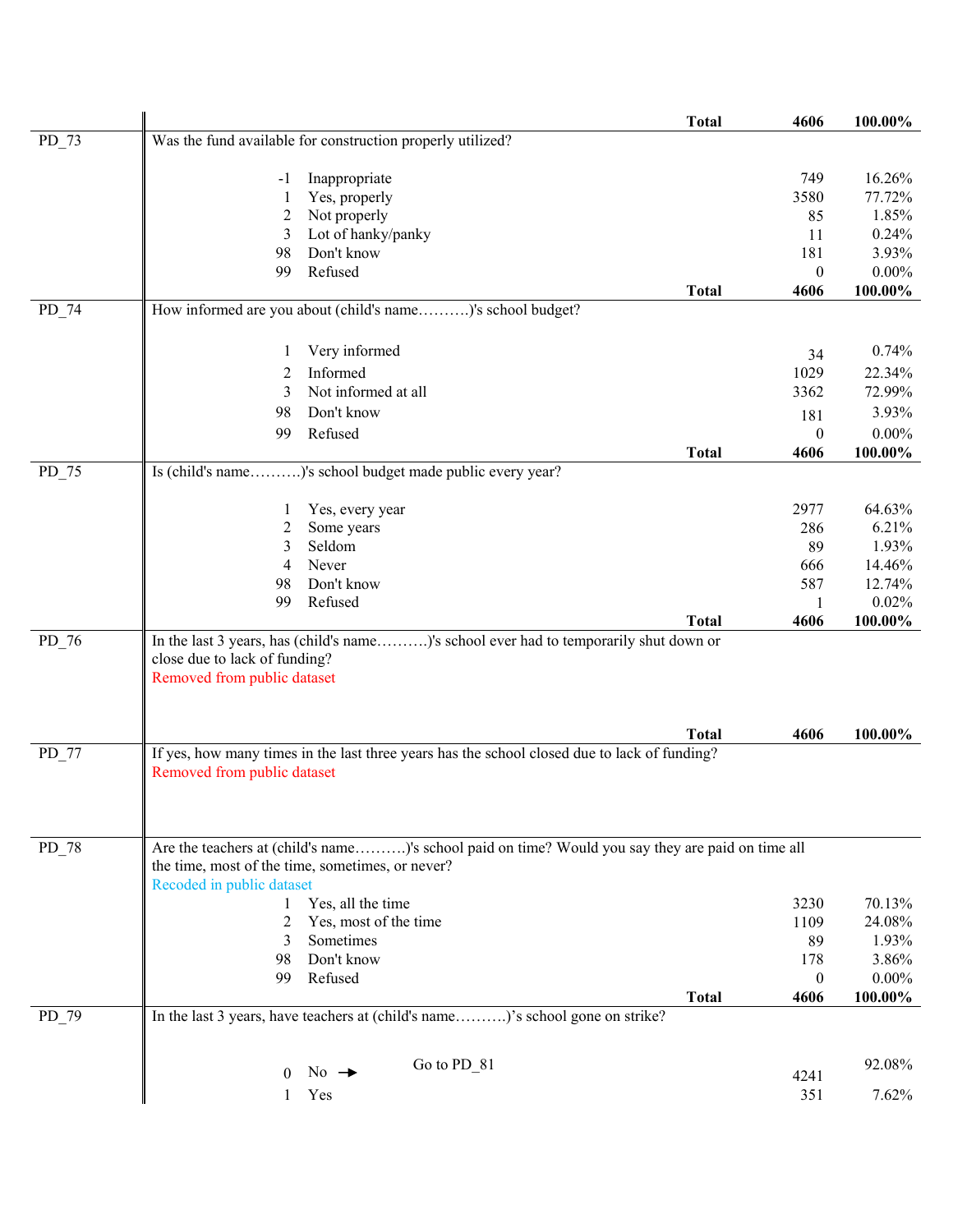|       | 98                                                      | Don't know                                                                                                                             |              | 14                | 0.30%                    |
|-------|---------------------------------------------------------|----------------------------------------------------------------------------------------------------------------------------------------|--------------|-------------------|--------------------------|
|       | 99                                                      | Refused                                                                                                                                |              | $\overline{0}$    | $0.00\%$                 |
| PD 80 | Removed from public dataset                             | How many times have teachers gone on strike in the last 3 years?                                                                       | <b>Total</b> | 4606              | 100.00%                  |
| PD_81 |                                                         | For the following statement, please tell me if you strongly agree, agree, are neutral, disagree or strongly disagree:                  |              |                   |                          |
|       |                                                         | The financial business at (child's name)'s school is handled properly.                                                                 |              |                   |                          |
|       | 1                                                       | <b>Strongly Agree</b>                                                                                                                  |              | 254               | 5.51%                    |
|       | $\overline{c}$                                          | Agree                                                                                                                                  |              | 4016              | 87.19%                   |
|       | 3                                                       | Neutral                                                                                                                                |              | 189               | 4.10%                    |
|       | 4                                                       | Disagree                                                                                                                               |              | 64                | 1.39%                    |
|       | 5                                                       | <b>Strong Disagree</b>                                                                                                                 |              | 6                 | 0.13%                    |
|       | 98                                                      | Don't know                                                                                                                             |              | 77                | 1.67%                    |
|       | 99                                                      | Refused                                                                                                                                |              | $\overline{0}$    | $0.00\%$                 |
|       |                                                         |                                                                                                                                        | <b>Total</b> | 4606              | 100.00%                  |
| PD_82 | name)'s school's budget and finances?<br>$\theta$<br>98 | Have you or any other adult in this household ever participated in social auditing or oversight of (child's<br>No<br>Yes<br>Don't know |              | 4302<br>299       | 93.40%<br>6.49%<br>0.11% |
|       | 99                                                      | Refused                                                                                                                                |              | 5<br>$\mathbf{0}$ | $0.00\%$                 |
|       |                                                         |                                                                                                                                        | <b>Total</b> | 4606              | 100.00%                  |
| PD_83 | school's budget and finances?                           | Has the school ever asked parents to participate in social auditing or oversight of (child's name)'s                                   |              |                   |                          |
|       | $\mathbf{0}$                                            | No                                                                                                                                     |              | 3875              | 84.13%                   |
|       | 1                                                       | Yes                                                                                                                                    |              | 720               | 15.63%                   |
|       | 98                                                      | Don't know                                                                                                                             |              | 11                | 0.24%                    |
|       | 99                                                      | Refused                                                                                                                                |              | $\Omega$          | $0.00\%$                 |
|       |                                                         |                                                                                                                                        | <b>Total</b> | 4606              | 100.00%                  |
| PD 84 | times?                                                  | In the last 12 month has the (child's name)'s school ever arrange parents meeting? If yes, how many                                    |              |                   |                          |
|       | $\mathbf{0}$                                            | Never                                                                                                                                  |              | 215               | 4.67%                    |
|       | $1-20$                                                  | Number                                                                                                                                 |              | 4375              | 94.98%                   |
|       | 98                                                      | Don't know                                                                                                                             |              | 16                | 0.35%                    |
|       | 99                                                      | Refused                                                                                                                                |              | $\boldsymbol{0}$  | $0.00\%$                 |
|       |                                                         |                                                                                                                                        | <b>Total</b> | 4606              | 100.00%                  |

## **SECTION E: Interviewer's Observation**

| PE<br>$\overline{\phantom{m}}$ | If In what kind of house does the respondent live? |      |        |
|--------------------------------|----------------------------------------------------|------|--------|
|                                | Single-family house                                | 3902 | 84.72% |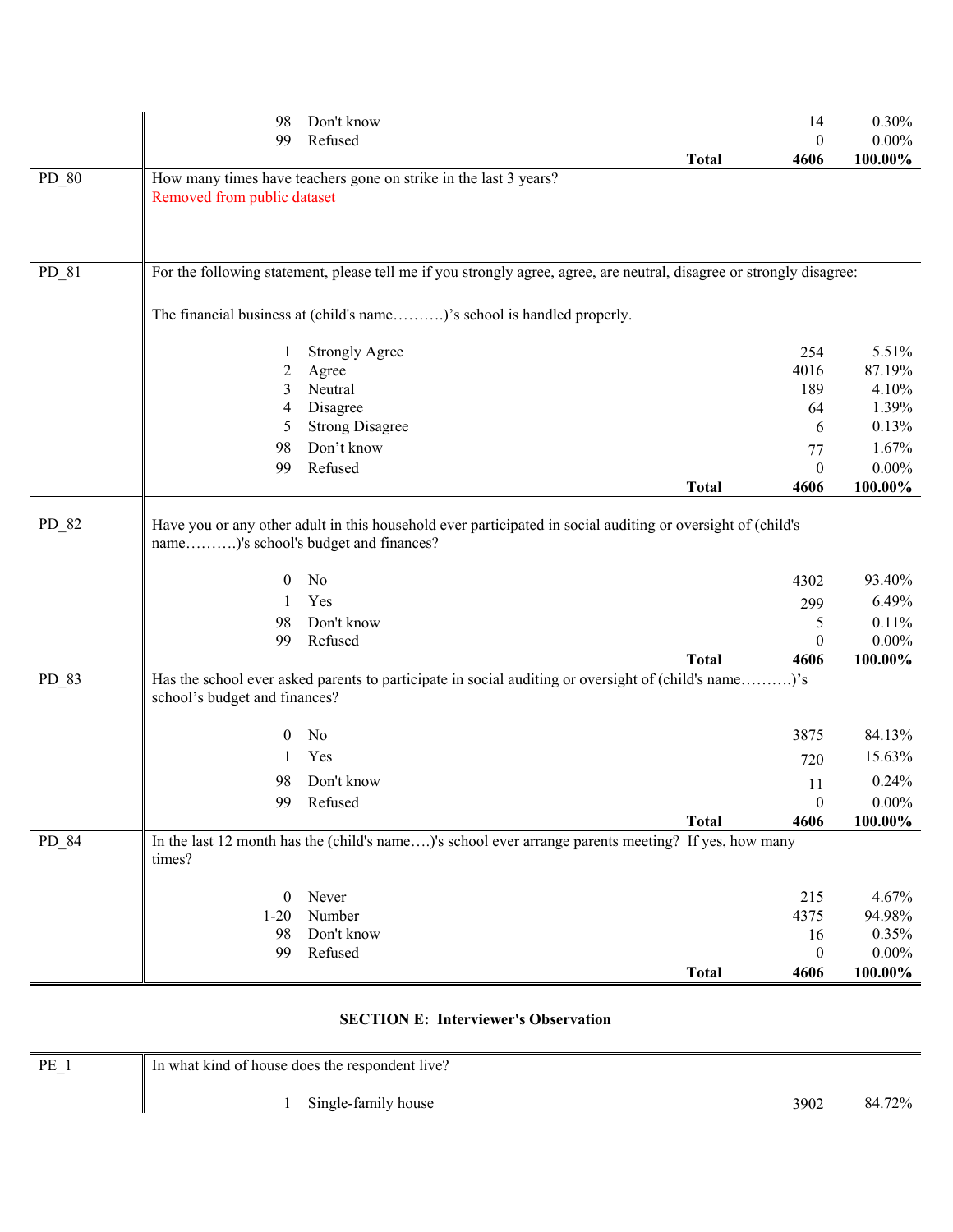|         | Multi-family house<br>2                                                |              | 704          | 15.28%           |
|---------|------------------------------------------------------------------------|--------------|--------------|------------------|
|         |                                                                        | <b>Total</b> | 4606         | 100.00%          |
| $PE_2$  | How many stories are there in the house in which the respondent lives? |              |              |                  |
|         | Recoded in public dataset                                              |              | 3120         | 67.74%           |
|         | One story<br>$\bf{l}$<br>Two stories<br>2                              |              | 1139         | 24.73%           |
|         |                                                                        |              |              | 7.53%            |
|         | 3<br>Three or more stories                                             |              | 347          |                  |
|         |                                                                        | <b>Total</b> | 4606         | 100.00%          |
| $PE_3$  | Of what materials are the walls of the respondent's house made?        |              |              |                  |
|         | Recoded in public dataset                                              |              |              |                  |
|         | <b>Brick</b><br>1<br>2<br>Cement/concrete                              |              | 345<br>3910  | 7.49%<br>84.89%  |
|         | Other<br>97                                                            |              | 351          | 7.62%            |
|         |                                                                        | <b>Total</b> | 4606         | 100.00%          |
| PE_3_97 | Specify                                                                |              |              |                  |
|         | Removed from public dataset                                            |              |              |                  |
|         |                                                                        |              |              |                  |
|         |                                                                        |              |              |                  |
|         |                                                                        |              |              |                  |
| $PE_4$  | Of what materials is the roof of the respondent's house made?          |              |              |                  |
|         | Recoded in public dataset                                              |              |              |                  |
|         | Tin<br>1                                                               |              | 2904         | 63.05%           |
|         | 7<br>Concrete                                                          |              | 1507         | 32.72%           |
|         | Other<br>97                                                            |              | 195          | 4.23%            |
|         |                                                                        | <b>Total</b> | 4606         | 100.00%          |
| PE_4_97 | Specify                                                                |              |              |                  |
|         | Removed from public dataset                                            |              |              |                  |
|         |                                                                        |              |              |                  |
|         |                                                                        |              |              |                  |
| $PE_5$  | Of what materials is the floor of the respondent's house made?         |              |              |                  |
|         | Recoded in public dataset                                              |              |              |                  |
|         | Mud<br>1                                                               |              | 379          | 8.23%            |
|         | 3<br>Concrete/cement                                                   |              | 4177         | 90.69%           |
|         | Other<br>97                                                            |              | 50           | 1.09%            |
|         |                                                                        | <b>Total</b> | 4606         | 100.00%          |
| PE_5_97 | Specify                                                                |              |              |                  |
|         | Removed from public dataset                                            |              |              |                  |
|         |                                                                        |              |              |                  |
|         |                                                                        |              |              |                  |
|         |                                                                        |              |              |                  |
| PE_6    | Respondent's understanding of the questions were:                      |              |              |                  |
|         |                                                                        |              |              |                  |
|         | Poor<br>1                                                              |              | 103          | 2.24%            |
|         | Acceptable<br>2<br>Good<br>3                                           |              | 2133<br>1961 | 46.31%<br>42.57% |
|         | Excellent<br>4                                                         |              |              | 8.88%            |
|         |                                                                        |              | 409          |                  |
|         |                                                                        | <b>Total</b> | 4606         | 100.00%          |
| $PE_7$  | Respondent's ability to articulate answers was:                        |              |              |                  |
|         | Poor<br>1                                                              |              | 211          | 4.58%            |
|         | Acceptable<br>$\overline{2}$                                           |              | 2108         | 45.77%           |
|         |                                                                        |              |              |                  |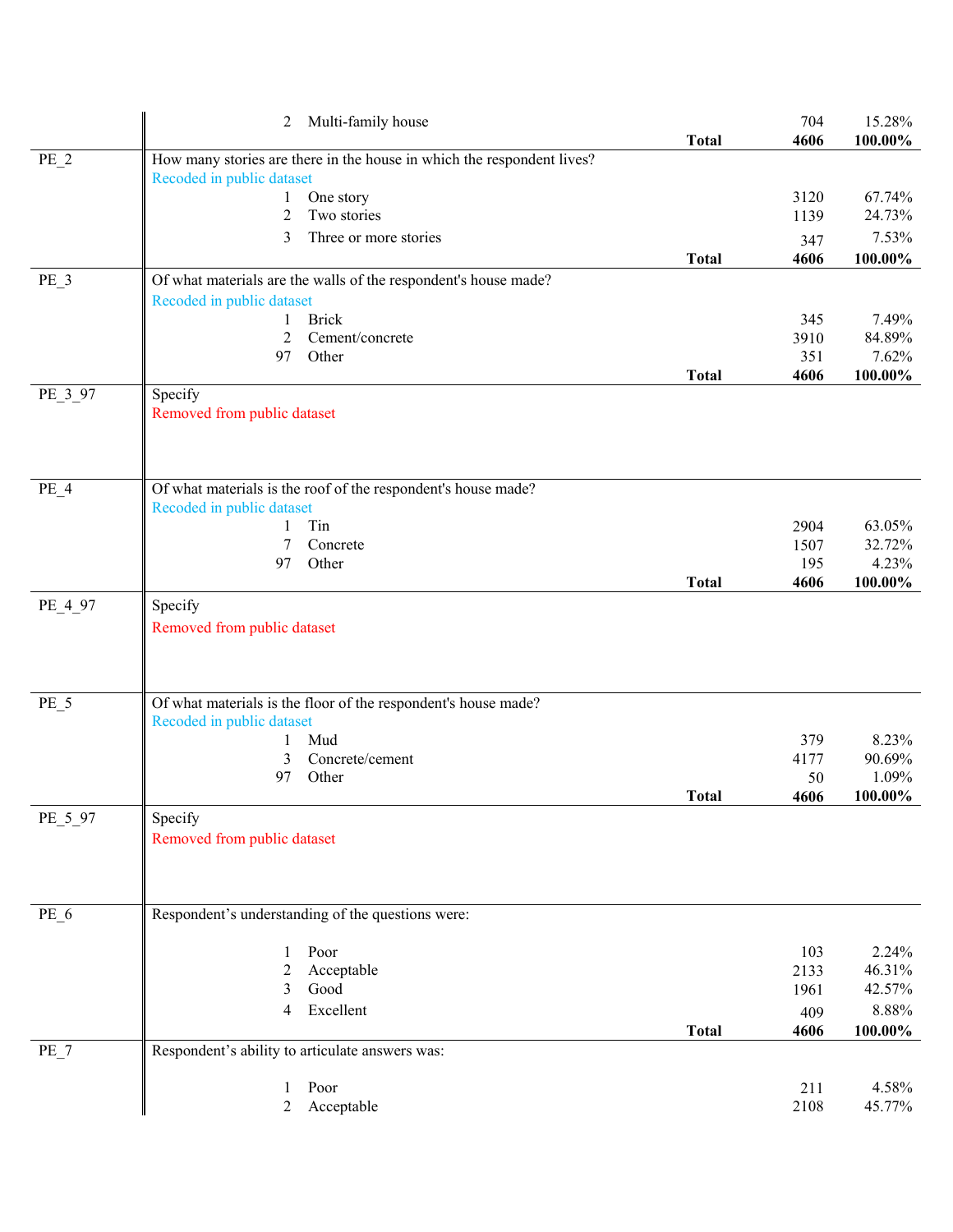|                 | 3                                         | Good                                                                                                                                                                                                           |              | 1895        | 41.14%           |
|-----------------|-------------------------------------------|----------------------------------------------------------------------------------------------------------------------------------------------------------------------------------------------------------------|--------------|-------------|------------------|
|                 | 4                                         | Excellent                                                                                                                                                                                                      | <b>Total</b> | 392<br>4606 | 8.51%<br>100.00% |
| PE 8            |                                           | How would you describe the respondent's vocabulary (the variety of words the respondent                                                                                                                        |              |             |                  |
|                 | used to describe her thoughts)?           |                                                                                                                                                                                                                |              |             |                  |
|                 |                                           |                                                                                                                                                                                                                |              |             |                  |
|                 | 1                                         | Below average                                                                                                                                                                                                  |              | 765<br>3194 | 16.61%<br>69.34% |
|                 | 2<br>3                                    | Average<br>Above average                                                                                                                                                                                       |              |             | 14.05%           |
|                 |                                           |                                                                                                                                                                                                                | <b>Total</b> | 647<br>4606 | 100.00%          |
| PE <sub>9</sub> |                                           | Did the respondent have any other visible disabilities?                                                                                                                                                        |              |             |                  |
|                 | Removed from public dataset               |                                                                                                                                                                                                                |              |             |                  |
|                 |                                           |                                                                                                                                                                                                                |              |             |                  |
|                 |                                           |                                                                                                                                                                                                                |              |             |                  |
| $PE_10$         |                                           | Was a third person present during any portion of the interview—not just walking through the area where                                                                                                         |              |             |                  |
|                 |                                           | the interview was being administered, but listening to or taking part in the interview process?                                                                                                                |              |             |                  |
|                 |                                           |                                                                                                                                                                                                                |              |             |                  |
|                 | 0                                         | No                                                                                                                                                                                                             |              | 3873        | 84.09%           |
|                 | 1                                         | Yes                                                                                                                                                                                                            |              | 733         | 15.91%           |
|                 |                                           |                                                                                                                                                                                                                | <b>Total</b> | 4606        | 100.00%          |
| $PE_11$         | Where was the interview conducted?        |                                                                                                                                                                                                                |              |             |                  |
|                 |                                           | Inside respondent's house                                                                                                                                                                                      |              | 2124        | 46.11%           |
|                 | 2                                         | Immediately outside respondent's house                                                                                                                                                                         |              | 2342        | 50.85%           |
|                 | 3                                         | At another location                                                                                                                                                                                            |              | 140         | 3.04%            |
|                 |                                           |                                                                                                                                                                                                                | <b>Total</b> | 4606        | 100.00%          |
| PE_12           |                                           | Are all visible rooms of the house/apartment dirty or not reasonably clean? (Examples: trash strewn around,                                                                                                    |              |             |                  |
|                 |                                           | dirty dishes in kitchen, floor and furniture have not been cleaned or dusted fairly recently)                                                                                                                  |              |             |                  |
|                 | $\theta$                                  | N <sub>0</sub>                                                                                                                                                                                                 |              | 3289        | 71.41%           |
|                 |                                           | Yes                                                                                                                                                                                                            |              | 273         | 5.93%            |
|                 | 9                                         | Not observed                                                                                                                                                                                                   |              | 1044        | 22.67%           |
|                 |                                           |                                                                                                                                                                                                                | Total        | 4606        | 100.00%          |
| $PE_13$         |                                           | Are all visible rooms of the house/apartment noticeably cluttered? (Examples: visible rooms<br>are messy or are cluttered with clothes, vacuum cleaner, children's schoolwork, shoes and socks, other          |              |             |                  |
|                 | objects)                                  |                                                                                                                                                                                                                |              |             |                  |
|                 | 0                                         | No                                                                                                                                                                                                             |              | 3173        | 68.89%           |
|                 |                                           | Yes                                                                                                                                                                                                            |              | 290         | 6.30%            |
|                 | 9                                         | Not observed                                                                                                                                                                                                   |              | 1143        | 24.82%           |
|                 |                                           |                                                                                                                                                                                                                | <b>Total</b> | 4606        | 100.00%          |
| PE_14           |                                           | Is inside of home crowded? (Examples: Many people living in a very small house or<br>apartment, difficult to find a private place to interview respondent, frequent interruptions and people bumping into each |              |             |                  |
|                 | other)                                    |                                                                                                                                                                                                                |              |             |                  |
|                 |                                           |                                                                                                                                                                                                                |              |             |                  |
|                 | 0                                         | No                                                                                                                                                                                                             |              | 3897        | 84.61%           |
|                 | 9                                         | Yes<br>Not observed                                                                                                                                                                                            |              | 175<br>534  | 3.80%<br>11.59%  |
|                 |                                           |                                                                                                                                                                                                                | <b>Total</b> | 4606        | 100.00%          |
| $PE_15$         | Did you see a television inside the home? |                                                                                                                                                                                                                |              |             |                  |
|                 |                                           |                                                                                                                                                                                                                |              |             |                  |
|                 |                                           | $0$ No                                                                                                                                                                                                         |              | 1389        | 30.16%           |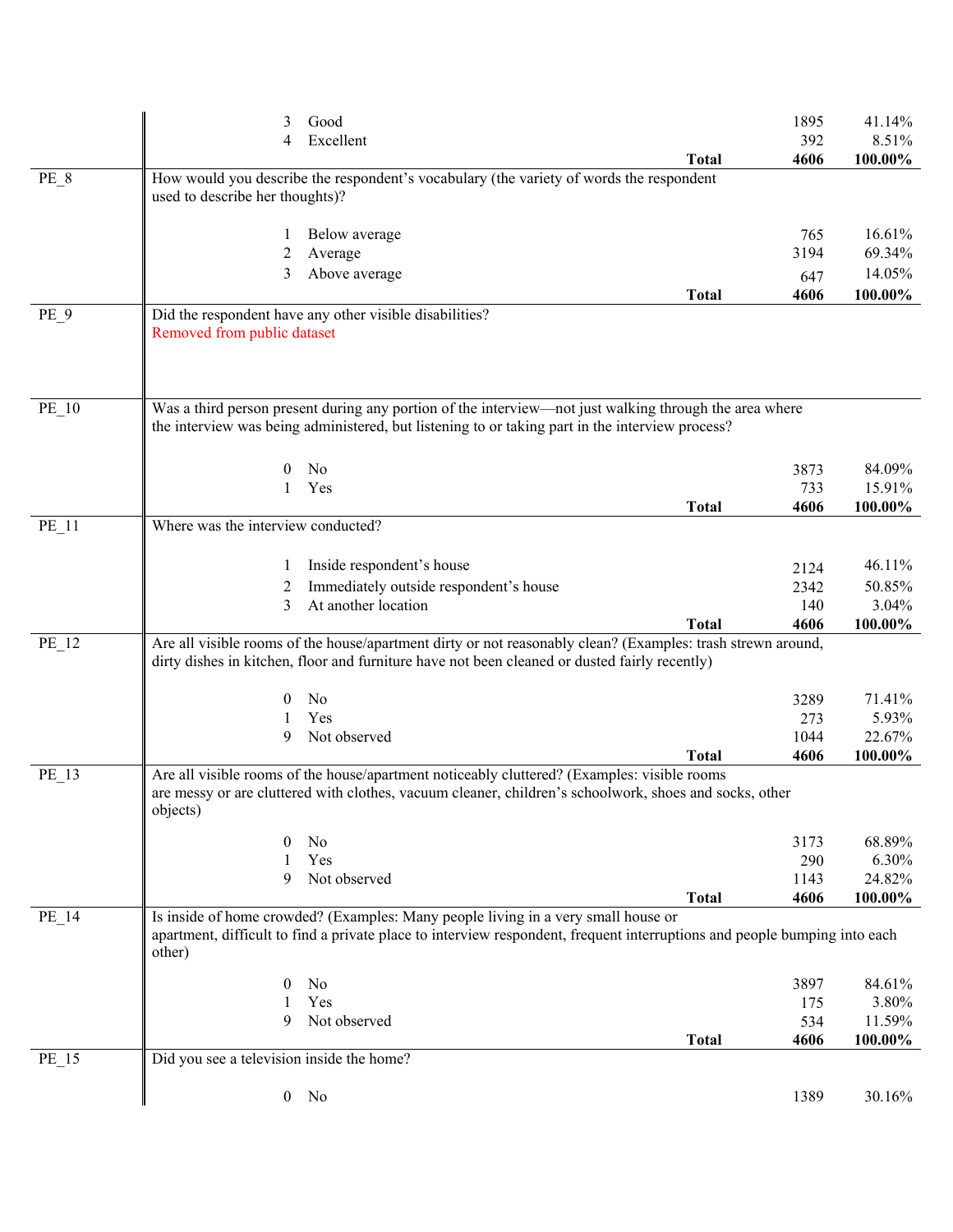|         | Yes<br>1                                 |              | 1641 | 35.63%     |
|---------|------------------------------------------|--------------|------|------------|
|         | Not observed<br>9                        |              | 1576 | 34.22%     |
|         |                                          | <b>Total</b> | 4606 | 100.00%    |
| PE_16   | Did you see a radio inside the home?     |              |      |            |
|         | No<br>$\overline{0}$                     |              | 2623 | 56.95%     |
|         | Yes<br>1                                 |              | 120  | 2.61%      |
|         | Not observed<br>9                        |              | 1863 | 40.45%     |
|         |                                          | <b>Total</b> | 4606 | 100.00%    |
| $PE_17$ | Did you see a computer inside the home?  |              |      |            |
|         | No<br>$\mathbf{0}$                       |              | 2598 | 56.40%     |
|         | Yes<br>1                                 |              | 192  | 4.17%      |
|         | Not observed<br>9                        |              | 1816 | 39.43%     |
|         |                                          | <b>Total</b> | 4606 | 100.00%    |
| PE_18   | Did you see a telephone inside the home? |              |      |            |
|         | No<br>$\overline{0}$                     |              | 2638 | 57.27%     |
|         | Yes<br>1                                 |              | 224  | 4.86%      |
|         | Not observed<br>9                        |              | 1744 | 37.86%     |
|         |                                          | <b>Total</b> | 4606 | 100.00%    |
| PE_19   | Did you see a bicycle?                   |              |      |            |
|         |                                          |              |      |            |
|         | No<br>$\boldsymbol{0}$                   |              | 963  | 20.91%     |
|         | Yes<br>1                                 |              | 3107 | 67.46%     |
|         | 9<br>Not observed                        |              | 536  | 11.64%     |
|         |                                          | <b>Total</b> | 4606 | $100.00\%$ |
| PE_20   | Did you see a motorcycle?                |              |      |            |
|         |                                          |              |      |            |
|         | No<br>$\boldsymbol{0}$                   |              | 2535 | 55.04%     |
|         | Yes<br>1                                 |              | 1563 | 33.93%     |
|         | 9<br>Not observed                        |              | 508  | 11.03%     |
|         |                                          | <b>Total</b> | 4606 | $100.00\%$ |
| PE_21   | Did you see a car?                       |              |      |            |
|         | No<br>$\boldsymbol{0}$                   |              | 3886 | 84.37%     |
|         | Yes<br>1                                 |              | 193  | 4.19%      |
|         | Not observed<br>9                        |              | 527  | 11.44%     |
|         |                                          | <b>Total</b> | 4606 | $100.00\%$ |
| PE_22   | Did you see a tractor?                   |              |      |            |
|         | $\boldsymbol{0}$<br>No                   |              | 3993 | 86.69%     |
|         | Yes<br>1                                 |              | 80   | 1.74%      |
|         | Not observed<br>9                        |              | 533  | 11.57%     |
|         |                                          | <b>Total</b> | 4606 | $100.00\%$ |
| PE_23   | Did you see a pump set for irrigation?   |              |      |            |
|         |                                          |              |      |            |
|         | No<br>$\boldsymbol{0}$                   |              | 3331 | 72.32%     |
|         | Yes                                      |              | 121  | 2.63%      |
|         | Not observed<br>9                        |              | 1154 | 25.05%     |
|         |                                          | <b>Total</b> | 4606 | $100.00\%$ |
| PE_24   | Did you see a gobar gas plant?           |              |      |            |
|         |                                          |              |      |            |